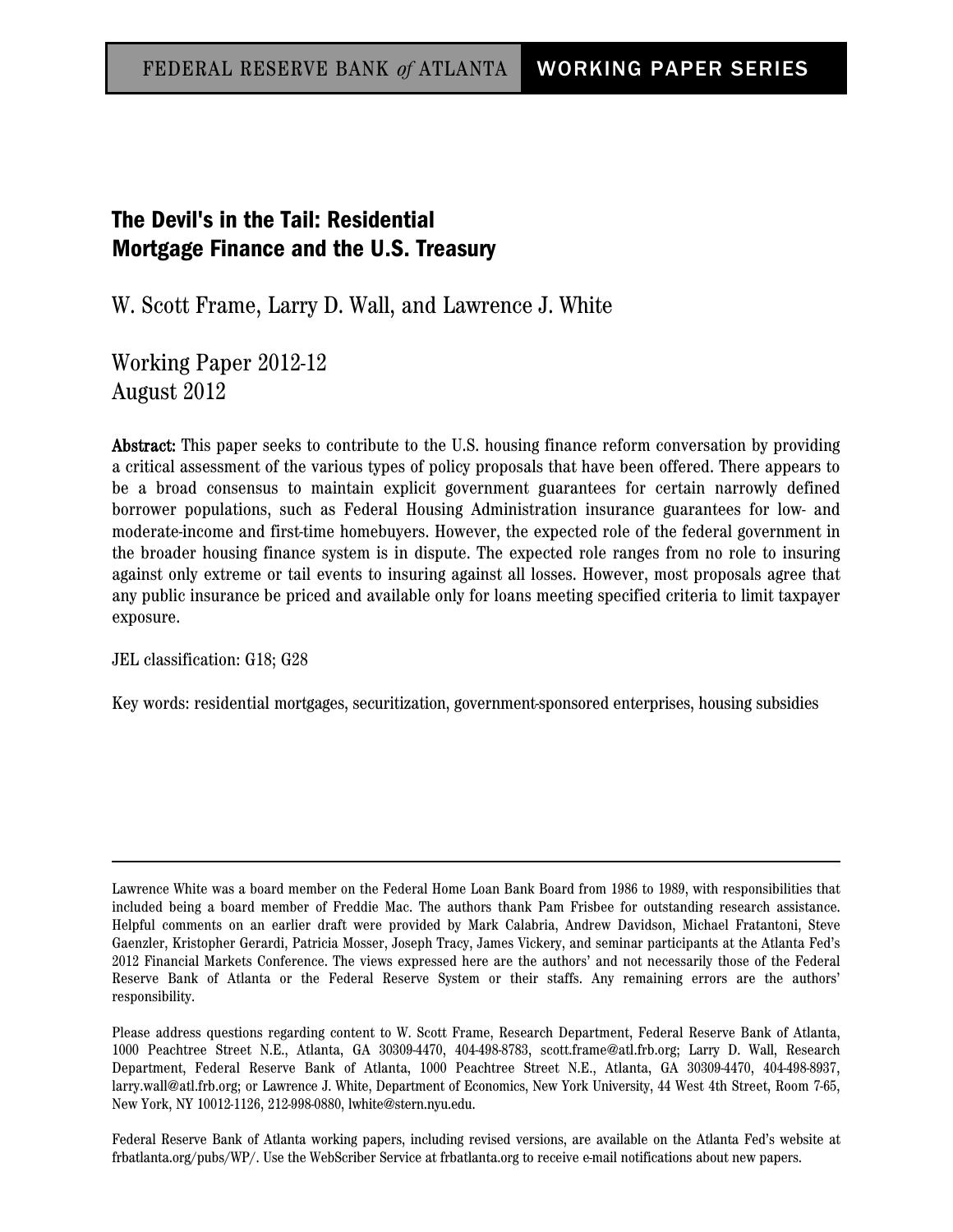#### **The Devil's in the Tail: Residential Mortgage Finance and the U.S. Treasury**

"The shapers of the American mortgage finance system hoped to achieve the security of government ownership, the integrity of local banking, and the ingenuity of Wall Street. Instead they got the ingenuity of government, the security of local banking, and the integrity of Wall Street." -- David Frum (2008)

#### **1.) Introduction**

 $\overline{\phantom{a}}$ 

The Dodd-Frank Wall Street Reform and Consumer Protection Act of 2010 aimed at improving regulatory oversight of the U.S. financial sector in the wake of the recent financial crisis. Notably, however, that legislation did not address an important set of issues that were at the heart of the crisis: governmental involvement in the U.S. housing finance system. Central to this discussion is the future of two housing government-sponsored enterprises (GSEs) -- Fannie Mae and Freddie Mac – which have been in federal conservatorship since 2008 and have thus far required \$188 billion in taxpayer assistance.<sup>1</sup> Fannie Mae and Freddie Mac together manage the credit risk that is associated with approximately \$5.0 trillion of the \$10.5 trillion U.S. residential mortgage market.<sup>2</sup>

This paper seeks to contribute to the U.S. housing finance reform conversation by providing a critical assessment of the various types of policy proposals that have been offered. We believe that there is a consensus to reduce the expected cost of federal government involvement in residential mortgage finance but also to maintain explicit government guarantees for certain narrowly defined borrower populations, such as low- and moderate-income and/or first-time homebuyers who are served by the Federal Housing Administration (FHA) insurance program and securitization of FHA loans by

 $^1$  The Federal Housing Finance Agency projects that this amount will grow to somewhere between \$220-311 billion by the end of 2014. See < http://www.fhfa.gov/webfiles/22737/GSEProjF.pdf>.

 $^2$  Fannie Mae and Freddie Mac also fund about \$1.5 trillion of mortgage-related assets on their balance sheets for which they are managing market risk. (The two GSEs own the credit risk on most of these assets, which are included in the \$5.0 trillion.) These assets have been receding since the imposition of the conservatorships.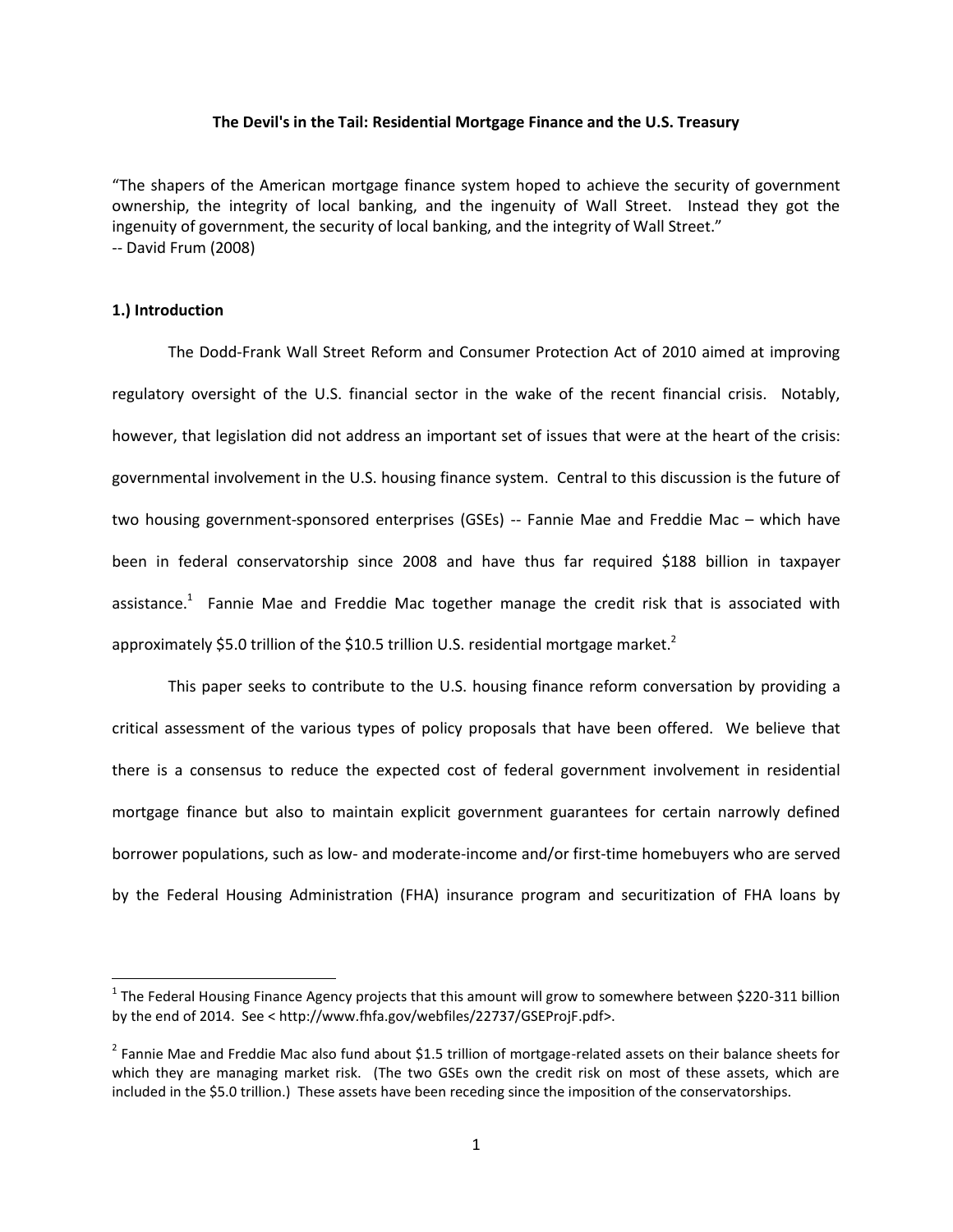Ginnie Mae.<sup>3</sup> Such targeted programs should be aimed at borrowers on the rent-own margin and hence may allow society to capture any positive externalities that are associated with sustainable homeownership.<sup>4</sup> However, most reform proposals also feature the U.S. Treasury's absorbing the losses that are associated with significantly adverse outcomes ("tail risk") in residential mortgage markets more generally. It is less clear that such proposals are aimed at correcting an identifiable market failure.<sup>5</sup>

Before assessing several housing finance reform proposals below, we first provide some background on the evolution of the U.S. residential housing finance system over the past 50 years.

## **2.) The Evolution of the U.S. Residential Mortgage Market<sup>6</sup>**

Residential mortgages are seemingly simple debt instruments: A prospective borrower requests funds from a lender to cover some portion of the value of a home, which, in turn, will serve as the collateral

for the loan. The borrower then makes monthly payments according to the terms of the loan.

As a result of this arrangement, a mortgage lender faces two kinds of risks: The first is *credit risk*:

the risk that the lender will not be repaid the full principal amount and the contracted interest. This risk

 $3$  Similarly, the U.S. Department of Veterans Affairs (VA) provides mortgage guarantees for military veterans and the U.S. Department of Agriculture's (USDA) Rural Housing Service guarantees residential mortgages located in rural areas. Both types of targeted loans are also securitized by Ginnie Mae.

<sup>&</sup>lt;sup>4</sup> For a review of the arguments and literature concerning the positive externalities from home ownership, see, for example, Coulson (2002) and Engelhardt, Eriksen, Gale, and Mills (2010) and the references in each article.

<sup>&</sup>lt;sup>5</sup> A market failure arises when market outcomes are not Pareto efficient (i.e., it is possible to increase the utility of at least one person without reducing the utility of any other persons). A change in credit markets that results in a reduction in the supply of loans (fewer loans at higher prices) to one sector is not necessarily indicative of a market failure as this funding may be diverted to another sector. For example, a reduction in the supply of residential mortgages may result in an increase in the supply of commercial loans.

 $^6$  This section draws extensively from Frame and White (2012).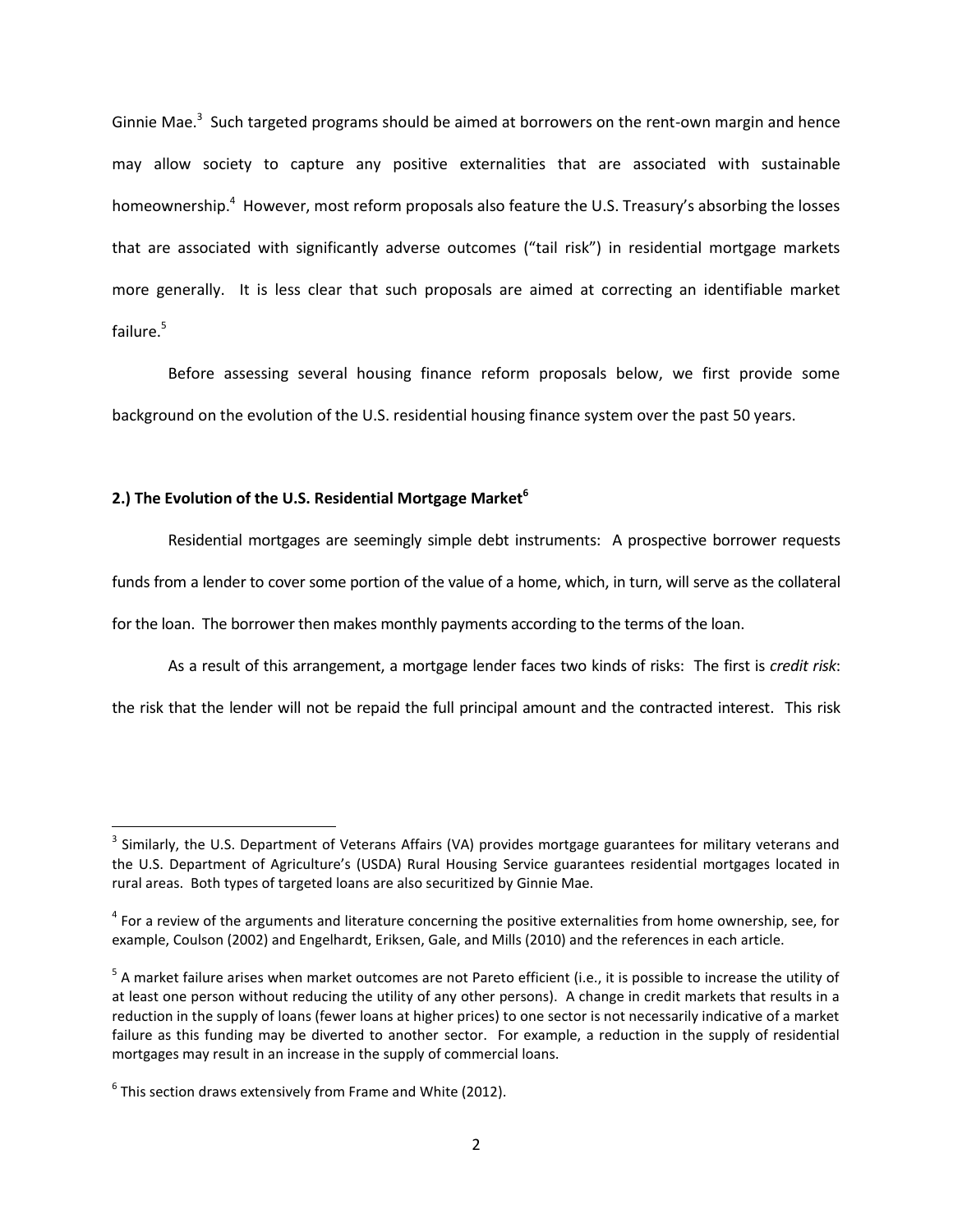crucially depends on the borrower's credit history, prospective income, and equity position in the home.<sup>7</sup> The second is *market risk*, or how changes in market interest rates affect the fair value of the mortgage. U.S. residential mortgages are particularly exposed to market risk, as the typical loan involves a long maturity, a fixed interest rate, and an embedded prepayment option that can be exercised at no cost.<sup>8</sup> These mortgages, which are unique from a global perspective, have comprised over 90 percent of residential mortgage originations since the onset of the financial crisis.<sup>9</sup> Fixed-rate mortgages were first introduced in the 1930's by the Home Owners Loan Corporation as the federal government sought to refinance large numbers of delinquent borrowers that typically had short-term, floating-rate, interest-only loans (e.g., Wheelock, 2008; Rose 2011).

Table 1 documents the evolution of the U.S. residential mortgage market over the past 50 years. Prior to 1980, residential mortgages were largely made by local depository institutions -- often a savings and loan institution or savings bank ("thrift") that had a charter that restricted it largely to making mortgage loans. The localized nature of residential mortgage finance – and other forms of retail banking -- arose from technological limitations as well as legal restrictions on interstate and intra-state branching. Throughout the 1960s and 1970s, thrifts alone accounted for over half of all single-family residential mortgages

 $\overline{a}$ 

 $^7$  This equity position is frequently summarized (in reverse fashion) as the loan-to-value ratio. The greater is the borrower's equity position (and the lower is the loan-to-value ratio), the greater is the "cushion" that the lender has against bearing a loss in the event that the borrower defaults (i.e., fails to repay) and the lender has to foreclose on the property.

 $^8$  The term at origination of almost all U.S. mortgages (fixed rate or variable rate) is 15, 20, or 30 years, and these loans typically include a "free" prepayment option – the price of which is instead captured in the interest rate. The market risk that is associated with fixed-rate prepayable mortgages arises in the following manner: As with standard fixed-rate debt, if interest rates rise (decline), the price of the mortgage declines (rises) – and the longer is the maturity of the instrument, the greater are the associated price swings. These price risks are further complicated by changes in the rate of prepayment: Decreases in interest rates induce borrowers to repay their existing mortgages, thereby depriving the lender of the potential capital gain on the mortgage. Conversely, increases in interest rates lead to less prepayment. Hence in the falling rate environment, the lender is not as welloff as it would otherwise be, while in the rising rate environment it is even worse off. This nonlinear value structure for U.S. residential mortgages is often described as exhibiting "negative convexity."

 $^9$  Authors' calculations based on data from Inside Mortgage Finance (2011, p. 20)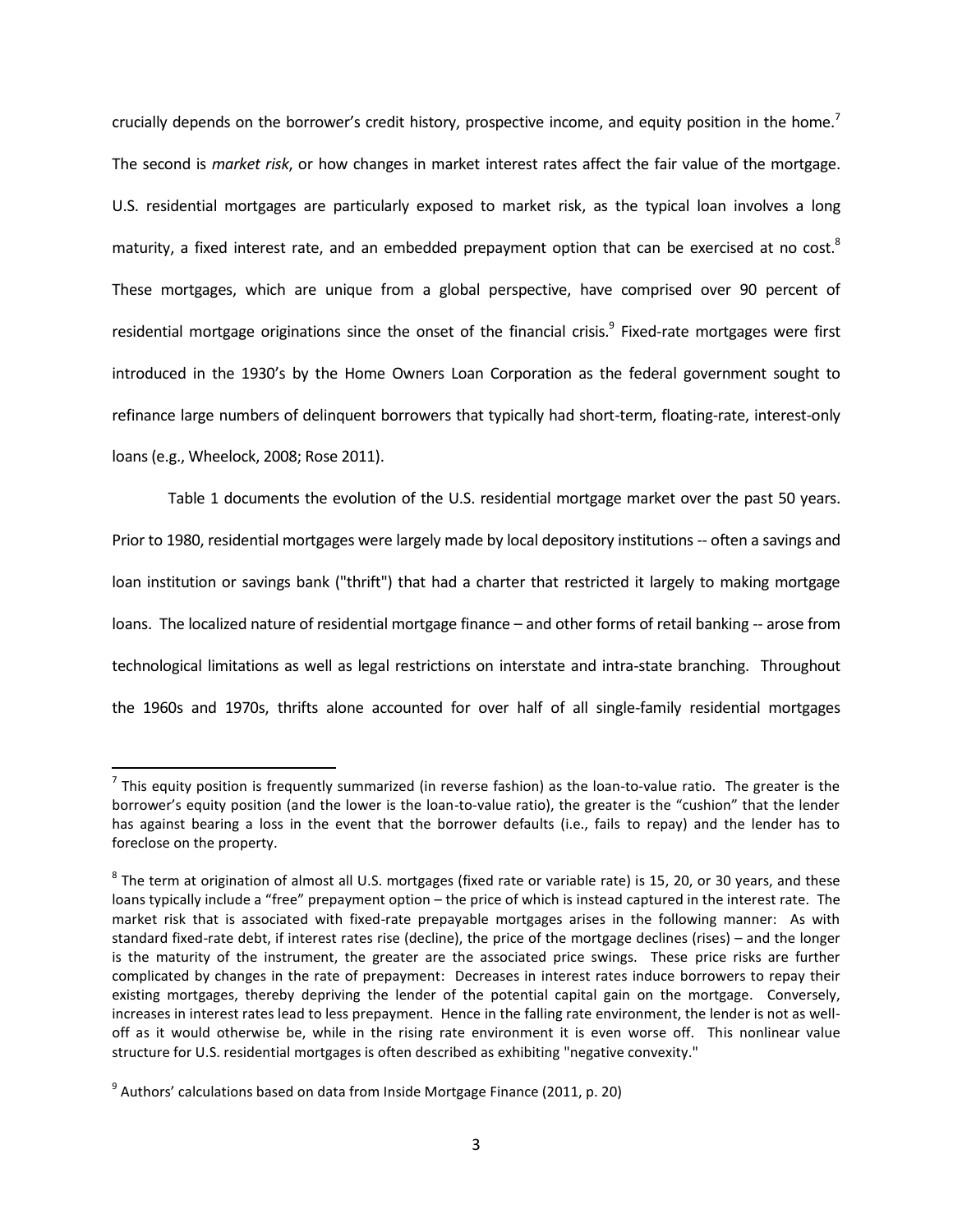outstanding, and depository institutions together (thrifts, commercial banks, and credit unions) accounted for over two-thirds of the total.

There were several implications of a localized residential mortgage finance system: First, mortgage interest rates could vary across the country, with depository institutions that operated in concentrated markets and/or markets with scarce deposits relative to loan demand charging higher rates (other things being equal).<sup>10</sup> Second, without the ability to diversify geographically, depository institutions were largely at the mercy of local economic conditions. Third, because the standard U.S. long-term fixed-rate mortgage was being funded by short-term deposits, the institutions were exposed to substantial market risk. $^{11}$  This risk manifested itself in the early 1980s as Regulation Q limits on interest paid on savings deposits were lifted and long-term interest rates climbed -- resulting in "negative carry" for thrifts' portfolios of long-term fixed-rate mortgages (with low interest rates) that were funded by short-term deposits (with high interest rates). $^{12}$ 

During the last 30 years, we have witnessed rapid technological improvements in data processing, finance, and telecommunications, as well as important changes in government policies toward depository institutions and secondary mortgage market institutions. As a result, a vertically dis-integrated industrial structure for residential mortgages, based on securitization, has emerged and flourished. As shown in Table 1, since 1975 the share of residential mortgage credit exposures that has been held by depository

<sup>&</sup>lt;sup>10</sup> The Federal Home Loan Bank System (FHLBS) was created by Congress in 1932 to provide an additional source of funding to thrift institutions by making loans ("advances") that are collateralized primarily by mortgages. Since the FHLBS raised its funds (which were then re-lent to local thrifts) in national credit markets, this somewhat ameliorated the problem of the balkanization of local mortgage lending markets. Moreover, because the FHLB banks were willing to lend to their thrift institution members for longer terms than the typical terms of the thrifts' deposit liabilities, the FHLBS also provided thrifts with some help in dealing with the maturity mismatch between their long-lived mortgage assets and their shorter-term deposit liabilities. See Flannery and Frame (2006) for further discussion of the FHLBS.

<sup>&</sup>lt;sup>11</sup> Until the early 1980s, all federally chartered and most state-chartered thrifts were barred from offering adjustable-rate mortgages. See, for example, White (1991, p. 65).

 $12$  See, for example, White (1991, ch. 5).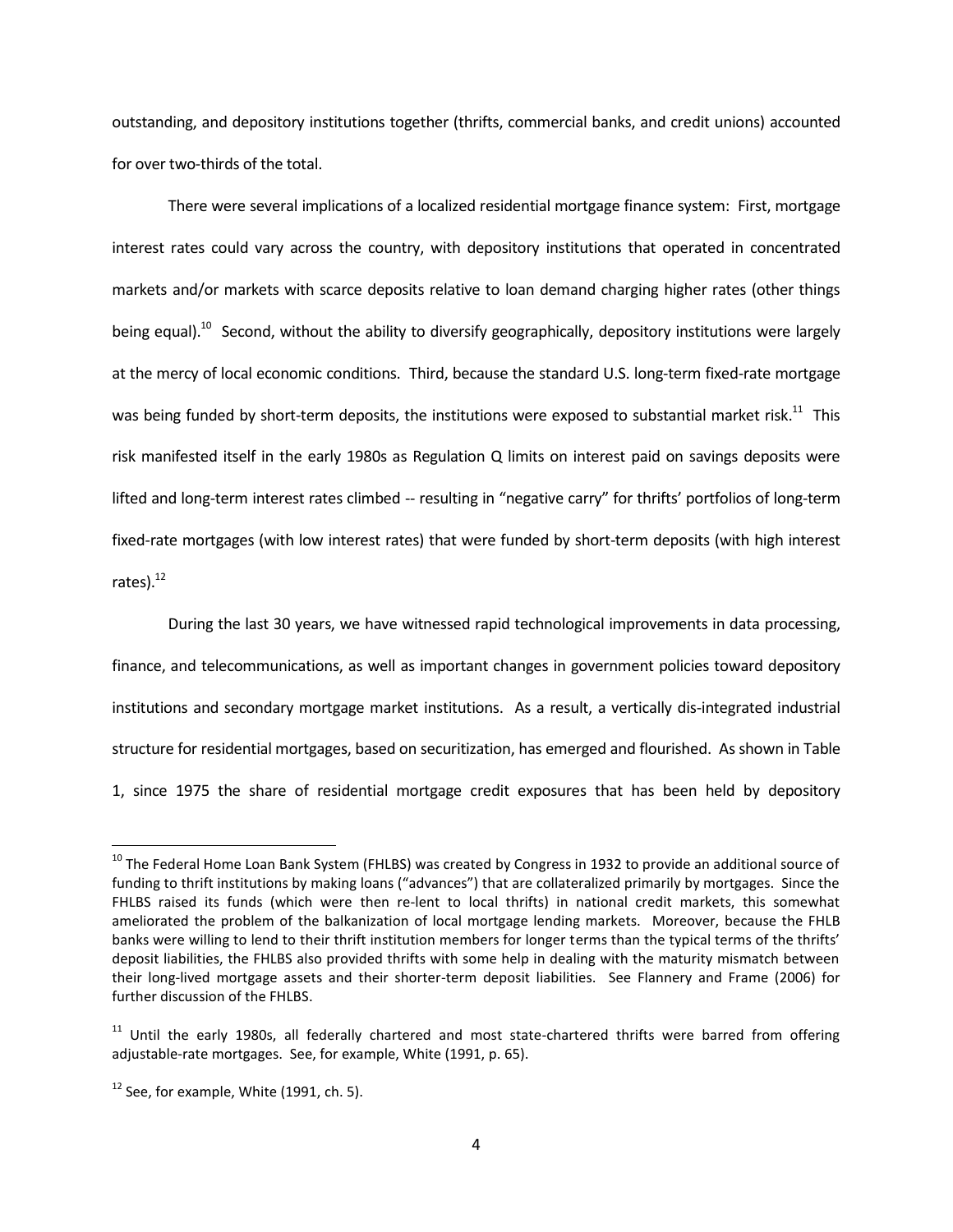institutions has steadily declined – from 73 percent to 28 percent -- while secondary market institutions have gained prominence. Today, Fannie Mae, Freddie Mac, and Ginnie Mae together hold the credit risk on almost 55 percent of outstanding residential mortgages, while investors in "private-label" securitizations (as indicated by the category "ABS Issuers") make up another 10 percent.

The FHA was created in 1934 to provide mortgage insurance that protects lenders against loss in the event of mortgage default. Since 1990, the FHA has been oriented toward first-time and low- and moderate-income homebuyers that tend to have very small down payments and hence are at a greater risk of default. In exchange for providing the mortgage insurance, the FHA collects upfront and monthly premiums that are paid by the borrower based on outstanding principal.<sup>13</sup> Expected credit losses are covered by the insurance premiums, while unexpected losses are intended to be absorbed by the FHA's "mutual mortgage insurance fund" that, by law, is expected to maintain an economic value of at least two percent of unamortized insurance in-force. However, should losses exceed the insurance fund, FHA's promises are backed by the full faith and credit of the U.S. Government.

The National Housing Act of 1934, which created the FHA, also provided for the chartering of national mortgage associations as entities within the federal government. The only association that was ever formed was the National Mortgage Association of Washington in 1938, which eventually became the Federal National Mortgage Association – or Fannie Mae. Initially, Fannie Mae's role was limited to issuing debt and purchasing and holding FHA-insured residential mortgages that were originated by nondepository "mortgage banks". In 1968, Fannie Mae was converted into a private corporation, with publicly traded shares that were listed on the New York Stock Exchange, although it retained a unique federal charter.

Fannie Mae was replaced within the federal government by the Government National Mortgage Association ("Ginnie Mae"), an agency that is within the Department of Housing and Urban Development

 $\overline{a}$ 

<sup>&</sup>lt;sup>13</sup> Curiously, the disproportionately large up-front mortgage insurance premiums can be financed into the mortgage balance. As a result, FHA insurance is almost entirely paid for by performing borrowers with very little cost borne by borrowers that default on their loan (and for which the insurance is paid out).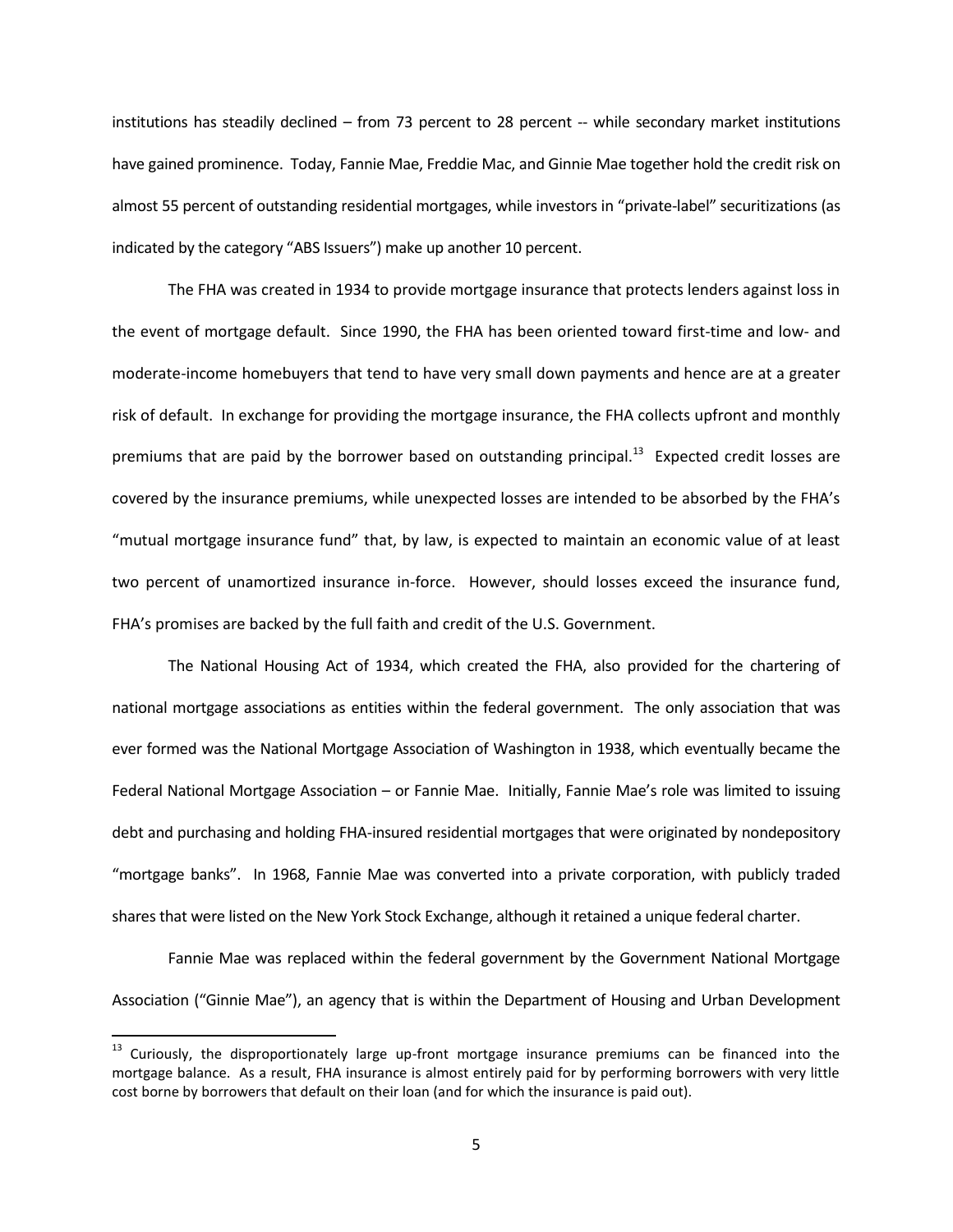(HUD) and that guarantees securities that are backed by mortgages that are insured by the FHA or the VA. Ginnie Mae issued the first "pass-through" mortgage-backed securities (MBS) in 1970.<sup>14</sup> It is widely believed that the liquidity that is created by Ginnie Mae's guarantee of prompt payment ultimately results in lower primary mortgage rates for borrowers – on the order of 10-20 basis points during normal times (Scharfstein and Sunderam, 2011).

The Federal Home Loan Mortgage Corporation (Freddie Mac) was created by Congress in 1970 to support mortgage markets by securitizing mortgages that were originated by thrifts; Freddie Mac issued its first pass-through MBS in 1971.<sup>15</sup> Freddie Mac was originally cooperatively owned by the 12 Federal Home Loan Banks and by thrifts that were members of the FHLBS. In 1989, Freddie Mac was converted into a publicly traded company with the same special features as apply to Fannie Mae. In its early history, Freddie Mac tended only to securitize mortgages, whereas Fannie Mae tended to buy and hold mortgages. By the 1990s, however, the two companies' structures and strategies looked quite similar: Both issued MBS that included their own guarantees to investors against credit risk on the securitized mortgage pools, and both held mortgages and MBS on their respective balance sheets.

An important reason for the widespread acceptance of mortgage securitization was the presence of U.S. Government guarantees: Ginnie Mae MBS carry an explicit, "full-faith and credit" guarantee of the timely payment of principal and interest on mortgages that are already insured by the FHA or VA. Similar securities that are issued by Fannie Mae and Freddie Mac carry these GSEs' own guarantees against credit risk. Prior to their federal takeover in 2008, each GSE's debt and MBS benefitted from a strong perception in the financial markets of an implicit federal backstop owing to provisions in their respective Congressional

l

 $14$  These MBS are described as "pass-through" because the principal and interest payments from the underlying mortgage borrowers are passed through (less any fees) to the securities investors.

 $15$  Fannie Mae issued its first pass-through MBS in 1981.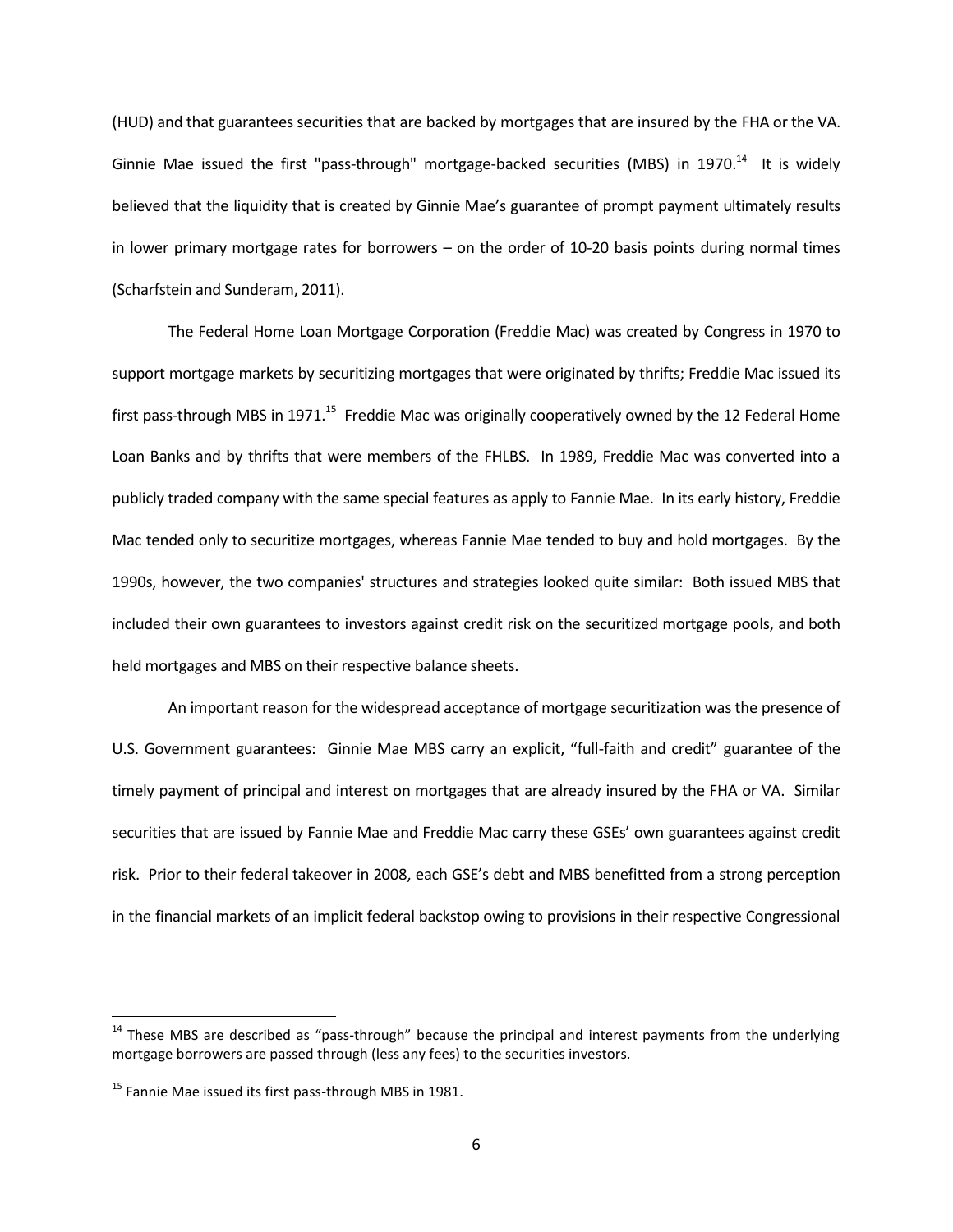charters.<sup>16</sup> These provisions included: (1) the authorization of the Secretary of the Treasury to purchase a limited amount of each housing GSE's securities; (2) an exemption from state and local taxation; (3) the treatment of GSE obligations as "government securities" for purposes of the Securities Exchange Act of 1934; (4) the use of the Federal Reserve as fiscal agent so that their securities are issued and transferred using the same system as U.S. Treasury borrowings; (5) the ability of the President of the United States to appoint five of the 18 members of each company's board of directors; and (6) the lack of a bankruptcy procedure or any legal authority to appoint a receiver if one of the GSEs became insolvent.<sup>17</sup> Other public policies further fueled investor perceptions of an implied federal guarantee prior to the financial crisis. For example, Congress had previously intervened to assist troubled GSEs (U.S. General Accounting Office 1990) and established regulators to oversee each institution's compliance with statutory mission and safety-and-soundness provisions. $^{18}$ 

The movement toward a vertically dis-integrated mortgage market structure resulted from a combination of these explicit and implicit U.S. Treasury guarantees interacting with technological and regulatory changes. The presence of government guarantees allowed for a much wider array of domestic and foreign investors to hold U.S. residential mortgage assets. In terms of technology, markedly improved and lower-cost data processing, financial modeling, and telecommunications allowed mortgage originators more efficiently to collect, analyze, and transmit borrower information to secondary market participants.

<sup>16</sup> The Charter Acts can be found at: < http://www.fhfa.gov/GetFile.aspx?FileID=29> (Fannie Mae) and < http://www.fhfa.gov/GetFile.aspx?FileID=30> (Freddie Mac).

 $17$  See, for example, U.S. Congressional Budget Office (1996, 2001) and Wall, Eisenbeis, and Frame (2005).

<sup>&</sup>lt;sup>18</sup> The Federal Housing Finance Agency (FHFA) was created in 2008. The FHFA succeeds the Office of Federal Housing Enterprise Oversight (OFHEO), which was the former safety-and-soundness regulator of Fannie Mae and Freddie Mac), the Federal Housing Finance Board (former regulator of the Federal Home Loan Bank System), and the U.S. Department of Housing and Urban Development's mission oversight of Fannie Mae and Freddie Mac.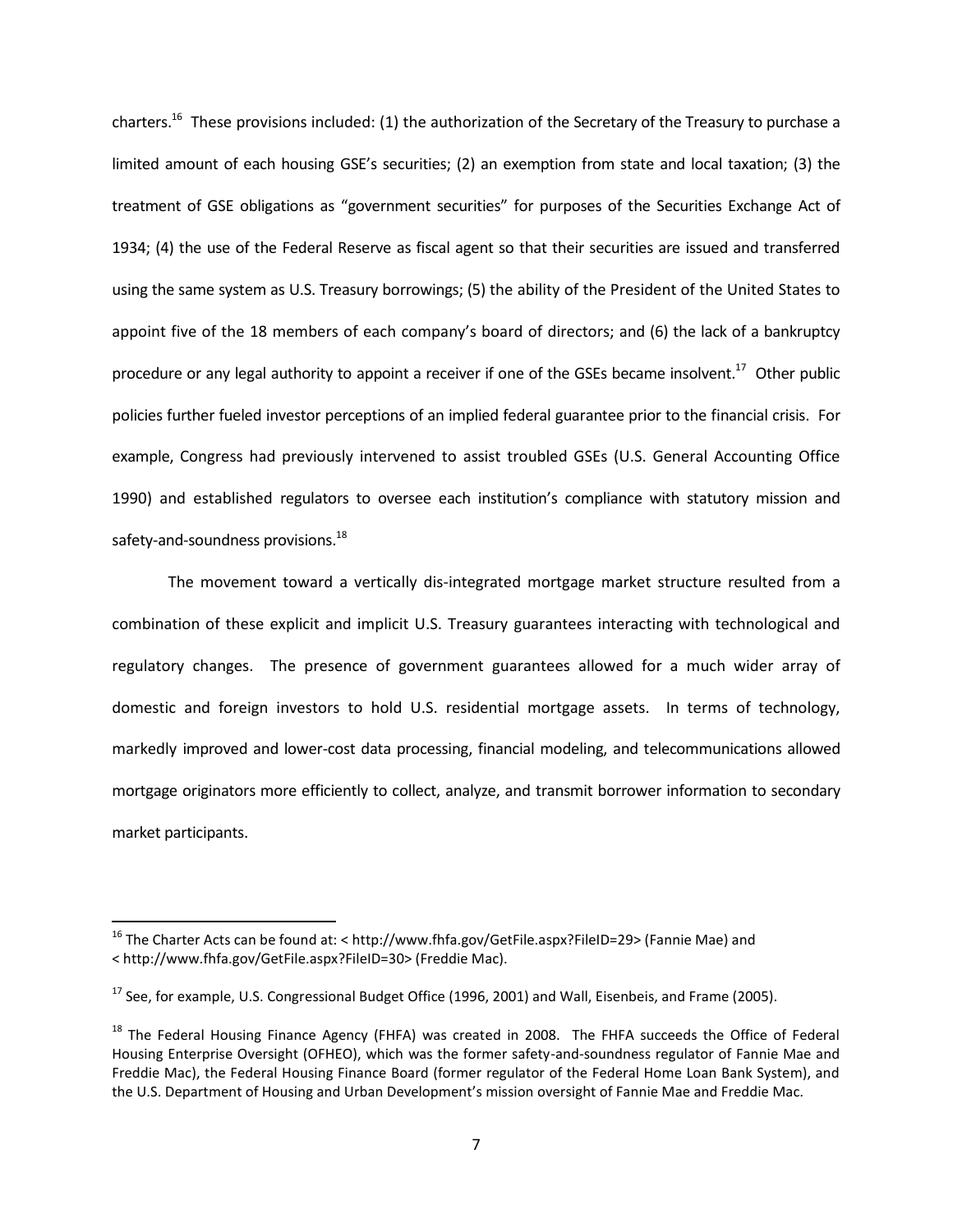Changes to regulatory capital requirements at depository institutions and GSEs were also extremely important for the depth of secondary market activity. The 1988 Basel risk-based capital standards (Basel I) for depository institutions introduced risk-based capital requirements of zero percent for those institutions' holdings of Ginnie Mae MBS; a requirement of 1.6 percent equity capital for holding similar securities that were issued by Fannie Mae and Freddie Mac;<sup>19</sup> and a 4.0 percent equity requirement for holding otherwise similar, but unsecuritized (whole), residential mortgage loans. These tiered capital requirements were intended to cover the credit risks that were inherent in the various categories of debt instruments; unhedged market risk was expected to be covered by additional capital. For depository institutions that were bound by risk-based capital requirements, the lower capital requirements for MBS strongly encouraged the substitution of MBS for whole mortgage loans on their balance sheets.<sup>20</sup>

Also, in 1992, Fannie Mae and Freddie Mac became subject to a statutory 2.5 percent equity capital charge against mortgages or MBS that were funded on their balance sheets and a 0.45 percent equity capital charge against the MBS that they had issued to investors (all of which carried the GSEs' credit-risk guarantees).<sup>21</sup> In both respects, the GSEs enjoyed a substantial advantage in reduced capital requirements relative to depository institutions that are bound by the 4.0 percent minimum Basel I requirement.

Some parts of the residential mortgage market were historically beyond the reach of Ginnie Mae, Fannie Mae, and Freddie Mac. As noted previously, Ginnie Mae can guarantee only securities that are

 $19$  In 2003, this 1.6 percent capital requirement was extended to any MBS that carried a credit rating of AA or better.

 $20$  U.S. banking organizations were also subject to a leverage requirement (equity capital to total assets) of 5.5 percent that set higher capital requirements than Basel I for all organizations, with the possible exception of the very largest organizations.

<sup>&</sup>lt;sup>21</sup> Note that from a "system" perspective, the mortgage securitization route meant that only slightly more than half as much capital (2.05% = 1.60% held by a depository that held GSE-issued MBS plus 0.45% held by the GSE against the credit risk on the MBS) was supporting the credit risk on a group of mortgages than if the same mortgages were held as "whole loans" directly by the depository institution (4%).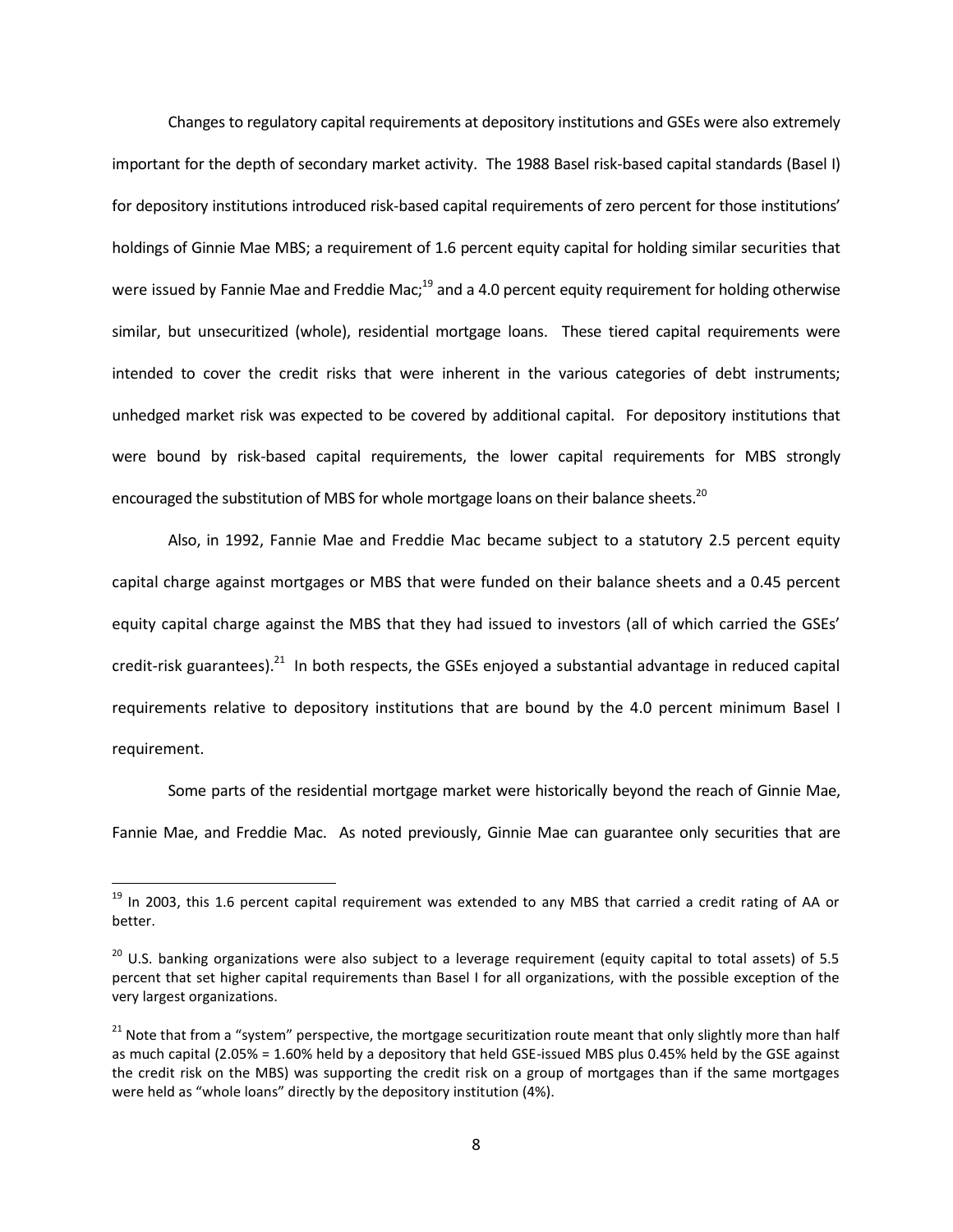backed by FHA, VA, and USDA mortgages, while the two GSEs may only purchase or securitize loansthat are at or below the "conforming loan limit" and that otherwise conform to their underwriting standards.<sup>22</sup> Hence, loans that are above the conforming loan limit ("jumbos"), loans to borrowers with weak credit profiles that did not seek FHA or VA insurance ("subprime"), or loans with little or no documentation ("Alt- $A$ ") were historically not a material part of government-sponsored securitization.<sup>23</sup>

Because of these limitations, as the U.S. housing market ascended during the early-2000s, "privatelabel" securitization deals  $-$  i.e., MBS that were packaged and securitized by private-sector entities  $$ began to emerge. These securities provide alternative forms of credit enhancement – including private third-party financial guarantees, overcollateralization, excess spread, and/or subordinated notes.<sup>24</sup> By the end of 2007, private-label MBS outstanding stood at \$2.2 trillion, or almost 20 percent of all singlefamily residential mortgages.

Today, about two-thirds of residential mortgage credit risk exposures are held by secondary market participants. Securitization was generally viewed positively as it allowed for: a) more diverse and plentiful funding; b) supplier specialization (by separating mortgage origination, funding, and servicing); and c) the creation of structured finance securities with pay-off structures that were more tailored to specific investor preferences. The disadvantages that are associated with securitization involve the additional layers of

l

 $22$  The conforming loan limit is linked to an index of housing prices. In 2007, the conforming loan limit was \$417,000; but legislation in 2008 and 2009 raised the conforming loan limit in the parts of the country that have higher housing prices. Thus, in 2009 the conforming loan limit was still \$417,000 in most of the U.S. but could be as high as \$729,750 in high-price areas (and could be even higher in a few special high-price areas: Alaska, Hawaii, Guam, and the U.S. Virgin Islands). In late 2011 the high-price limit in the continental U.S. was lowered to \$625,500.

 $23$  However, during the housing boom -- as more subprime and Alt-A mortgages were being originated – Fannie Mae and Freddie Mac did begin securitizing some subprime and Alt-A mortgages (U.S. Federal Housing Finance Agency 2009, pp. 21-22, 37-38).

<sup>&</sup>lt;sup>24</sup> These private-label MBS have these forms of credit enhancement, rather than the issuers' guarantees (that were sufficient for the GSEs' guarantees), for at least two reasons: (1) Issuers would have had to maintain capital to support the guarantees, which the issuers were loath to do; and (2) Investors might have been skeptical about the strength of the guarantees, even with the supporting capital. See Ashcraft and Schuermann (2008) for an overview of private-label mortgage securitization – with a particular focus on the subprime segment.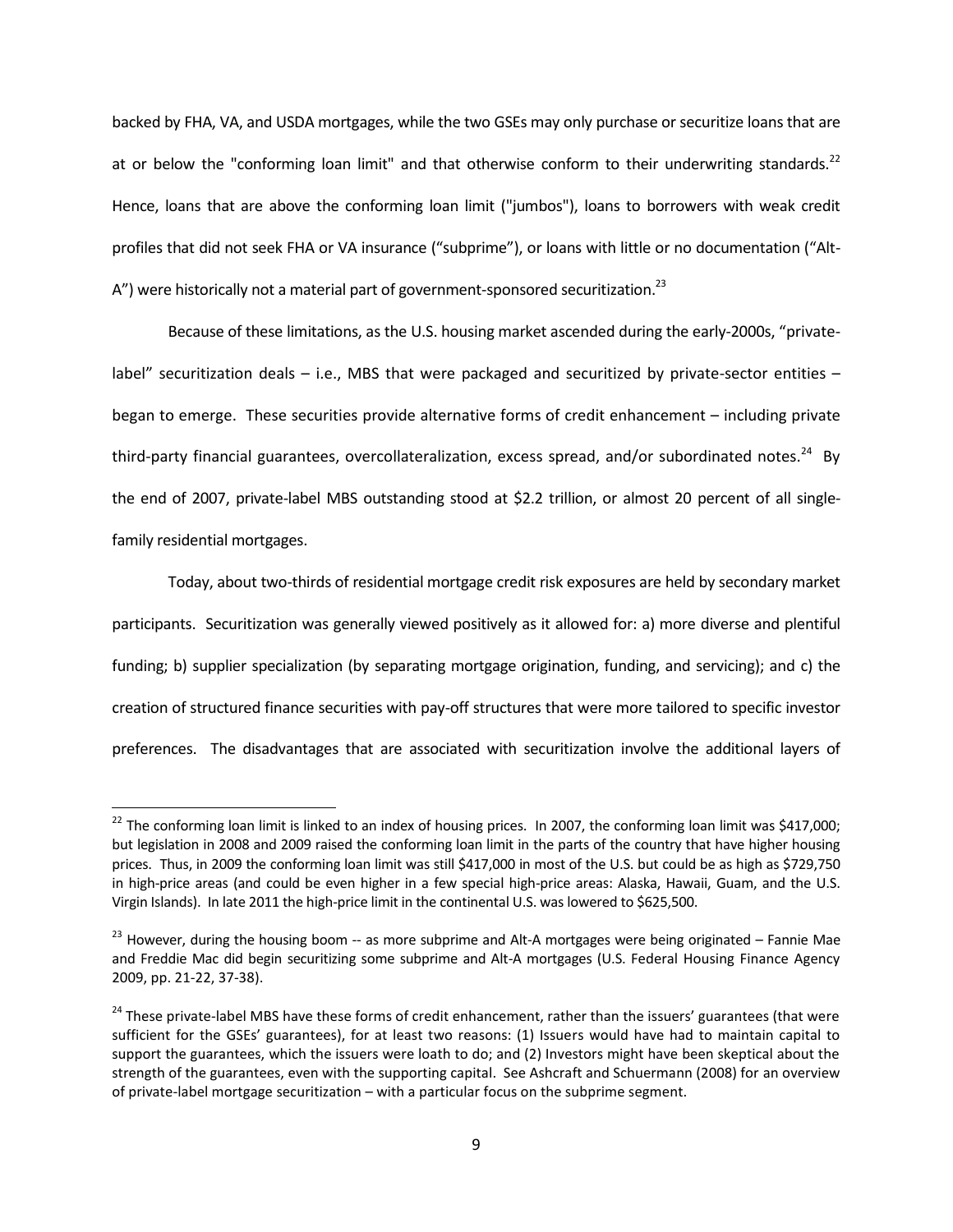informational and contracting frictions. While long recognized, it was not until the housing bust that the potential severity of these issues was realized.<sup>25</sup>

Figure 1 presents three common house price indices over the last two decades (FHFA, Case-Shiller, and CoreLogic). We can see that the housing downturn started in late 2006 – with a national peak-totrough decline (as of year-end 2011) of 21-34 percent, depending on the index that is used. As house prices declined, a large number of borrowers found themselves owing more than the value of their homes – a necessary condition for mortgage default. As the economy entered a recession and borrowers' home equity continued eroding, more homeowners stopped paying their mortgages and entered foreclosure. In this environment, the problems of credit risk swamped the mortgage sector generally, and securitized mortgages particularly. This started with the riskiest segments of the mortgage market that had grown rapidly during the 2000s (subprime and Alt-A), which bankrupted many originators of such loans. The trouble then spread to the rest of the market.

Fannie Mae and Freddie Mac became increasingly distressed in 2007 and 2008, owing to their singular exposure to residential mortgages and very thin capital bases. These losses initially appeared through market value losses on their holdings of privately issued subprime and Alt-A mortgage securities. Then, the performance of loans that backed the MBS that the GSEs had sold and guaranteed to investors began to deteriorate, which forced the two GSEs rapidly to increase their loan loss reserves (which further depleted their equity capital). During the summer of 2008, market participants became increasingly convinced that Fannie Mae and Freddie Mac would become insolvent, although they were unsure about how the federal government would react. During this time, the stock prices of the two GSEs plummeted; spreads for their debt and mortgage-backed securities widened; and their access to funding became limited.

 $\overline{a}$ 

 $^{25}$  In addition to the frictions that are associated with the securitization process itself, there are also frictions that arise when a securitized mortgage's borrower becomes delinquent. Whereas formerly negotiations would occur directly between the delinquent borrower and the depository lender, the onset of securitization has meant that a mortgage servicer is situated between the borrower and the security investors.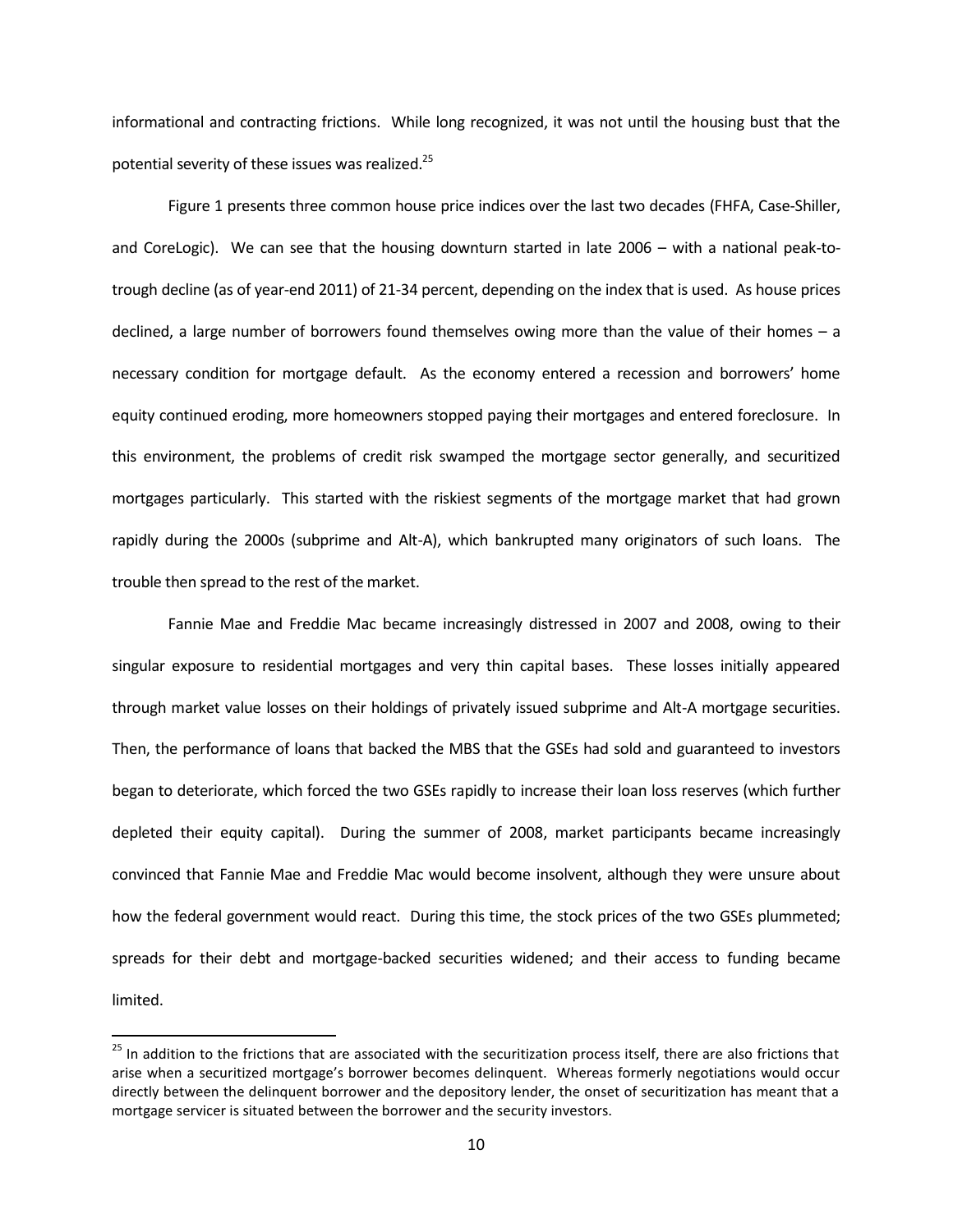The federal government responded to this situation in September 2008 by placing both Fannie Mae and Freddie Mac into conservatorship and entering into senior preferred stock agreements with each institution that transferred to the U.S. Treasury all of the losses in excess of the two GSEs' capital. Specifically, the agreements required the U.S. Treasury to ensure that each maintained non-negative net worth. Frame (2009) provides an extensive discussion of the sources of financial distress at Fannie Mae and Freddie Mac and the actions that were taken by the U.S. Government.

#### **3.) GSE Reform: Issues and Options**

 $\overline{\phantom{a}}$ 

Given the U.S. Treasury ownership and federal conservatorship of both Fannie Mae and Freddie Mac, there is widespread policy agreement that the U.S. needs to undertake a "housing finance reform" effort. However, there are a wide range of views about the appropriate level of future government involvement in the residential mortgage market. The Obama Administration's 2011 "white paper" offered three broad options:<sup>26</sup> The first is a privatized housing finance system, with government insurance that is limited to existing Federal Housing Administration (FHA), Veteran's Affairs (VA), and U.S. Department of Agriculture (USDA) programs for narrowly targeted groups of borrowers. The second option includes the first, but also envisions a loan guarantee program that could be scaled-up for newly originated mortgages during times of crisis. (As during the recent housing bust, one might envision the FHA acting in this capacity.) The third option retains the government insurance for targeted borrower groups and would also have a U.S. Treasury-backed catastrophic reinsurance program that would stand behind the private capital of mortgage securitizers and/or mortgage insurers. As is discussed further below, this last option would be quite similar in nature to the prior GSE model with some important modifications.

<sup>&</sup>lt;sup>26</sup> See U.S. Department of the Treasury and U.S. Department of Urban Development (2011). Jaffe and Quigley (2011), U.S. General Accountability Office (2009), and U.S. Congressional Budget Office (2010) also provide detailed discussions of the broad options for housing finance reform.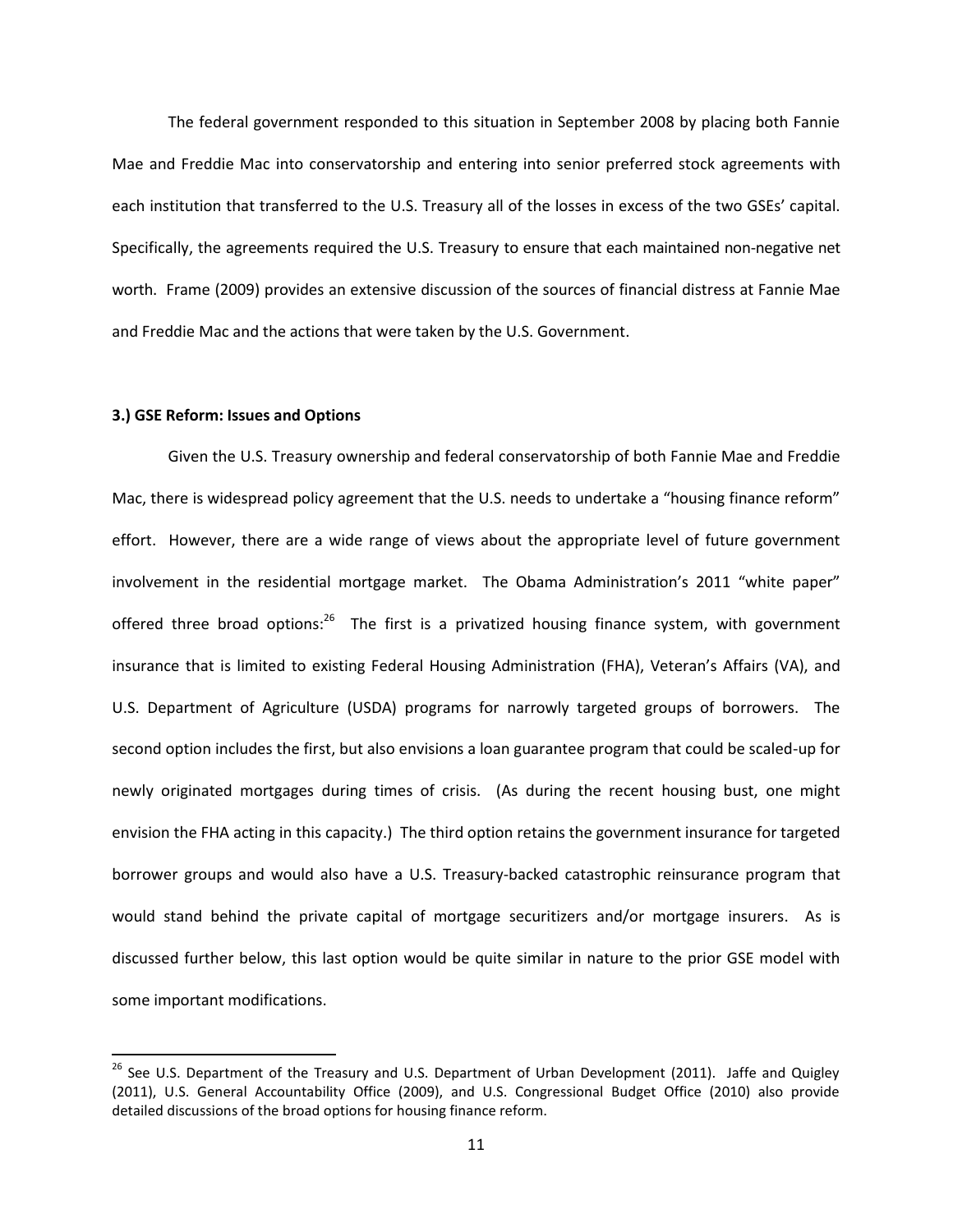Notably, all three of the Obama Administration's policy options retain an important role for the FHA, VA, and USDA insurance programs. Moreover, virtually all of the proposals that we review below also expect or support the continuation of these programs.<sup>27</sup> The FHA program, for example, is designed to target low- and moderate-income and first-time homebuyers – i.e., those typically with very low down payments. As a result, the FHA program helps to finance those households that are on the margin between renting and owning and thus (arguably) represent an effort to capture any social benefits, or positive externalities, that are associated with homeownership.

The FHA expanded dramatically during the housing bust and now accounts for 23 percent of origination volume and over 10 percent of outstanding mortgages.<sup>28</sup> This growth in FHA lending was primarily driven by the marked contraction in the availability of conventional loans with loan-to-value ratios above 80 percent – owing to the widespread distress in second lien "piggyback" loans and private mortgage insurance. As a result, the credit profile of FHA borrowers improved dramatically, as is illustrated by the distribution of Fair Isaac Company (FICO) scores that are shown in Figure 2. For instance, the average FICO score for new FHA borrowers rose from a very subprime-like 623 during 2007:Q4 to a quite prime 706 during 2010:Q4.

Nevertheless, FHA mortgage performance has suffered in recent years. First, the loans that were insured during the height of the housing boom – while a fraction of the total book-of-business – were to especially weak borrowers and had little time to benefit from house price appreciation. Second, as the FHA's market share expanded during the housing bust, many of its new loans to creditworthy borrowers performed poorly owing to their typically very low down payments, coupled with massive

l

 $27$  Calabria (2012) provides an alternative view about the future of the FHA.

<sup>&</sup>lt;sup>28</sup> By comparison, between 2001 and 2007, the average annual share of FHA/VA originations was only five percent.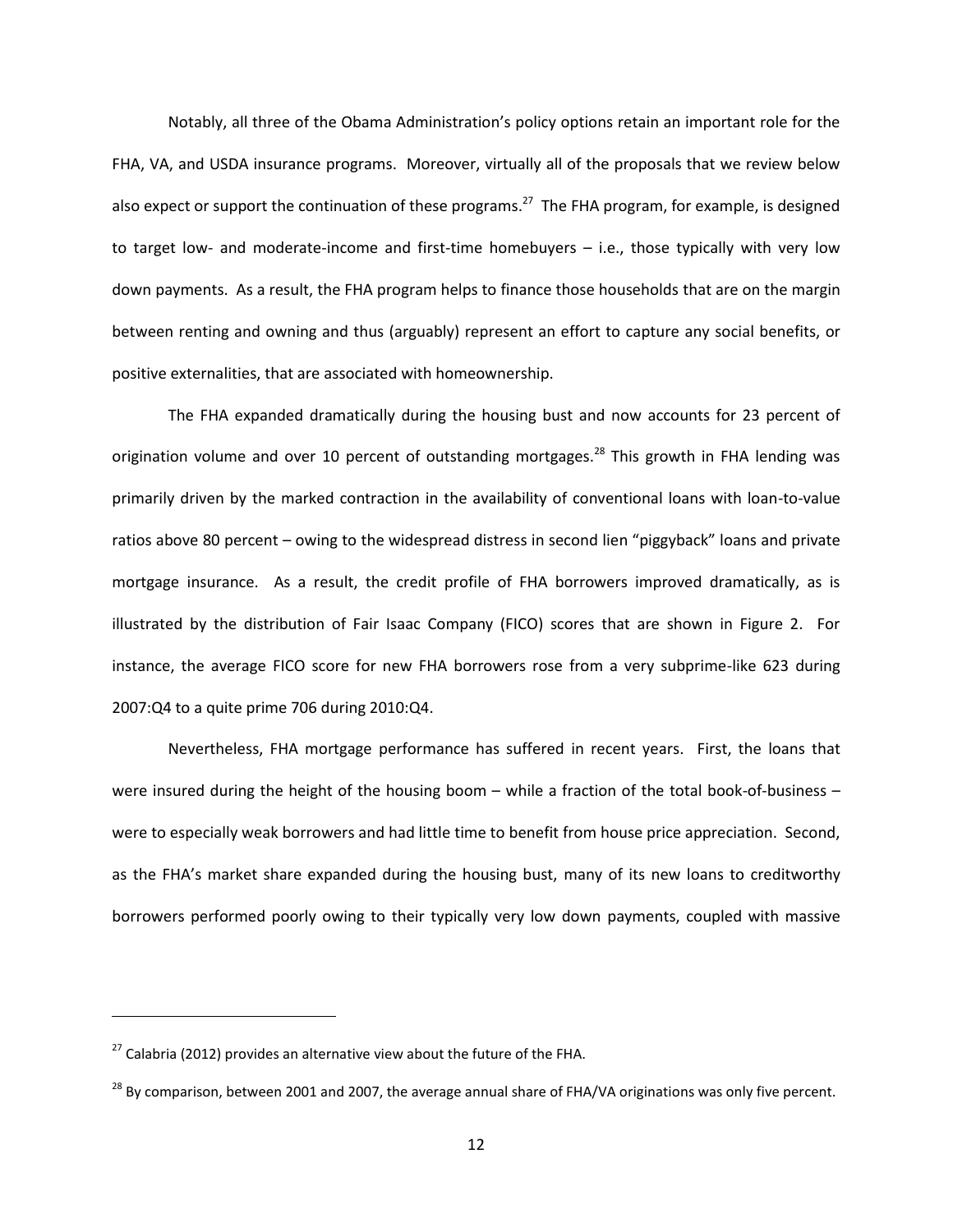house price declines, resulting in a large fraction of mortgages with negative equity.<sup>29</sup> As a result of these developments, the FHA's "mortgage mutual insurance fund" has fallen to 0.24 percent – well below the statutorily mandated floor of 2.00 percent.<sup>30</sup>

Despite these troubles, in the remainder of this paper we assume that the FHA (and the other targeted mortgage insurance programs) will continue to serve their historical constituencies. Hence, we will focus our attention on government involvement in the remaining 90 percent (or so) of the residential mortgage market.

A large number of specific housing finance reform proposals have been offered by various business interests, public policy centers, and academics that reflect the diversity of opinion that surrounds the issue. Most of these proposals center on the third option that was offered by the Obama Administration "white paper" -- a federal catastrophic reinsurance program standing behind private capital -- with differences among the proposals reflecting the extent and form of government guarantees. These proposals generally suggest the replacement of Fannie Mae and Freddie Mac with new entities, although some call for the rehabilitation of the two GSEs. Underlying the proposals are two fundamental issues that determine the appropriate extent of government involvement in residential mortgage finance: (1) whether the government should guarantee mortgage-backed securities (MBS) so as to ensure the availability and reduce the cost of residential mortgages – particularly fixedrate mortgages -- for a large fraction of homeowners through the business cycle; and (2) whether the

<sup>&</sup>lt;sup>29</sup> Research has shown that a negative equity position is a "necessary condition" for mortgage default, although a second trigger like a shock to a borrower's monthly income or expenses is generally required for a foreclosure to occur (see, for example, Foote, Gerardi, and Willen, 2008). However, some negative equity households, while still financially capable of continuing their mortgage payments, may conclude that renting provides a more attractive alternative and may thus "strategically" default. An important consideration in any strategic default decision is the fact that lenders typically do not (often because they legally cannot) seek recourse from the borrower for the difference between the loan amount and the lender's recovery through foreclosure (e.g., Ghent and Kudlyak 2011).

<sup>&</sup>lt;sup>30</sup> The "mortgage mutual insurance fund" was last above the 2.00 percent minimum during fiscal year 2008, and subsequently stood at 0.53 percent for 2009 and 0.50 percent for 2010. See U.S. Department of Housing and Urban Development (2010) and Gyourko (2011) for analyses of the FHA's current financial situation.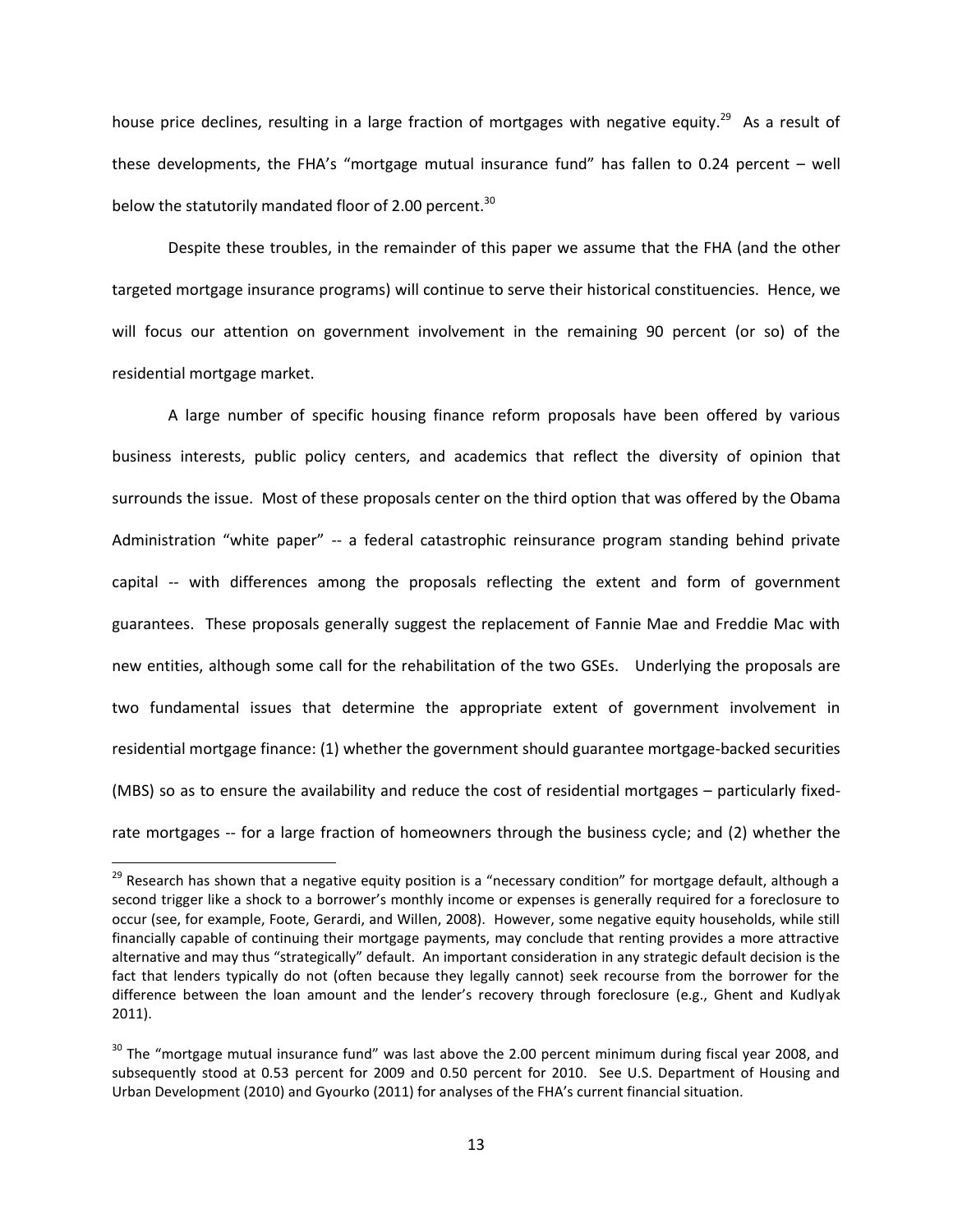government will *de facto* absorb residential mortgage tail risk *ex post* regardless of the *ex ante* structure.

## **A.) Mortgage Guarantees as a Broad-based Housing Finance Subsidy**

Because of the benefits accruing to the GSEs through their statutory charters, Fannie Mae and Freddie Mac have historically benefitted from lower borrowing costs – on the order of 35-40 basis points.<sup>31</sup> However, additional analysis suggests that only slightly more than one-half (i.e., about 20-25 basis points) of this benefit was passed through to borrowers.<sup>32</sup>

Unlike the FHA and other mortgage insurance programs mentioned above, GSE-delivered subsidies are very broad-based in nature. The GSE mortgage interest rate reductions are in addition to much larger homeownership-related subsidies that are transmitted through the tax code: deductions for mortgage interest and local property taxes, the exclusion of owner-occupiers' implicit rental income, and some exemptions from capital gains taxes. Such broad-based subsidies encourage more housing construction and consumption throughout the income and social spectrum – with disproportionate benefits accruing to higher-income households, who are in higher marginal tax brackets and who are more likely to itemize their deductions on their tax returns.

Some analysts have argued that the U.S. Treasury must accept the tail risk that is associated with the residential mortgage market in order for popular long-term fixed-rate mortgages to remain

See Ambrose and Warga (1996, 2002), Nothaft, Pearce, and Stevanovic (2002), and Passmore, Sherlund, and Burgess (2005) for estimates of the GSEs' debt funding advantage. U.S. Congressional Budget Office (1996, 2001) report a GSE advantage of 30 basis points in issuing credit guarantees on mortgage pools – an advantage that one author suggests is too large (Passmore, 2005).

<sup>&</sup>lt;sup>32</sup> For an introduction to the literature estimating the effect of Fannie Mae and Freddie Mac on conforming mortgage rates (through a comparison to jumbo mortgage rates), see U.S. Congressional Budget Office (2001), McKenzie (2002), Ambrose, LaCour-Little, and Sanders (2004), Passmore (2005), and the references in these papers.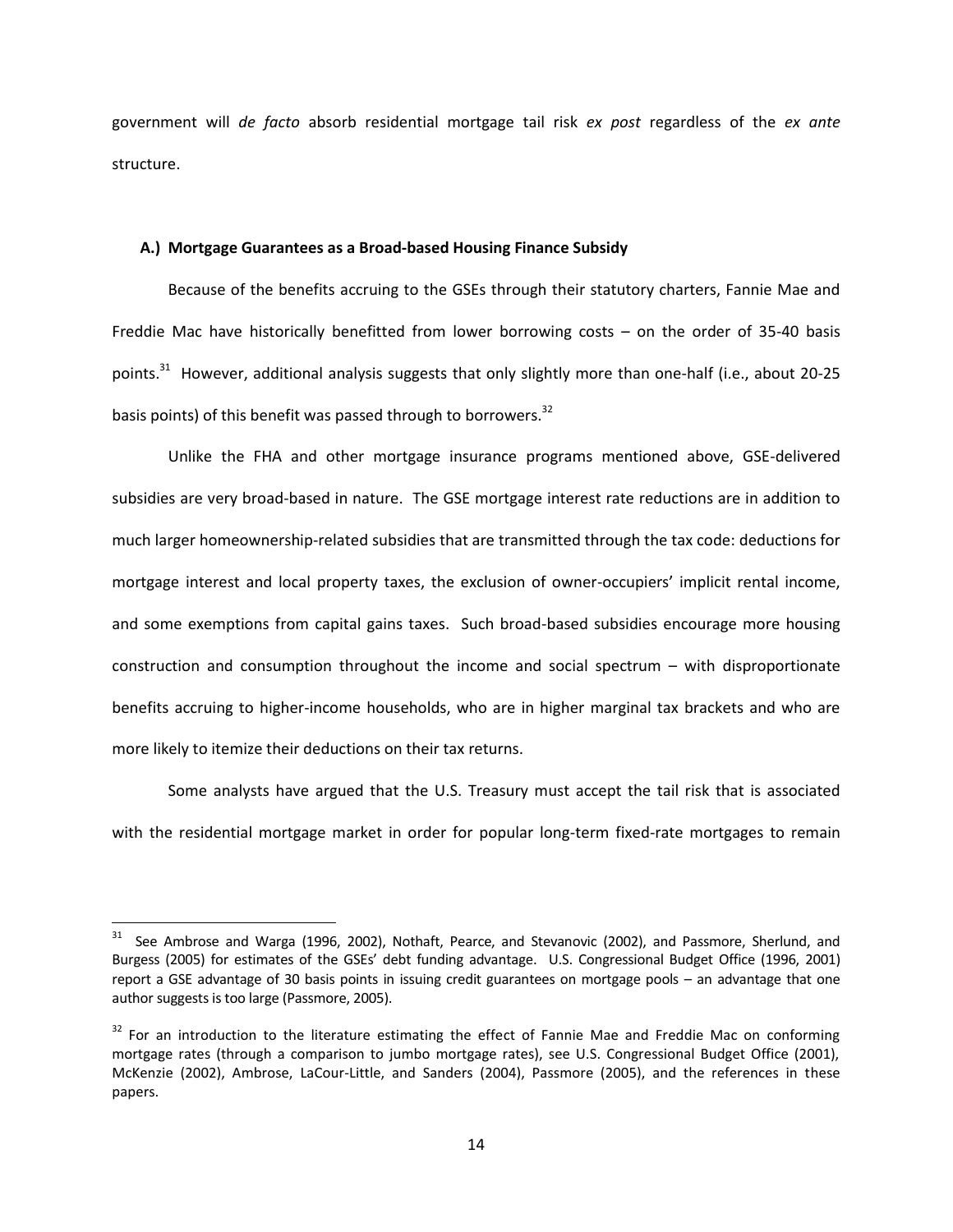widely available – or at least "affordable".<sup>33</sup> The perceived virtue of the fixed-rate mortgage is simply the transfer of all mortgage-related market risk from the borrower to the lender.<sup>34</sup> While it is intuitive that lenders are better positioned to manage this risk, one should consider the alternative. First, the standard U.S. adjustable-rate mortgage is really a hybrid product that features fixed rates for an initial period (2-10 years) after which the interest rate may adjust subject to maximum annual adjustments and lifetime caps and floors. Adjustable-rate mortgages also generally carry lower initial interest rates than do fixed-rate mortgages – with a shorter fixed-rate period associated with greater discounts.

Nevertheless, many borrowers will still opt for fixed-rate mortgages, which we believe are completely viable without government guarantees, although the relative price may rise modestly. First, fixed-rate mortgages are widely available in the jumbo mortgage market -- albeit, at higher rates than the U.S. Government-guaranteed conforming mortgage market.<sup>35</sup> Part of this difference may be related to the existence of the "too be announced" (TBA) forward market, which allows lenders to lock-in future mortgage rates for borrowers by selling forward generic MBS collateral.<sup>36, 37</sup> Importantly, the existence

 $33$  Some have suggested that, without federal guarantees, the availability of the standard fixed-rate mortgage could be jeopardized – citing the paucity of such an instrument in foreign mortgage finance markets and our own historical experience (e.g., Green and Wachter, 2005).

<sup>&</sup>lt;sup>34</sup> However, as was noted above, the absence of fees in connection with the borrower's prepayment of the mortgage, which is an attractive option when interest rates are lower than the original contract rate on the mortgage, transfers even more risk to the lender than is the case for standard fixed-rate debt instruments where prepayment is not possible. In order to protect themselves against this added risk, lenders add a risk premium to mortgage interest rates. The common estimate of that addition to mortgage interest rates is 50 basis points.

<sup>&</sup>lt;sup>35</sup> Looking at a sample of loans from the Lender Processing Services data, we estimate that over 50 percent of jumbo loans that were active at the end of 2011 carried fixed rates. Before the housing boom and bust, Hancock, Lehnert, Passmore, and Sherlund (2005) estimated that over 68 percent of jumbo mortgages carried fixed rates as of the end of the third quarter of 2003.

<sup>&</sup>lt;sup>36</sup> See Vickery and Wright (forthcoming) for a comprehensive discussion of the TBA market and estimates of the associated liquidity benefits.

<sup>&</sup>lt;sup>37</sup> However, one should keep in mind that such collateral is delivered into MBS on a "cheapest to deliver" basis, which suggests that there is some netting of the liquidity benefit with a lemon's discount.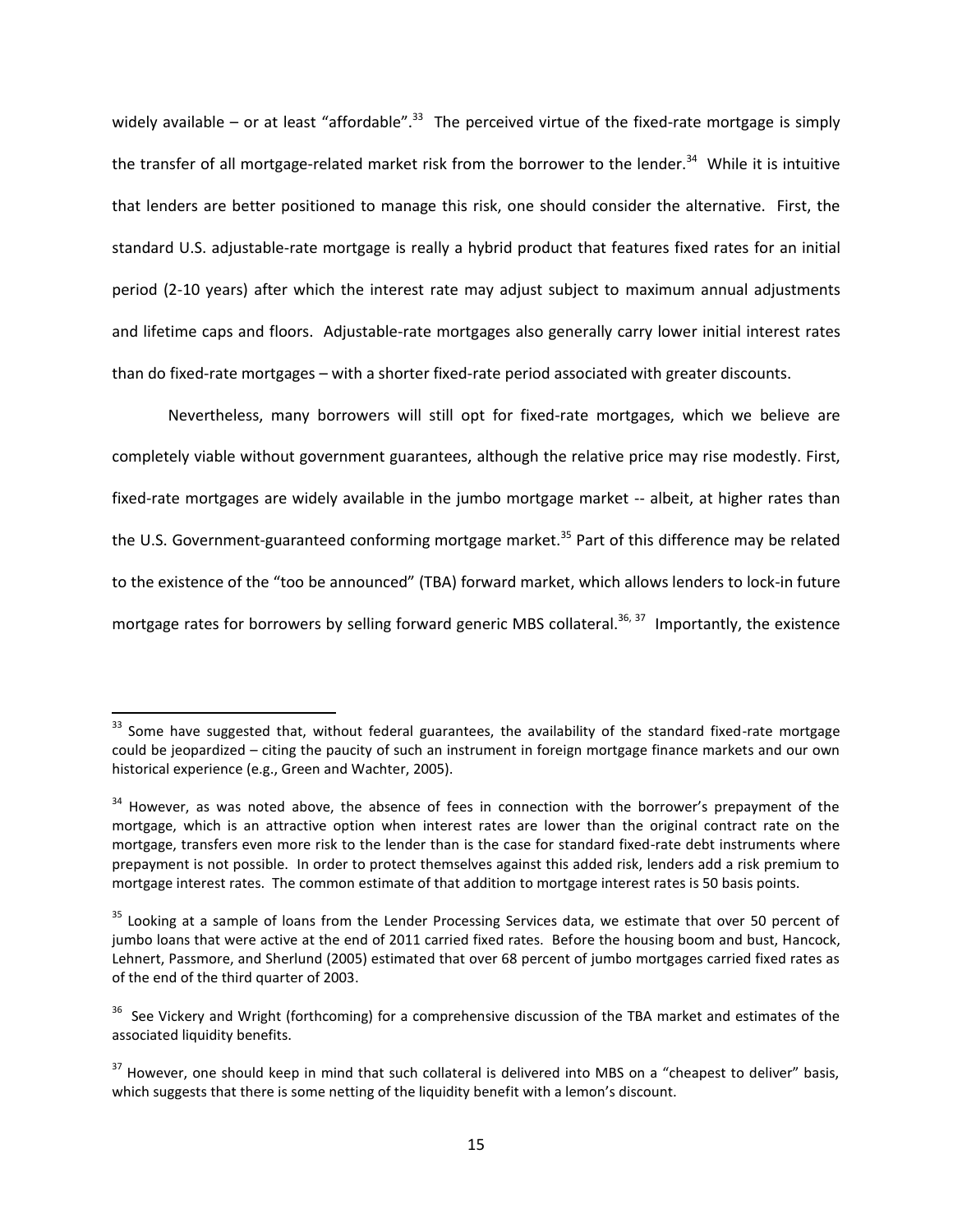of this market is predicated on the GSEs' exemption from Securities and Exchange Commission registration requirements.<sup>38</sup>

Finally, it is worth remembering that government guarantees cover the credit risk on mortgages, whereas the distinctive feature of the fixed-rate mortgage is the market risk that accompanies a 30-year instrument – which government guarantees do not address. On the other hand, there are some investors who can hold only a limited amount of credit-risky instruments, so a government guarantee may expand the potential investor base.

Analysts also point to the existence of a government guarantee as ensuring the availability of residential mortgages in all types of markets. This may arise for at least two reasons: The first is when the probability of a large decline in overall economic activity has increased substantially. During such episodes, investors have responded by increasing their demand for U.S. Treasury and GSE obligations (debt and MBS). This allows mortgage borrowers to obtain financing at a time when many other creditrisky borrowers may be priced out of the market. However, this gain to mortgage borrowers comes at the expense of U.S Treasury securities that would otherwise pay a lower rate and private borrowers that lack such a government guarantee.

A second reason that the guarantee ensures the availability of residential mortgage funding is specific to the housing market: When investors perceive a heightened probability of a decrease in the value of residential real estate, they demand either stricter loan underwriting and/or higher interest rates to offset the increased risk of credit losses on non-guaranteed MBS. The presence of a government guarantee reduces these supply-side pressures. However, the increase in residential mortgage credit risk during these periods has not disappeared, but instead has been transferred to the U.S. Treasury.

<sup>&</sup>lt;sup>38</sup> Hence, it may be possible to recreate a TBA-like market in the absence of Fannie Mae and Freddie Mac by simply providing an SEC exemption to MBS that are backed by loans with certain pre-determined collateral characteristics.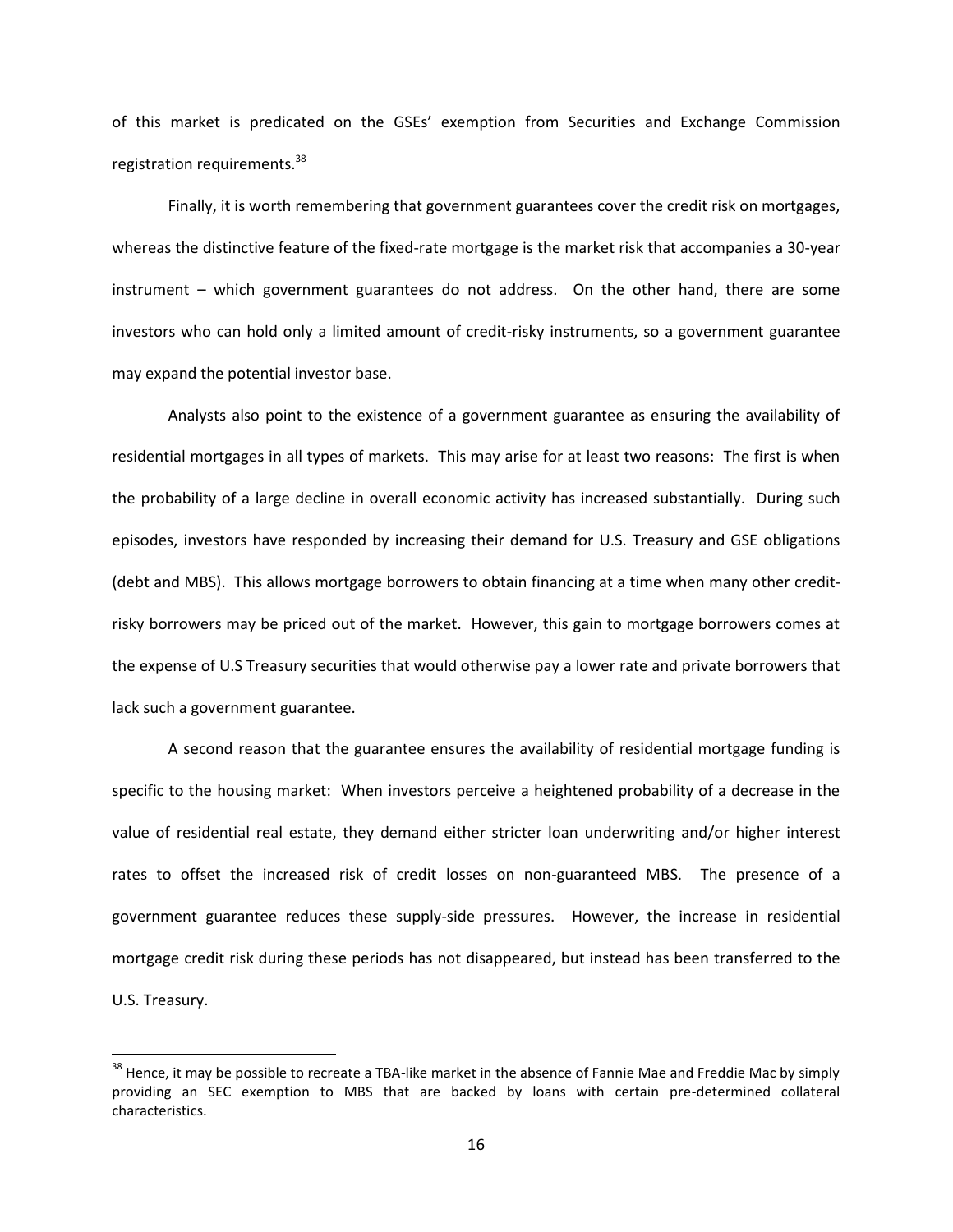Thus, government guarantees can certainly increase the availability and reduce the cost of any type of loan. But why should residential mortgage markets be favored over, say, commercial loans that may spur new business investment and create additional jobs? Furthermore, broad-based residential mortgage finance subsidies necessarily divert resources from investment in other productive sectors, resulting in significant social welfare losses. Overall, using widespread government insurance as a mechanism to reduce residential mortgage borrowing costs or to ensure the availability of residential mortgages in all types of markets appears to be economically inefficient.

#### **B.) Does the U.S. Treasury Own the "Tail Risk" Anyway?**

 $\overline{\phantom{a}}$ 

Another argument for continued government involvement in a large portion of the residential mortgage market is that taxpayers will absorb the risk that is associated with significantly adverse outcomes ("tail risk") in this market *ex post* – irrespective of the *ex ante* market structure. The reason for this perception is that the health of the housing market is too important to the overall economy and that its collapse adversely affects too many voters. Recent events certainly support this view.<sup>39</sup>

If one believes that the U.S. Treasury is going to bear a large fraction of the tail risk in any case, it could be argued that the government should regulate the residential mortgage market in order to: a) reduce the probability of a tail event; b) reduce losses should a tail event occur; and c) collect fees from market participants *ex ante* to reduce taxpayer losses *ex post*. 40

<sup>&</sup>lt;sup>39</sup> However, the damage to the U.S. economy from the post-2006 housing collapse was greatly magnified by the fact that many of the very largest financial institutions in the economy were too highly leveraged (i.e., had insufficient capital) to absorb the mortgage-related losses that accompanied the housing collapse. If these institutions had been better capitalized, the collateral damage to the economy would have been smaller, and the U.S. Government would have had to take fewer actions in supporting these large institutions.

<sup>40</sup> The clear analogy here is to depository institutions where *de facto* government deposit insurance almost surely exists for small depositors, which argues for explicit *ex ante* deposit insurance that is accompanied by prudential bank regulation and deposit insurance premiums.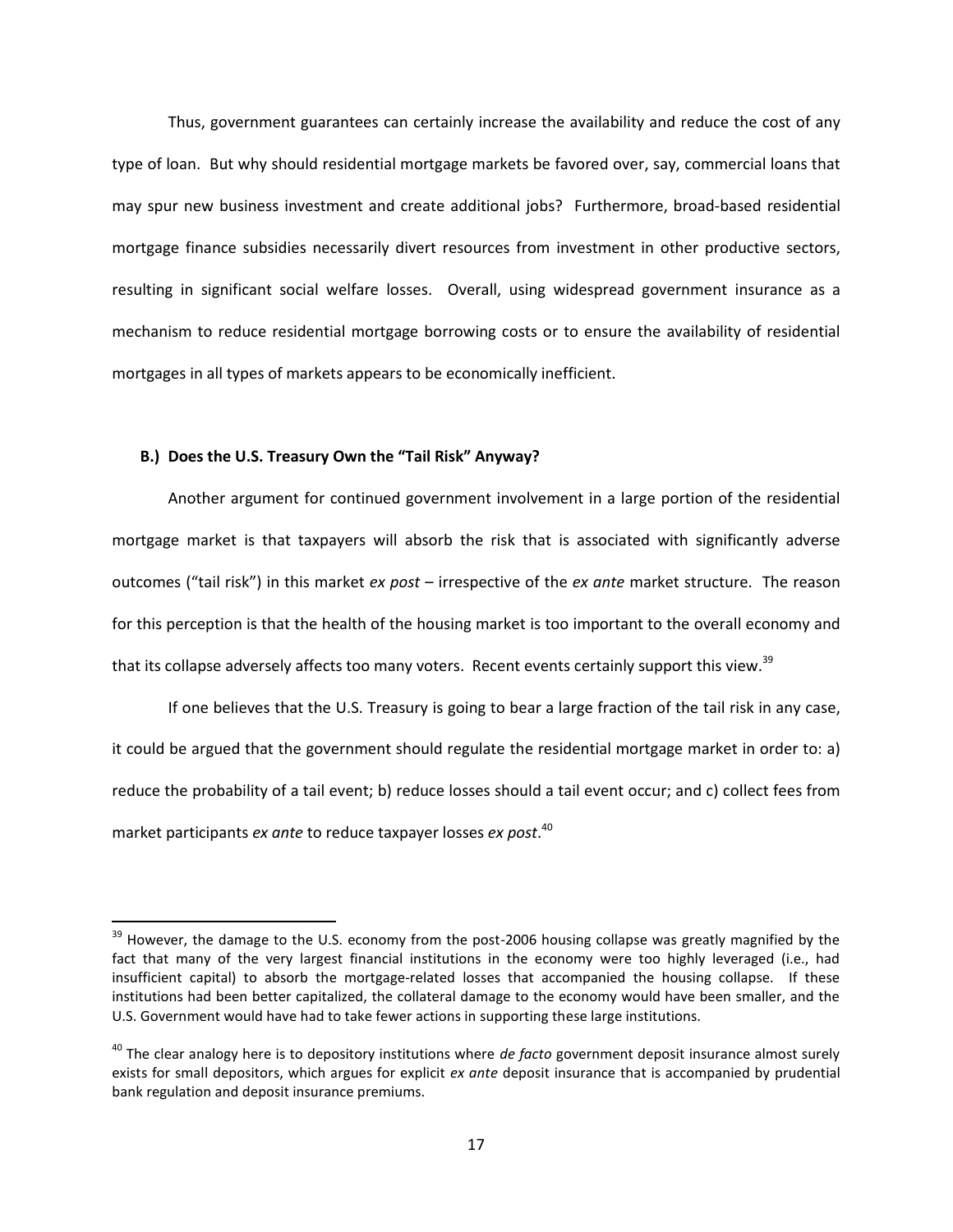Those opposed to widespread federal guarantees for the residential mortgage market would argue that the government's prior implicit commitment to absorb losses was unusual, as private-sector losses in other sectors are not publicly insured. The key is for policymakers to establish boundaries of any public-sector exposure *ex ante* and to establish credible plans to resolve any insolvencies that arise as a consequence of losses that are borne by the private sector. $41$  Those opposed to widespread government guarantees for the residential mortgage market argue that such guarantees take what would be a low probability event and further create the potential for a financial market meltdown by subsidizing tail risk and encouraging excessive (and opaque) risk-taking.<sup>42</sup>

The remainder of this section examines the central issues that are raised by the housing finance reform proposals that we reviewed. We begin by examining those proposals that call for the government to retain residential mortgage credit tail risk. These proposals typically identify and propose remedies for the perceived flaw(s) in the original Fannie Mae/Freddie Mac model that led to excessively large taxpayer losses. We then discuss one proposal that is intended to eliminate government guarantees from a large swath of the residential mortgage market.

#### **C.) Proposals to Have the Federal Government Explicitly Retain Residential Mortgage Credit Tail Risk**

Table 2 summarizes some key aspects of several proposals to have the government retain the tail risk that is associated with residential mortgage credit. All of these proposals would authorize one or more private or public entities to issue mortgage-backed securities that would carry a U.S. Government guarantee, provided that those securities and the securitizer meet some pre-specified

 $\overline{a}$ 

 $41$  A limitation of most resolution proposals is that they are designed for individual institutions and therefore may not be credible during a systemic crisis when multiple large institutions are at risk.

 $42$  This is, in essence, what happened in the mid 1980s when the federal government expanded its guarantee of thrift institutions' deposits and greatly widened their investment possibilities but without sufficient prudential regulatory oversight. See, for example, White (1991, chs. 5-6).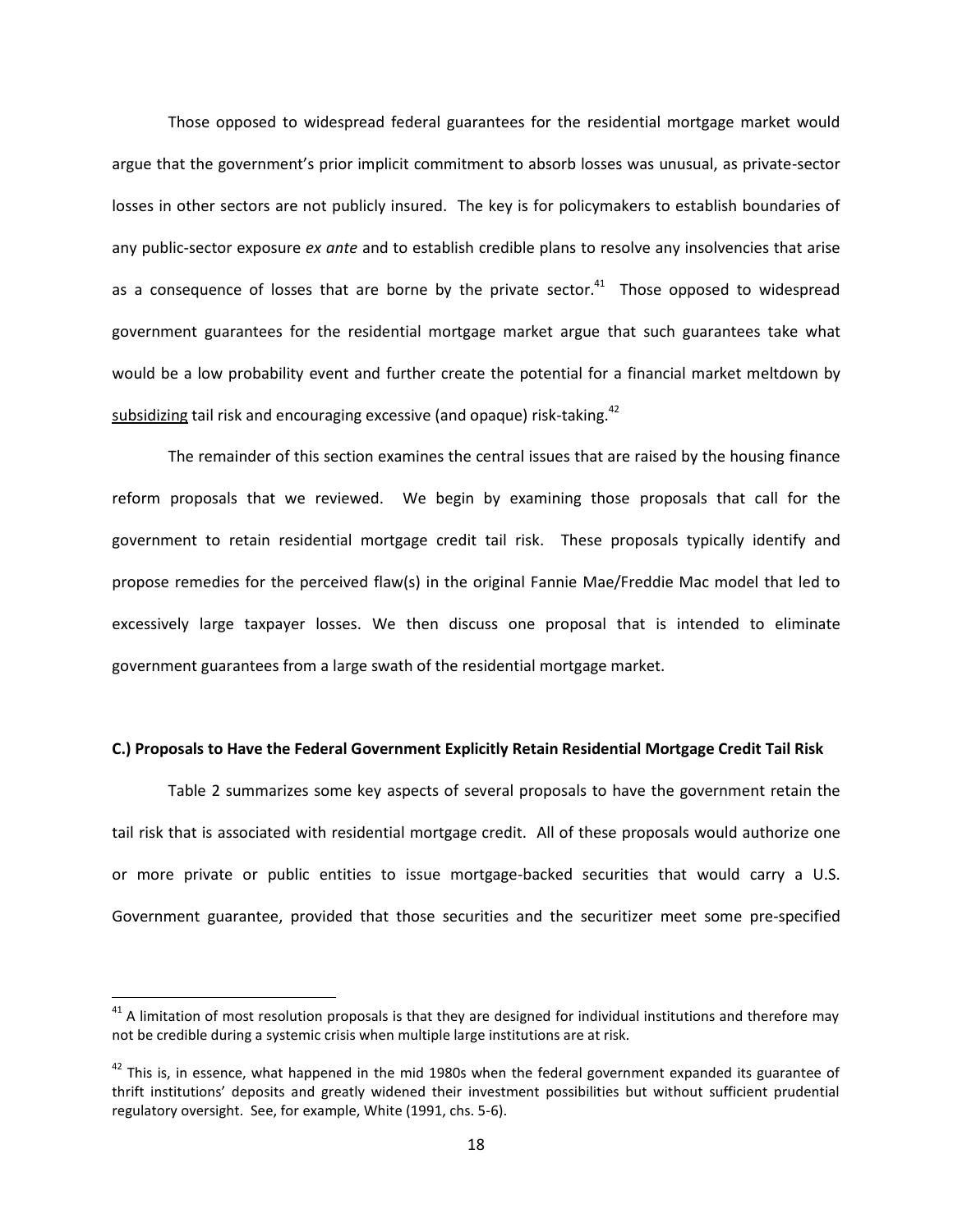criteria. For the purposes of the following discussion, we refer to the private entities that are authorized to issue government-backed mortgage securities as "mortgage guarantee issuers" (MGIs).

Some proposals that we reviewed envision a government agency or government corporation being created from the remnants of Fannie Mae and Freddie Mac that would guarantee mortgage pools and create MBS for a fee – without intermediary MGIs (Jaffee and Quigley 2009; Hancock and Passmore 2010; Kling, 2012; and Scharfstein and Sunderam, 2011). $^{43}$ 

All of the proposals identify perceived flaws that were inherent in the pre-2008 housing finance model and that centered on Fannie Mae and Freddie Mac. These flaws can be grouped into four categories: (1) the implicit guarantee on GSE debt exposed the Treasury unnecessarily to market risk; (2) the GSEs were too exposed to residential mortgage credit risk; (3) the U.S. Treasury bore too much risk from the GSEs relative to private parties; and (4) the U.S. Treasury failed to receive any *ex ante* compensation for bearing the tail risk. While the reform proposals exhibit a substantial degree of agreement on the appropriate remedies to these particular problems, there are other significant differences.

#### **1.) Limits on Market Risk Exposure**

 $\overline{\phantom{a}}$ 

As of year-end 1993, Fannie Mae and Freddie Mac together held \$246 billion in mortgagerelated assets – a figure that grew to almost \$1.6 trillion by the end of 2003.<sup>44</sup> This growth can be principally ascribed to their funding advantages -- as noted above, the GSEs long benefitted from the perception that their obligations were implicitly backed by the U.S. Treasury and from regulatory capital

<sup>&</sup>lt;sup>43</sup> Unlike the other three proposals, Scharfstein and Sunderam (2011) envision a government-owned corporation that would be the guarantor of last resort for newly issues MBS during crisis periods. During normal times this entity would account for no more than 10 percent of the market. However, this is simply what the FHA/Ginnie Mae did during the recent crisis; consequently, it is unclear to us why a new guarantor is needed.

<sup>&</sup>lt;sup>44</sup> As a result, the two GSEs combined share of funding residential mortgage assets (whole loans and MBS) increased from 8 percent to 22 percent during this period. In 2003 and 2004, accounting scandals at Freddie Mac and then at Fannie Mae provided their regulator with the opportunity to impose a 30 percent capital surcharge on the GSEs that had the effect of slowing portfolio growth.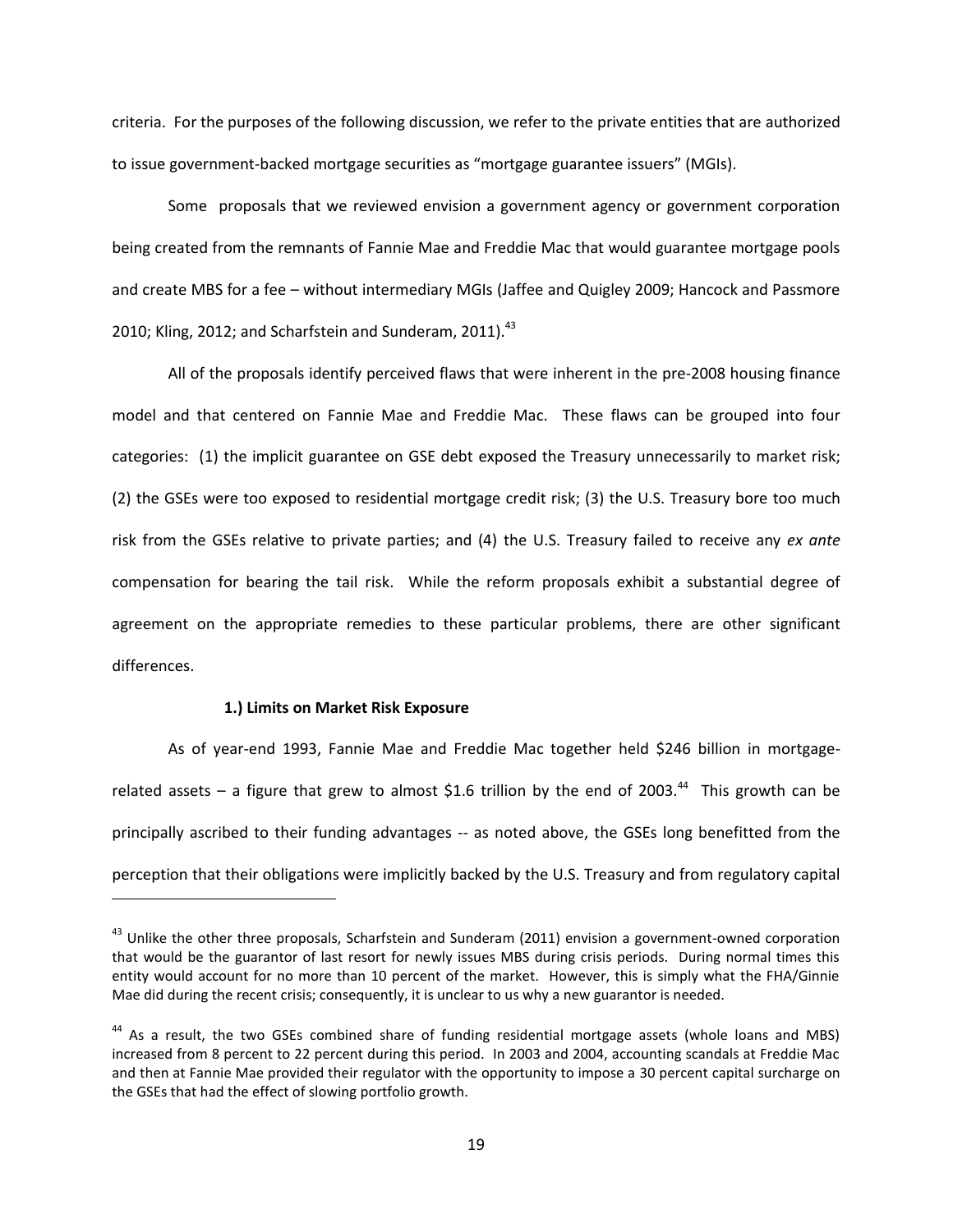requirements that were significantly lower than those of federally insured depository institutions. Fannie Mae's and Freddie Mac's accumulation of residential mortgages and MBS resulted in the GSEs' holding a large amount of market risk – some of it managed using interest rate derivatives. During this time, the Federal Reserve and U.S. Treasury became increasingly concerned that the GSEs' retained mortgage portfolios were creating a systemic risk.<sup>45</sup> Indeed, Freddie Mac's funding difficulties during the summer of 2008 drove the timing of the federal takeover of the GSEs.

The GSEs and their supporters justified this growth by arguing that the funding of mortgages and MBS provided important liquidity benefits and further reduced conforming mortgage interest rates. Critics of the GSEs expansion cited a dearth of credible evidence that this was actually the case – noting that it was the securitization (or credit guarantee) business that delivered the benefits. Eisenbeis, Frame, and Wall (2007, pp. 90-92) provide a detailed discussion.

Most of the proposals that we reviewed would limit the ability of MGIs to hold mortgage-related assets to no more than the amount that is necessary for securitization. These restrictions are intended to prevent the large portfolios, and accompanying market risk, that characterized both GSEs. One benefit of this restriction is that it reduces the potential cost to the U.S. Treasury from any implicit expectations that MGIs' debt issues would be guaranteed.

Nevertheless, some proposals, such as the Financial Services Roundtable (2010) and Zandi and deRitis (2011), allow "small portfolios" to facilitate the development of new products and for "supporting certain loans for which there are limited markets." Similarly, Ellen, Tye, and Willis (2010) would allow investment in sectors of the market that draw fewer private investors and for loans to "underserved" borrowers. Dynan and Gayer (2011) go further by arguing that fewer limits on portfolios

 $\overline{a}$ 

<sup>&</sup>lt;sup>45</sup> See, for example, the testimony of former Federal Reserve Chairman Greenspan (2005) and former U.S. Treasury Secretary Snow (2005); see also U.S. Office of Housing Enterprise Oversight (2003) and Eisenbeis, Frame and Wall (2007) for additional discussion of the systemic issues that were associated with the GSEs' portfolios.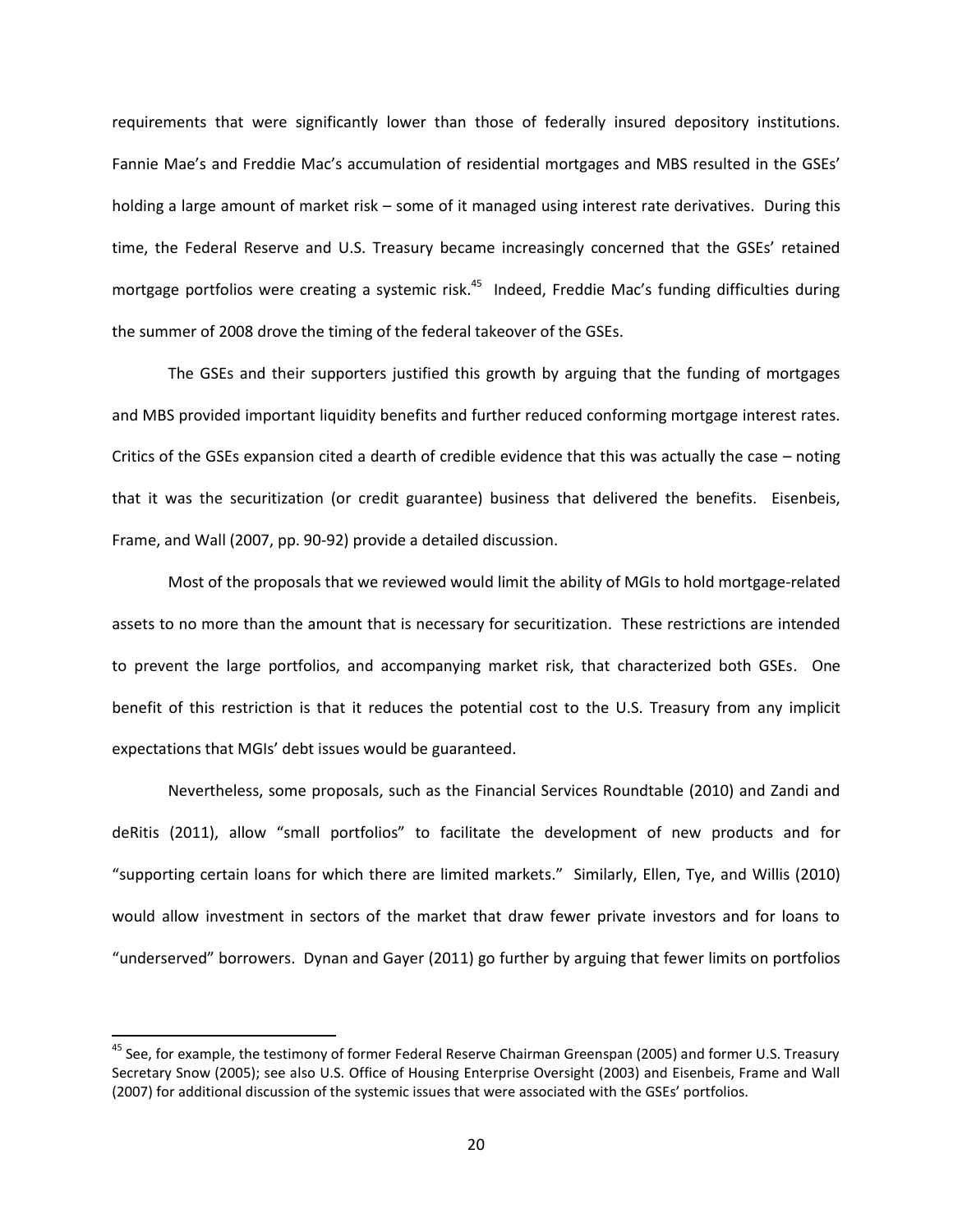should be required under their competitive market structure, which would reduce the extent to which MGIs could borrow at sub-market rates.<sup>46</sup>

Two proposals provide for even more expansive guarantees: (1) Center for American Progress (2011) would allow MGIs to provide liquidity to the MBS market during a crisis, which would be financed by the issuance of senior debt that would be backed by an explicit U.S. Treasury guarantee; and (2) Hancock and Passmore (2010), while calling for limited investment portfolios, would allow guarantees to be extended to all types of asset-backed securities (e.g., credit card receivables and automobile loans).<sup>47</sup>

#### **2.) Limits on Mortgage Credit Risk Exposure**

As was discussed above, by law, Fannie Mae and Freddie Mac were limited to participation in the secondary conforming mortgage market – the scope of which is defined by loan size limits that may be adjusted annually by their regulator. Moreover, GSE mortgage purchases and guarantees were subject to additional limitations: First, by law, loans could not have origination loan-to-value ratios that exceeded 80 percent without mortgage insurance or an equivalent credit enhancement (e.g., a second lien or mortgage insurance). Second, the GSEs themselves historically maintained additional conservative underwriting practices pertaining to borrower credit history (credit scores), combined loanto-value ratios, loan documentation, and product types. Unfortunately, Fannie Mae and Freddie Mac eroded these underwriting standards during the housing boom.

Figure 3 presents a stylized representation of the distribution and incidence of mortgage credit losses using the legacy GSE model. (Specifically, we use a log-normal probability density function of annual total losses on a mortgage pool.) Attachment points are presented to demonstrate the range of

<sup>&</sup>lt;sup>46</sup> This argument seems to be a non sequitor. Fannie and Freddie may have issued debt at slightly lower rates because of limited competition, but their big advantage was that their debt investors were unlikely to be exposed to credit losses.

 $47$  Hancock and Passmore (2010) view the recent experience as showing that the entire ABS market benefits from implied government support (Treasury and Federal Reserve), which the authors would make explicit.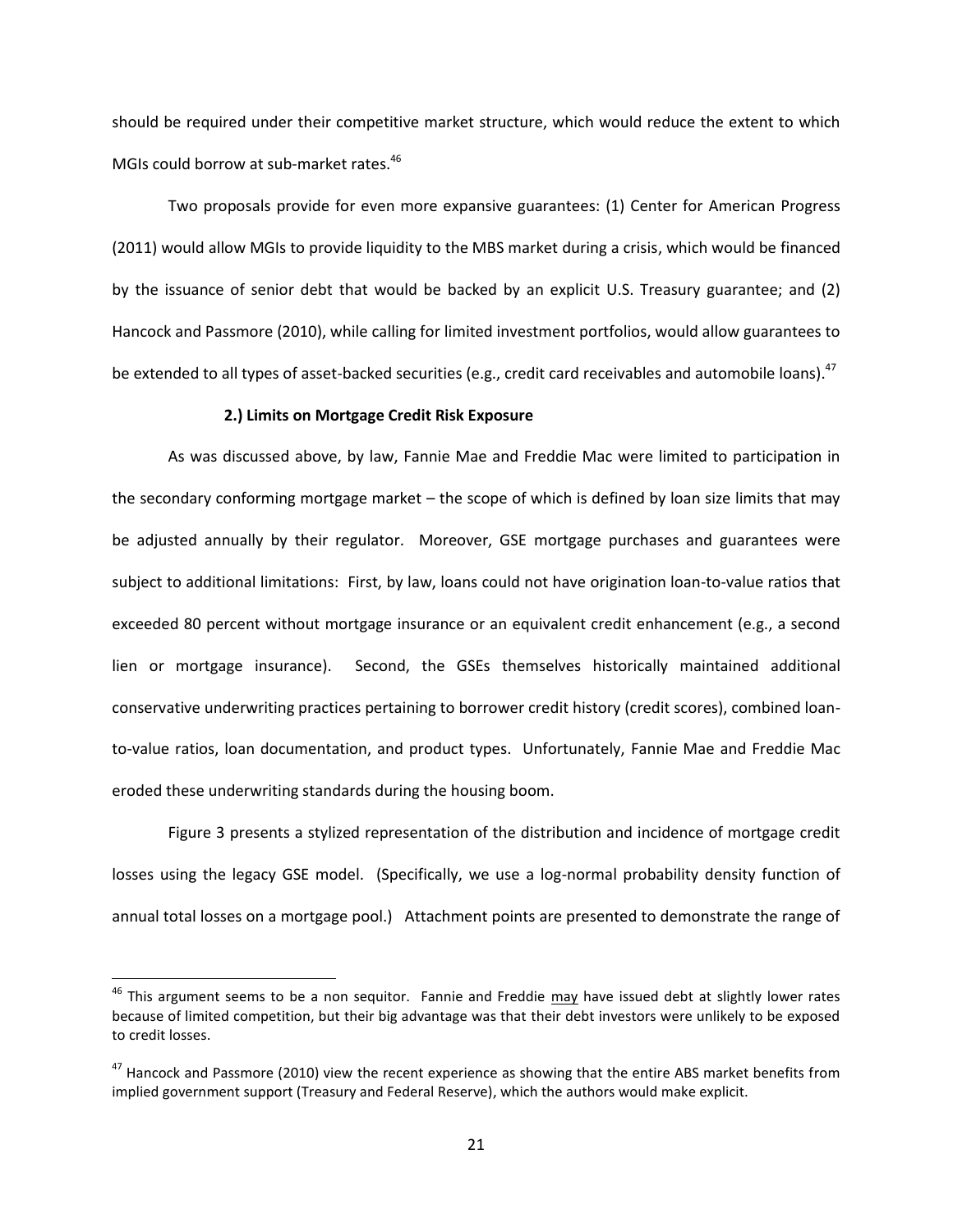losses over which "normal losses" occur that are covered by guarantee fees; the range of "abnormal losses" that can be covered by GSE equity capital; and "residual losses" that were implicitly covered by the U.S. Treasury.<sup>48</sup> Below we use this simple model to: (1) illustrate the effect of loosening GSE underwriting standards on taxpayer exposure; and (2) evaluate various reform proposals relative to the legacy GSE model.

The location and shape of the curve that is depicted in Figure 3 depends on the amount and characteristics, or riskiness, of the underlying mortgages. An increase in the total dollar amount of mortgages that are guaranteed -- holding quality constant -- will shift the loss curve to the right as shown in Figure 4. (Of course, more plausibly, GSE growth would be associated with riskier mortgages and hence not only would shift the curve to the right but also would flatten the distribution.) Figure 5 illustrates how an increase in the riskiness of the portfolio will result in a flattening of the distribution – holding portfolio size constant. This last figure, for example, demonstrates how taxpayers became increasingly at-risk as the GSEs guaranteed securities backed by riskier subprime and Alt-A loans – i.e., the tail mass became larger.

Given the ability of the tighter underwriting standards to constrain the Treasury's risk exposure, almost all of the housing finance proposals call for explicit standards for loans that would be eligible for government guarantees. However, these proposals are typically written at a high level of abstraction that provides few details. Most proposals also do not assign to MGIs a responsibility for meeting affordable housing goals.<sup>49</sup> Finally, only the Financial Services Roundtable (2010), Center for American

l

<sup>&</sup>lt;sup>48</sup> For our purposes, we assume that only the minimum leverage requirement was binding for Fannie Mae and Freddie Mac. (This is generally consistent with historical experience.) If the risk-based capital requirement did become binding, then the attachment points for GSE equity would widen.

<sup>&</sup>lt;sup>49</sup> However, some proposals call for MGIs to be required to make payments to entities that would facilitate affordable housing (e.g., Financial Services Roundtable, 2010; Zandi and deRitis, 2011). Zandi and deRitis (2011) would also allow FHA to require the MGIs to securitize FHA mortgages, with FHA subsidizing part of the mortgage but also transferring part of FHA's risk to the MGI.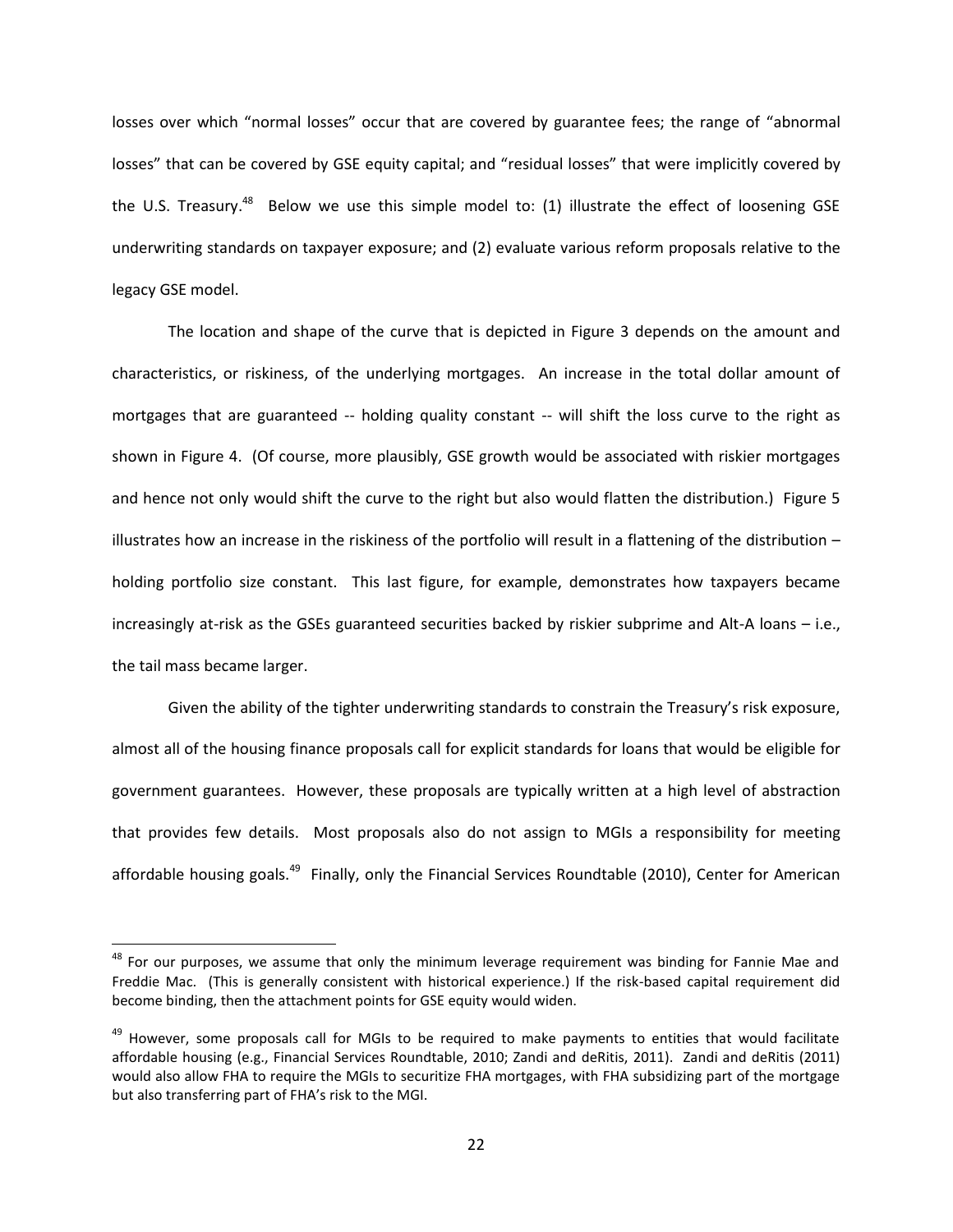Progress (2011), and Acharya et al. (2011) discuss loan size limits; thus most proposals leave open the possibility of expanding the set of mortgages that would be eligible for the federal backstop.

The issue of how to finance non-conforming mortgages (however defined) is generally ignored in the various housing finance reform proposals – other than an expectation by some that private-label securitization would return. This issue may be important to the extent that one believes that nonconforming mortgages – particularly subprime and Alt-A mortgages – were an important factor that drove the housing boom by providing increasingly leveraged financing to observably riskier borrowers. When house prices stopped climbing, these fragile loans were among the first to become delinquent, leading to distressed sales and foreclosures that then put additional downward pressure on local house prices.<sup>50</sup> Thus, reform proposals that are limited to "low-risk" mortgages are ignoring the potential for other mortgages adversely to affect the housing market.

Finally, if one accepts the argument that the federal government is unavoidably committed to supporting residential real estate finance, it would seem that this commitment would not necessarily be limited to supporting mortgages that are eligible for the federal guarantee. If the ineligible part of the market becomes sufficiently large, the logic of unavoidable federal support would also seem to imply that the federal government would be compelled to support the ineligible, higher-risk part of the market.

#### **3.) Limits on Tail Losses Borne by the U.S. Treasury**

 $\overline{\phantom{a}}$ 

Almost all of the housing finance reform proposals envision individual MGIs' having a risksharing structure like the failed GSE model (Figure 3).<sup>51</sup> Expected losses would be borne by MGIs, with

 $^{50}$  See Frame (2010) for a survey of the nascent literature that estimates the effect of mortgage foreclosures on nearby property values.

 $51$  The proposal by Acharya et al. (2011, ch. 8) is an exception: That proposal envisions a new government agency (the Government Mortgage Risk Insurance Corporation, or GMRIC) that would offer side-by-side guarantees on qualified MBS, alongside the MGIs.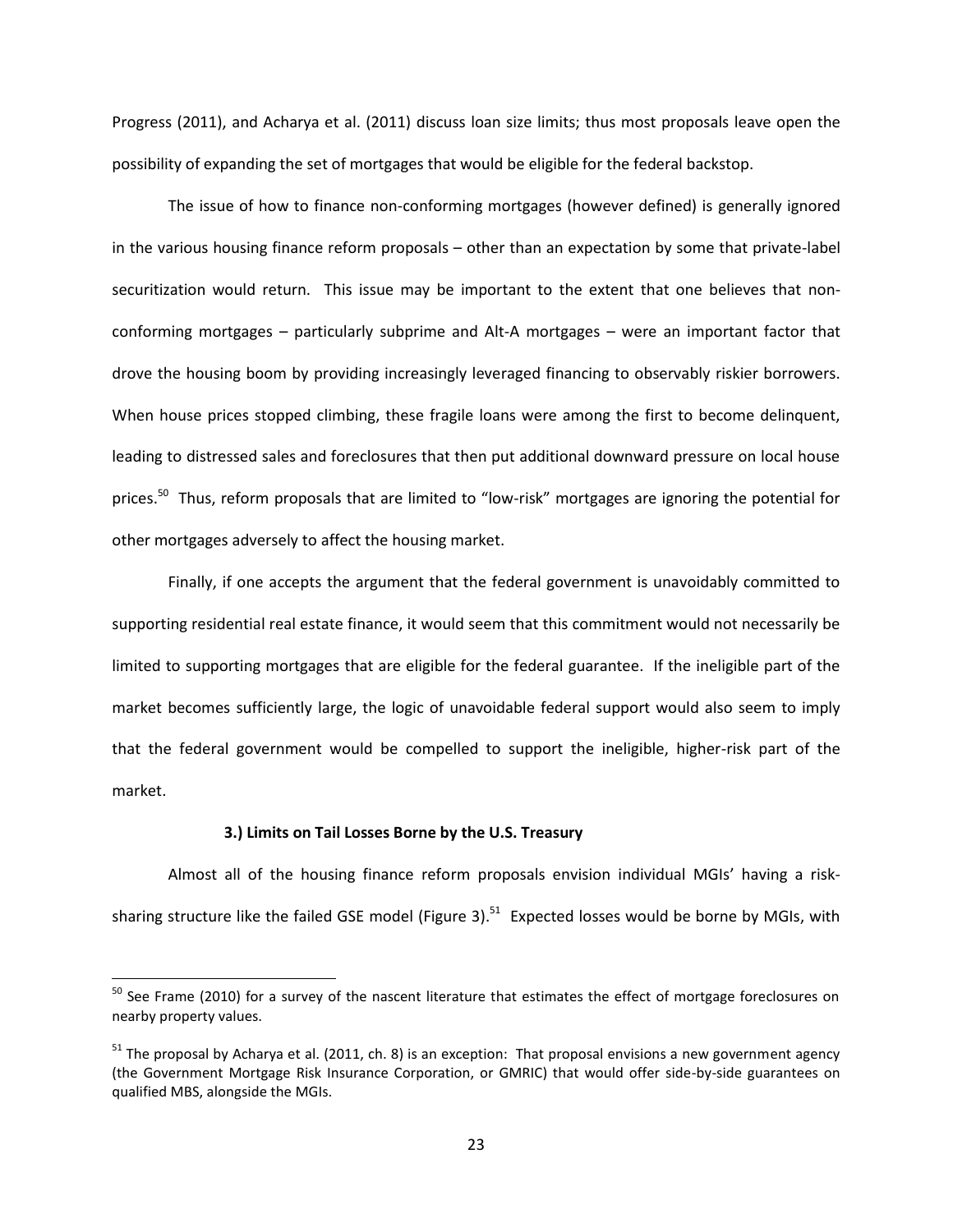the associated costs priced into the mortgages. Each MGI's equity capital would then serve as a second loss position, with any losses that exceed MGI capital being borne by the federal government.<sup>52</sup> MGIs themselves would not generally be expected to benefit from an implicit or explicit federal guarantee and hence would be subject to bankruptcy or a special regulatory resolution process. However, the proposal by Dechario, et al. (2010) is unique in that the government tail risk insurance would pay out if the capital assigned to a specific mortgage vintage was depleted. This is intended to ensure that total capital is "never depleted to the point where market participants question the viability of the cooperative and the market it supports."

A related issue is that of market structure: How many MGIs should be chartered? A more highly concentrated market structure will likely increase pressure on the federal government to support a financially distressed MGI since it would likely be viewed as systemically important. On the other hand, such structures are believed to discourage excessive risk-taking through the creation of charter value. Three proposals do not specify limits on the number of MGIs that would be created (Marron and Swagel 2010; Acharya et al., 2011; Dynan and Gayer, 2011). However, many others recommend a limit on the number of MGI charters – ranging from two to ten.

Another issue potentially affecting taxpayer exposure is the ownership structure of MGIs: stock versus cooperative/mutual. The proposals by Davidson (2010) and Dechario, et al. (2010) both recommend cooperative ownership structures, which are believed to have muted incentives toward innovation and risk-taking.

The federal government's exposure to loss may also be influenced by whether banking or other financial groups could own a controlling interest in an MGI, a topic that if often not explicitly addressed

l

<sup>&</sup>lt;sup>52</sup> One exception is Hancock and Passmore (2010), who emphasize the importance of low loan-to-value ratios (actual or effective owing to private risk-bearing) in protecting taxpayers from losses. While the authors do not discuss specialized MGI-like entities, one could imagine that their proposal would accommodate private firms that effectively provided the same economic function (e.g., a private mortgage insurance company).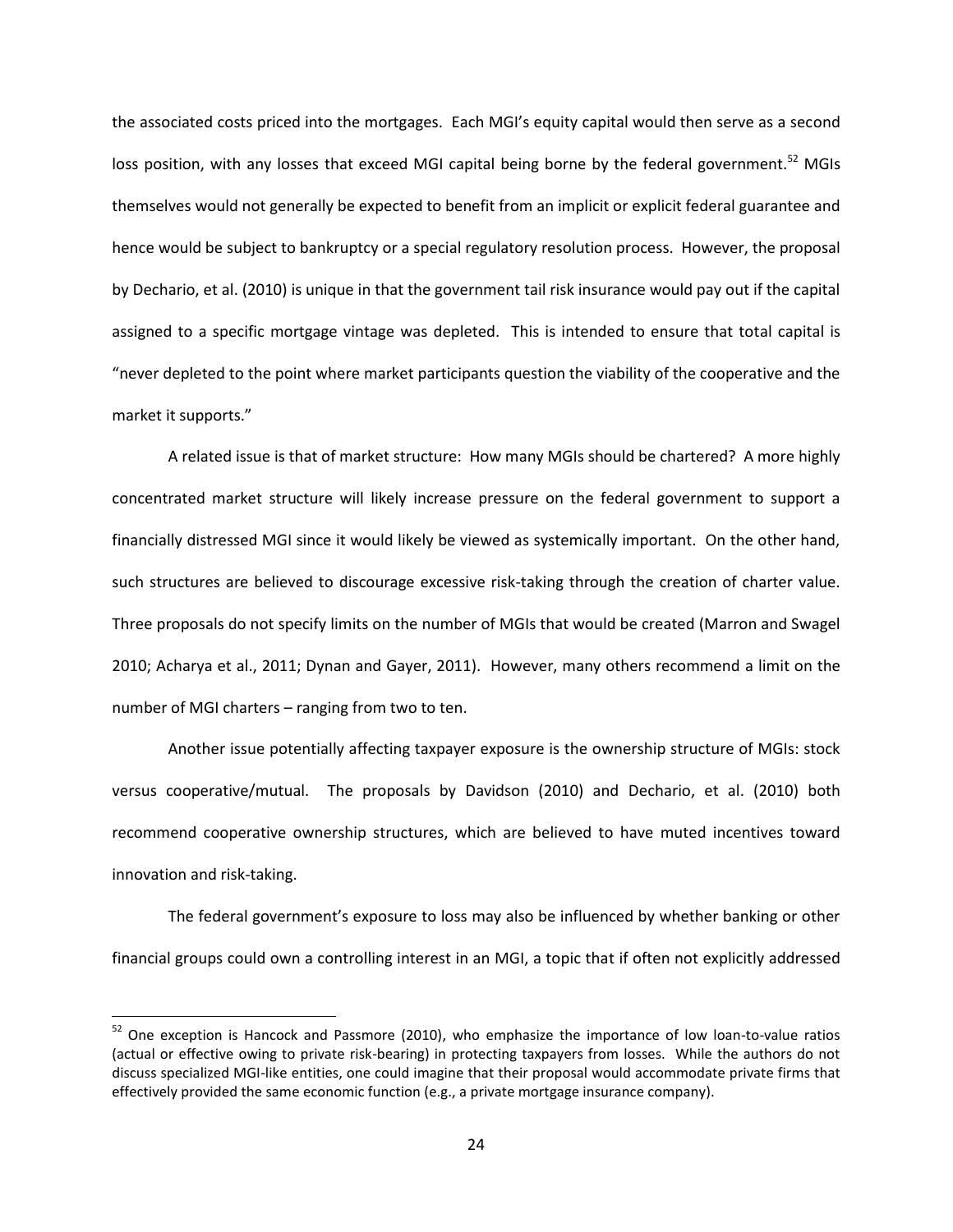in the reform proposals.<sup>53</sup> It strikes us as plausible that large mortgage originators would like to have an affiliated MGI to wrap their mortgage-backed securities. On the one hand, being part of a larger financial group raises the possibility that the MGI could benefit from assistance from other group members should it become distressed.<sup>54</sup> On the other hand, weakness in the rest of the group may potentially spread to the MGI, which could cause it to fail.

Almost all of the proposals call for a federal prudential supervisor to oversee MGIs.<sup>55</sup> This supervisor would be empowered to write and enforce a variety of regulations, including capital requirements. Other common powers of the federal supervisor include: chartering new MGIs, defining the minimum underwriting standards for mortgages that would be eligible for government guarantees, and setting guarantee fees. While most of the housing finance reform proposals envision a "strong" supervisor for MGIs, they tend to omit any discussions of why GSE supervision and regulation was so weak before the crisis. Hence, the proposals typically cannot -- and do not -- make solid policy recommendations for ways to insure that the new regulations and supervisor are and remain "strong."<sup>56</sup> For instance, none of the proposals recognizes that the underlying problem was the enormous political clout of the housing lobby, which sought government guarantees as a way of increasing the availability

<sup>&</sup>lt;sup>53</sup> The exception is Acharya et al. (2011), who explicitly insist that the MGI either be a monoline or must be separately capitalized and ring-fenced from the fortunes of any affiliated enterprise. However, to the extent that the perceptions of financial health of a MGI are affected by the perceptions of the health of an affiliate, or the subsidiary depends on an affiliate for essential services (such as data processing), even a ring-fenced MGI might be affected by the fortunes of affiliates.

<sup>&</sup>lt;sup>54</sup> Financial groups are typically very reluctant to let one subsidiary fail, as that calls into question the financial status of the group's other subsidiaries. In the case of banking groups, this reluctance is strengthened by legally mandated cross-guarantees among a group's insured banks and by the Federal Reserve's "source of strength" doctrine, which mandates that non-bank affiliates serve as a source of (capital) strength for the banking subsidiaries.

<sup>&</sup>lt;sup>55</sup> The Hancock and Passmore (2010) does not involve a regulatory agency to supervise one or more MGIs since in their proposal the guarantee issuer is itself a public agency.

<sup>&</sup>lt;sup>56</sup> The closest that any of the proposals come is a provision in the Mortgage Bankers Association's (2009) proposal that calls for the supervisor to be "adequately funded" through premiums that are levied on the MGIs. This provision implicitly recognizes the adverse impact that Congressional control of funding had on OFHEO's prudential supervision.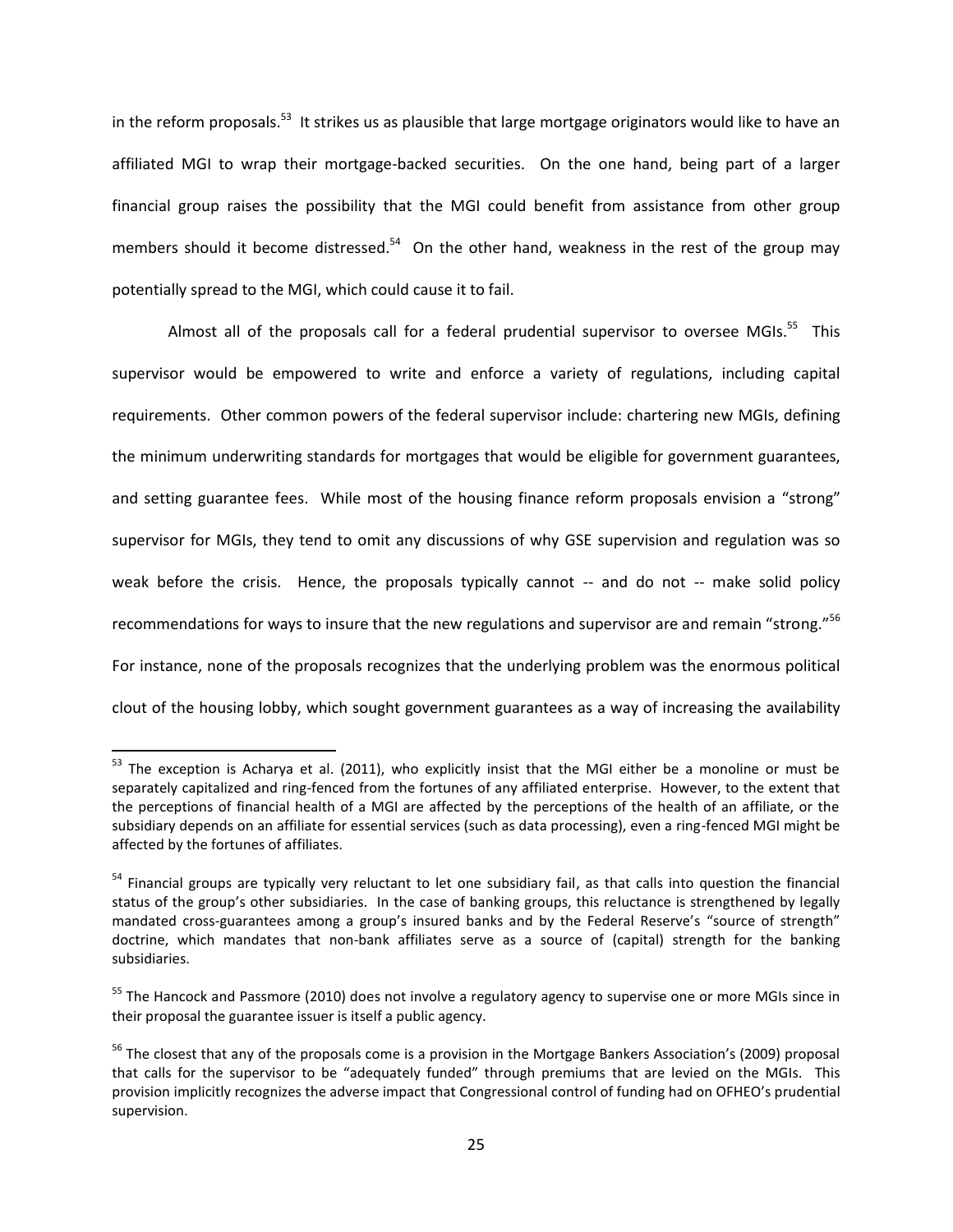and lowering the cost of residential mortgages. Thus, it is an open question as to whether the initial measures that limit government risk exposure will remain "strong" or gradually be weakened by private interests.

#### **4.) Government Fees for Bearing Tail Risk**

Fannie Mae and Freddie Mac were not required to pay fees to the government for their "implicit guarantee" since it reflected investor perceptions rather than a legal commitment. Notably, all of the housing finance reform proposals reviewed in Table 2 expect that the government would receive some compensation for bearing the tail risk.

Appropriate insurance pricing first requires properly defining what is being insured. For example, under the prior GSE model, policymakers likely perceived the probability of failure and losses in the event of failure to be relatively low (as reflected by Figure 3). However, as Fannie Mae and Freddie Mac took on greater levels of credit and market risk, the federal government's exposure increased significantly (as in Figure 5). The lesson here is that the government should require – and maintain -- conservative underwriting and capital standards such that it is truly insuring against a catastrophic event.

Almost all of the proposals that we reviewed specify that government fees for tail risk insurance should be set at an "actuarially fair" level – meaning that the fees should be set equal to the expected cost of the tail risk. The exception is Acharya et al. (2011), who propose a side-by-side government/private guarantee arrangement explicitly, so that the government guarantee is priced at the same rate as the private guarantee.

The largest problem with setting actuarially fair fees is that the expected tail losses are extremely difficult to estimate. By definition, these tail losses have a very low probability of occurring, so there will be very few observations with which to estimate the expected future losses. The estimates of even disinterested experts will almost surely exhibit considerable variation. By itself, the problem of

26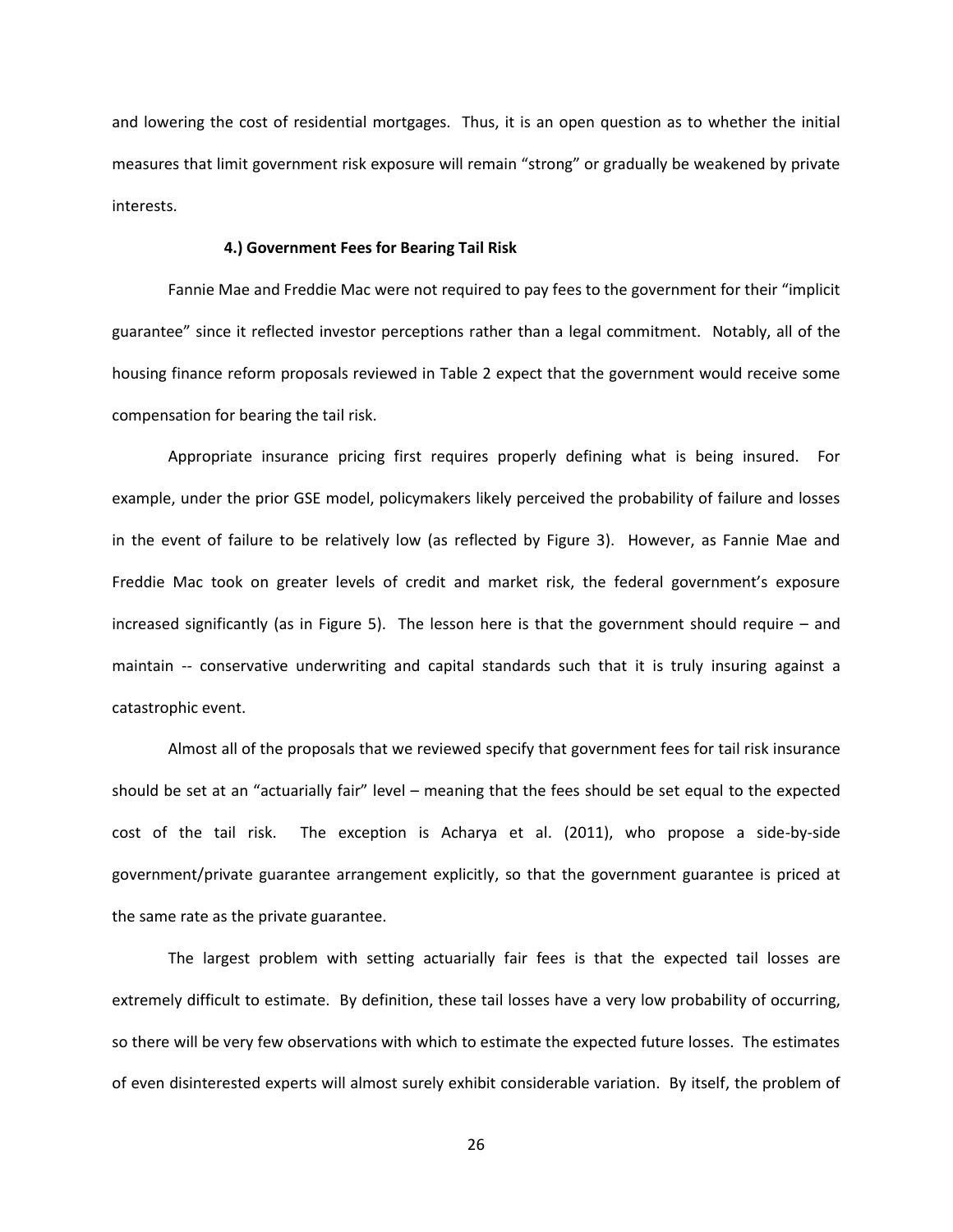estimating tail losses does not mean that taxpayers are disadvantaged *ex ante*, as the fees could either overstate or understate expected losses.

However, two additional issues arise that will tend to bias the fees towards under-compensating taxpayers: First, if the fees do overstate the expected tail losses, the demand for government guaranteed MBS will be reduced or eliminated, so we are more likely to see fees that substantially understate actuarially fair value. Second, political incentives are likely to bias the fees towards the bottom end of the estimates. The guarantee fees will raise residential mortgage interest rates by some amount and thereby reduce the quantity of financing demanded (other things being equal). Private interests will then have an incentive to press the political system for lower fees – especially if claims have not been made recently. Moreover, the low probability of tail events implies that there could easily be decades between crises, allowing those who are demanding lower fees to argue that the mortgage finance system poses little risk to the taxpayers. Alternatively, those private interests that are involved in housing-related industries will also argue for weaker underwriting standards and/or weaker prudential regulation with unchanged guarantee fees. Such rent-seeking dynamics are observable in all types of federal insurance programs – e.g., federal deposit insurance, pension benefit guarantees, flood insurance, etc.

Finally, setting the price of the government guarantee at an actuarially fair level would actually under-price the guarantee (and hence transmit a subsidy) because the government would effectively be providing free risk capital. As is discussed in Scharfstein and Sunderam (2011), the tail risk that is associated with residential mortgage market is risk that is likely to be highly correlated with macroeconomic conditions -- meaning that the government should be compensated for both the actuarially fair value of the losses plus a risk premium for bearing non-diversifiable losses during macroeconomic downturns. But if fees were actually set this way, it is unlikely that the government guarantee system would be utilized.

27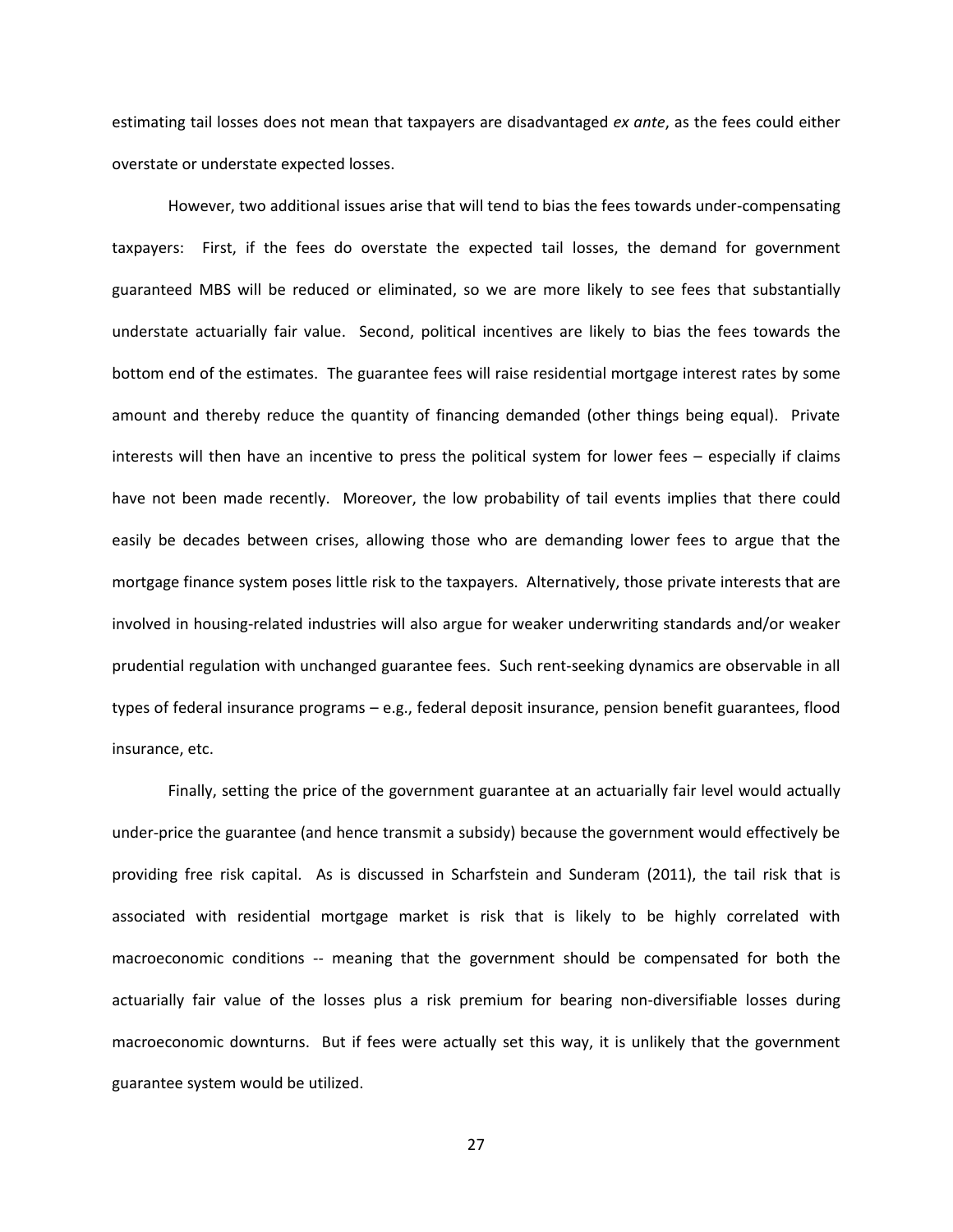Several broad conclusions emerge from the proposals that call for the government to retain residential mortgage credit tail risk:<sup>57</sup> First, Fannie Mae and Freddie Mac should be wound down and phased out, through a combination of decreases in the conforming loan limits and increases in guarantee fees. Second, the federal government's role in subsidizing housing finance should be scaled back and better focused on low- and moderate-income and/or first-time home buyers. Third, any government subsidy should be explicit and on-budget. Fourth, any additional government guarantees on mortgages or on MBS should be explicit and should be fully priced, so as to reflect the expected costs of the guarantee. Fifth, any federal guarantees should be on the mortgage instruments and not on the financial institutions that have issued mortgage securities or have insured them. Finally, all privatesector issuers and guarantors of mortgage securities must be tightly regulated.

#### D.) **Residential Mortgage Finance without Government Guarantees**

 $\overline{a}$ 

Some proposals call for the elimination of the GSEs without replacement -- principally arguing that there is no market failure being addressed by widespread government guarantees of the mortgage market.<sup>58</sup> While straightforward, these proposals spend considerable time discussing the transitional issues because of the very large role that has been played by the GSEs in recent years. These proposals also typically say little about the long-term structure of the residential mortgage market, which is generally viewed as ultimately being determined by market forces.

Nevertheless, the long-term market structure is important if the goal is to eliminate the federal government's exposure to tail risk in the residential mortgage market. Merely abolishing the GSEs and refusing to adopt explicit MBS (and mortgage) guarantees is unlikely to be sufficient. Implicit

<sup>&</sup>lt;sup>57</sup> We offer these points as generalities, as there are some proposals that may not embrace all of these points. As is often the case, "the devil is in the details".

<sup>&</sup>lt;sup>58</sup> Included in this camp would be Wallison, Pollock, and Pinto (2011); Wallison (2012); Jaffee (2012); White (2012); Kling (2012); and Lea and Sanders (2012).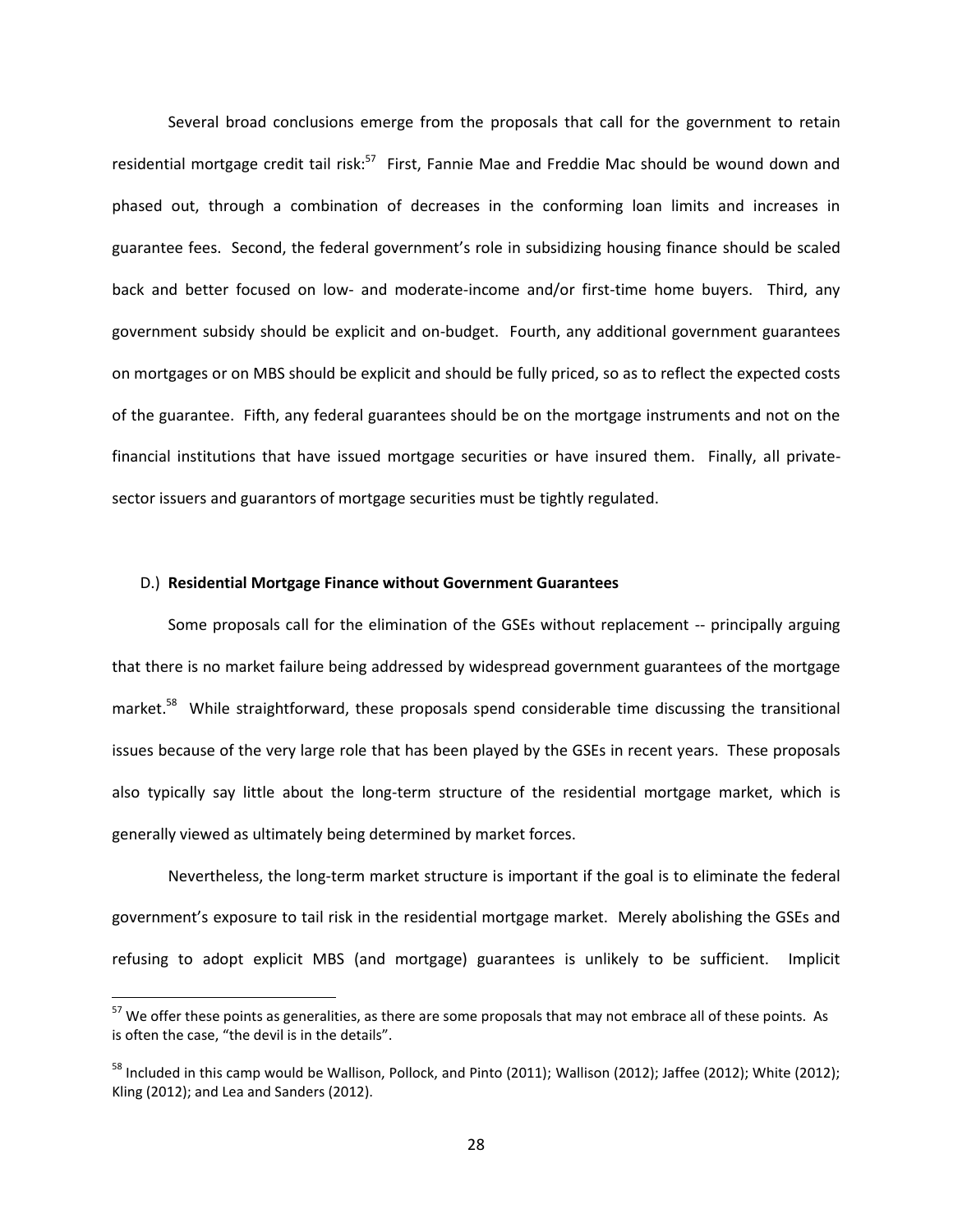guarantees can arise in the context of deliberate actions, as happened with Fannie Mae and Freddie Mac.<sup>59</sup> Hence, it is necessary that the U.S. mortgage finance system does not: (1) have any explicit direct government guarantees of MBS and mortgages; (2) have any features that would generate implicit expectations of a guarantee; and (3) expose other types of explicit and implicit government guarantees to losses from the residential mortgage market. The easiest of these requirements to satisfy is that of creating a system with no explicit mortgage guarantees.

The nation's recent experience arguably increases the difficulty in persuading market participants that the federal government would not intervene in the event of another housing bust. Indeed, the massive federal intervention in the current crisis strongly suggests that future intervention is likely.<sup>60,61</sup> Of course, part of the reason for the intervention was the pre-crisis actions of the federal government that encouraged market participants to believe that GSE obligations were guaranteed.<sup>62</sup>

However, another part of the reason for the extent of current federal involvement in mortgage finance is the collapse of private-label securitization alternatives to MBS that are guaranteed by the GSEs. The ongoing federal support that has been provided to Fannie Mae and Freddie Mac during their conservatorships has allowed the GSEs to use their existing infrastructure to continue the flow of funds to residential real estate. While the GSEs have tightened their underwriting standards and increased their guarantee fees, it seems likely that a purely private system would have enforced much tougher

<sup>&</sup>lt;sup>59</sup> Implicit guarantees also arose during the financial crisis when the perceived cost of not providing the guarantee was too high, as happened with the large investment banks (excepting Lehman Brothers) and AIG during 2008.

 $60$  Interventions include: U.S. Treasury's preferred stock purchase agreements with Fannie Mae and Freddie Mac, a massive FHA expansion, Federal Reserve's MBS purchases, Hope for Homeowners, Home Affordable Modification Program, Home Affordable Refinance program, and Neighborhood Stabilization Program.

 $61$  A good case can be made that the residential property market would have corrected far faster had the government not intervened. But such a hands-off approach would have been difficult to execute in the face of political pressure to reduce distress in these property markets and concerns about an overshoot in prices in the property market – potentially leading to unnecessary defaults and foreclosures.

 $62$  Financial markets and institutions would have undergone a massive repricing with financial stability implications if widespread implicit expectations of government support had not been honored during the crisis.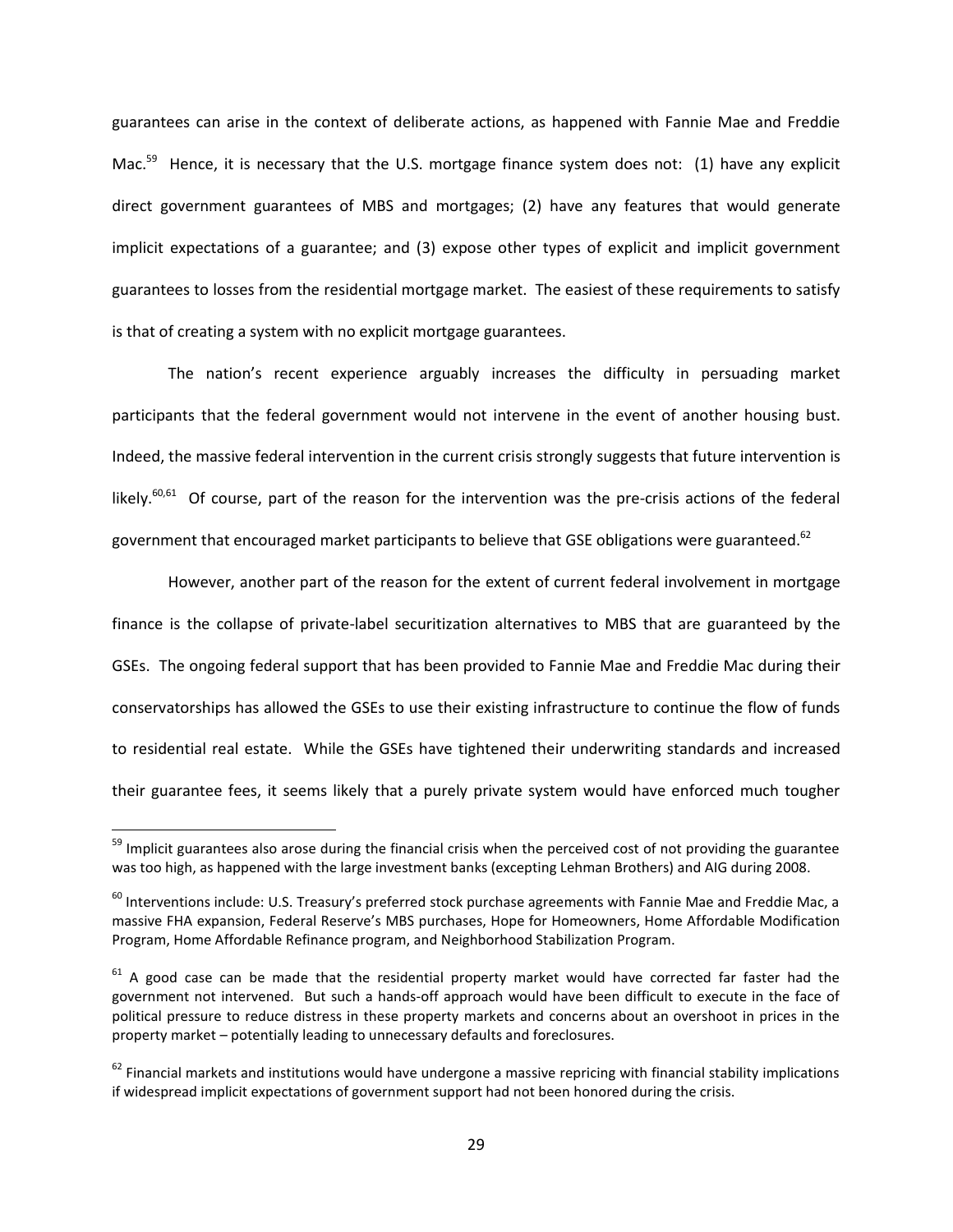underwriting standards and imposed higher fees — at least until it was clear that housing prices had bottomed. On the other hand, the continued dominant role of government in the residential finance market makes it difficult for private capital to return.

Additionally, the U.S. financial system more generally is riddled with implicit and explicit guarantees. The most well known of these guarantees is the explicit federal insurance of bank deposits. Almost as well known (as a result of the financial crisis) are the implicit guarantees of systemically important (too-big-to-fail) institutions. Less well known is that the federal government has some tail exposure to the Pension Benefit Guarantee Corporation (PBGC), which guarantees private definedbenefit pension plans up to some maximum payment to individual beneficiaries. Finally, the Federal Reserve and Treasury provided liquidity support to a number of crucial financial markets during the financial crisis (e.g., commercial paper market and money market mutual funds), which can create the perception of implicit guarantees.

Wallison, Pollock, and Pinto (2011) recognize the potential for the federal government to bear residential mortgage tail risk -- even if implicit and explicit government guarantees of MBS are eliminated. To reduce significantly the possibility of taxpayer losses, the authors argue for federal regulation of mortgage underwriting, insisting that most – if not all – mortgages produced should be "prime".

In order to limit the supply of low-quality mortgages, Wallison, Pollock, and Pinto (2011) propose the following: First, mortgage securitization would only be allowed for prime loans -- and that private mortgage insurance would be required for any mortgage loan with a loan-to-value ratio greater than 60 percent. Second, nonprime loans could be held by banks, insurance companies, pension funds and other financial institutions only if certain market transparency standards are maintained. Finally, counter-cyclical loan-to-value limits and loan loss provisioning would be imposed. An important

30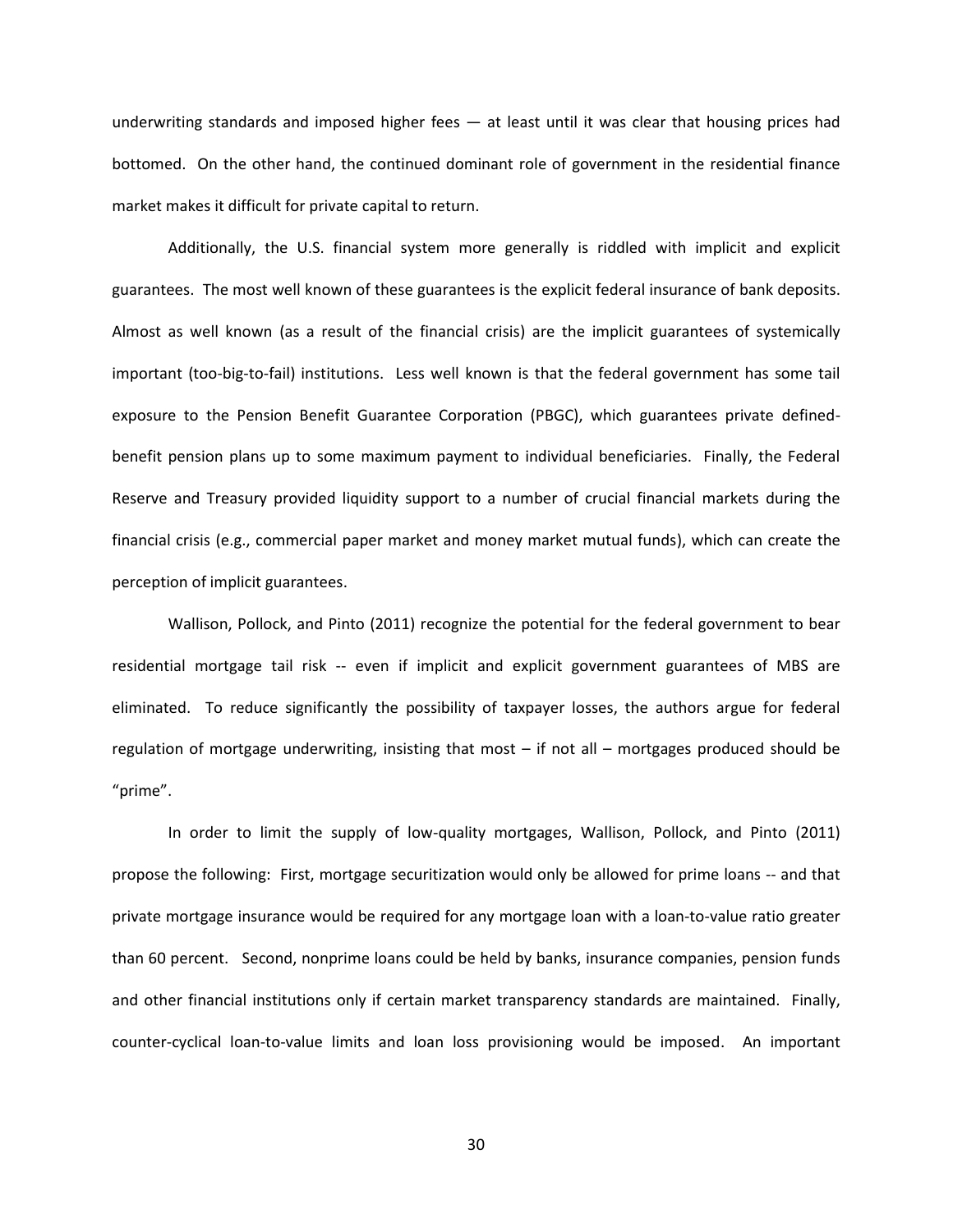weakness in the Wallison, Pollock, and Pinto (2011) proposal is the unavoidable difficulty of political pressure to relax the requirements – an issue that the same authors raise in different contexts.

#### **4.) Summary**

The recent housing boom and bust has left the U.S. Government as the insurer of the credit risk that is associated with almost all new mortgages that are being underwritten. Across the political spectrum, there is a feeling that this should not remain a permanent condition and that the U.S. needs to undertake a "housing finance reform" effort.

After reviewing a large number of proposals, we can find at least one area of broad consensus: that explicit U.S. Government guarantees should remain for certain narrowly defined borrower populations, such as FHA insurance guarantees for low- and moderate-income and first-time homebuyers. However, the expected role of the federal government in the vast majority of the housing finance system is in dispute: ranging from no role; to insuring against only extreme or tail events; to insuring against all losses. Despite these differences, most proposals agree that public insurance should be priced and available only for loans meeting pre-specified criteria in an effort to limit taxpayer exposure.

As well as being in the details, the devil clearly is in the tail.

31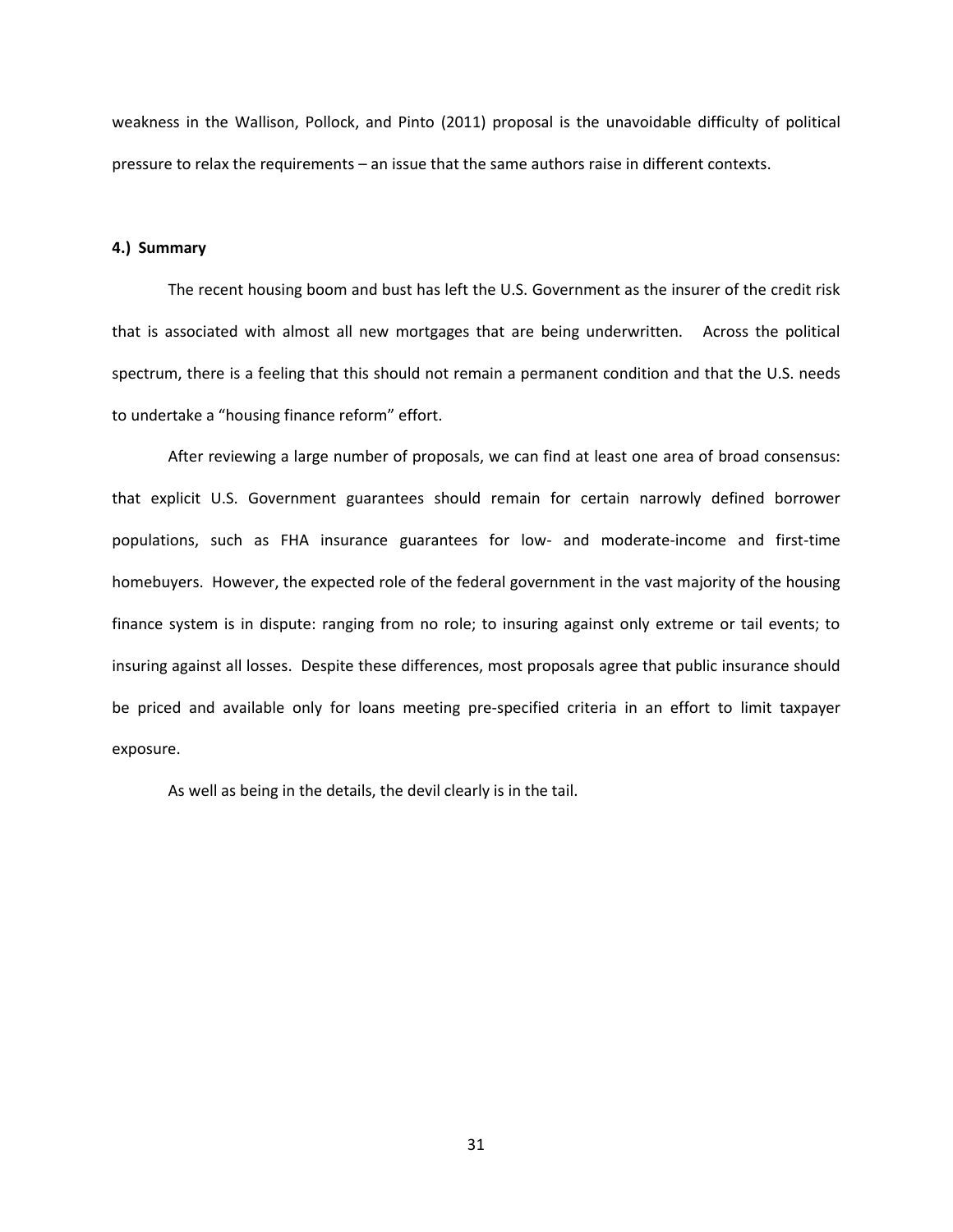#### **References**

Acharya, Viral, Matthew Richardson Stijn Van Nieuweburgh, and Lawrence White (2011), *Guaranteed to Fail: Fannie Mae, Freddie Mac and the Debacle of Mortgage Finance*, Princeton: Princeton University Press.

Ambrose, Brent W., Michael LaCour-Little, and Anthony B. Sanders (2004), "The Effect of Conforming Loan Status on Mortgage Yield Spreads: A Loan Level Analysis," *Journal of Real Estate Economics* 32, 541-569.

Ashcraft, Adam and Til Schuermann (2008), "Understanding the Securitization of Subprime Credit," Federal Reserve Bank of New York Staff Report #318.

Calabria, Mark (2012), "Fixing Mortgage Finance: What to do with the Federal Housing Administration?" Cato Institute Briefing Paper #123.

Center for American Progress, Mortgage Finance Working Group (2011), "A Responsible Market for Housing Finance: A Progressive Plan to Reform the U.S. Secondary Market for Residential Mortgages," Obtained February 9, 2012 from

<<http://www.americanprogress.org/issues/2011/01/pdf/responsiblemarketforhousingfinance.pdf> >.

Coulson, N. Edward (2002), "Housing Policy and the Social Benefits of Homeownership," Federal Reserve Bank of Philadelphia *Business Review*, Second Quarter, 7-16.

Davidson, Andrew (2010), "The Future of the Housing GSEs," *Proceedings of the 46th Annual Conference on Bank Structure and Competition,* Federal Reserve Bank of Chicago, 44-55.

Dechario, Toni, Patricia Mosser, Joseph Tracy, James Vickery, and Joshua Wright (2010), "A Private Lender Cooperative Model for Residential Mortgage Finance," Federal Reserve Bank of New York Staff Reports # 466.

Dynan, Karen and Ted Gayer (2011), "The Government's Role in the Housing Finance System: Where Do We Go from Here?" Brookings Institution working paper. Obtained February 8, 2012 from [<http://www.brookings.edu/~/media/Files/rc/papers/2011/0211\\_housing\\_finance\\_dynan\\_gayer/0211\\_](http://www.brookings.edu/~/media/Files/rc/papers/2011/0211_housing_finance_dynan_gayer/0211_housing_finance_dynan_gayer.pdf) housing finance dynan gayer.pdf >.

Eisenbeis, Robert A., W. Scott Frame and Larry D. Wall (2007), "An Analysis of the Systemic Risks Posed by Fannie Mae and Freddie Mac and An Evaluation of the Policy Options for Reducing Those Risks,**"**  *Journal of Financial Services Research*, 31(2-3), 75-99.

Ellen, Ingrid G., John N. Tye and Mark A. Willis (2010), "Improving U.S. Housing Finance through Reform of Fannie Mae and Freddie Mac: Assessing the Options," NYU Furman Center for Real Estate and Urban Policy working paper. Obtained February 8, 2012 from <<http://www.urban.org/uploadedpdf/1001382-fannie-mae-freddie-mac-reform.pdf> >.

Engelhardt, Gary V., Michael Eriksen, William Gale, and Gregory Mills (2010), "What are the Social Benefits of Homeownership? Experimental Evidence for Low-Income Households," *Journal of Urban Economics*, 67, 249-258.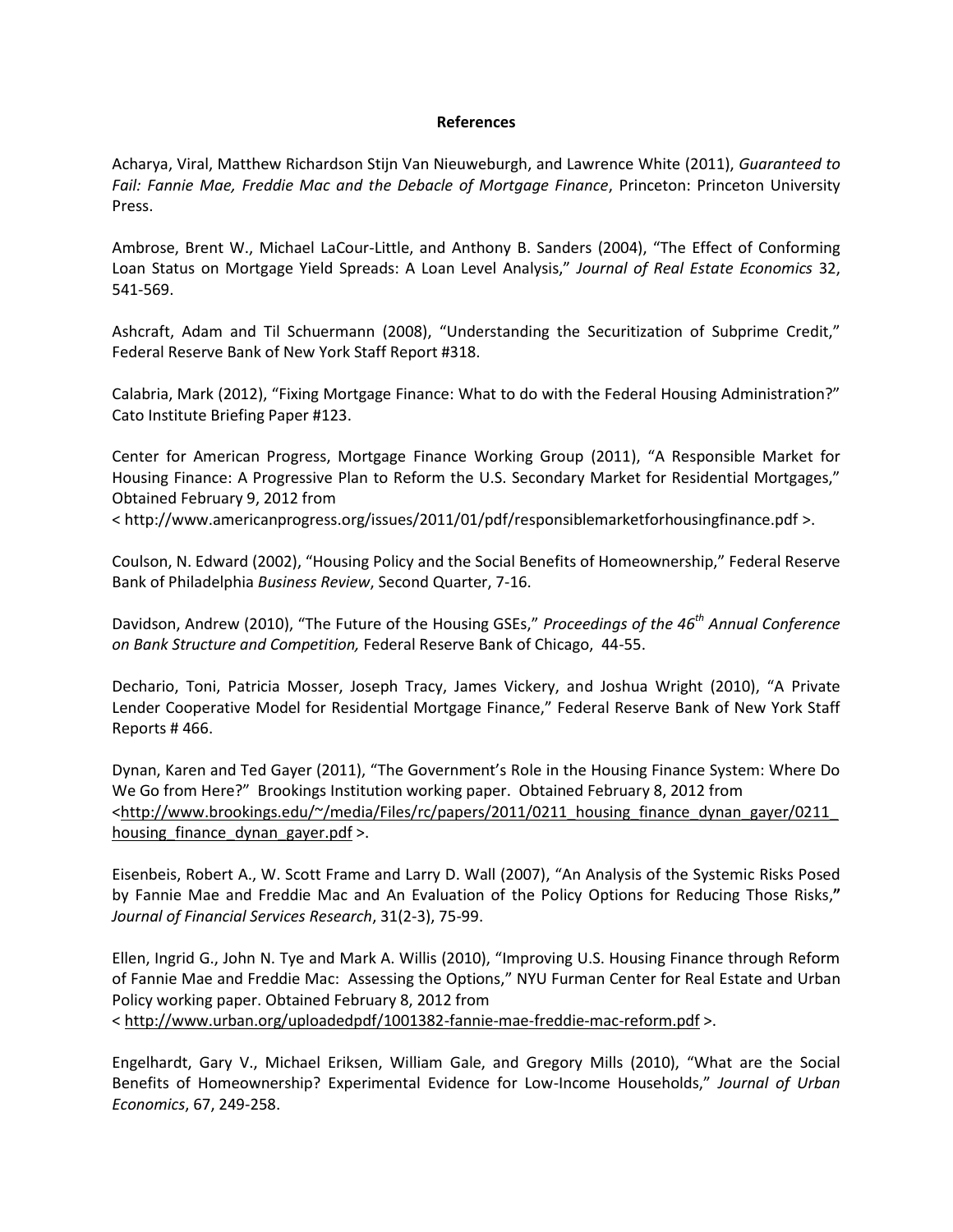Financial Services Roundtable, Housing Policy Council, (2010), Letter to Secretary Geithner and Secretary Donovan "Re: Public Input on Reform of the Housing Finance System; eDocket Number: TREAS-DO-2010-0001; HUD-2010-0029." Obtained February 8, 2012 from

[<http://www.fsround.org/fsr/policy\\_issues/regulatory/pdfs/pdfs10/InputonReformofHousingFinanceSy](http://www.fsround.org/fsr/policy_issues/regulatory/pdfs/pdfs10/InputonReformofHousingFinanceSystemJuly212010.pdf) [stemJuly212010.pdf](http://www.fsround.org/fsr/policy_issues/regulatory/pdfs/pdfs10/InputonReformofHousingFinanceSystemJuly212010.pdf) >

Flannery, Mark J. and W. Scott Frame (2006), "The Federal Home Loan Bank System: The Other Housing GSE," Federal Reserve Bank of Atlanta *Economic Review,* 91(3), 33-54.

Foote, Chris, Kristopher Gerardi, and Paul Willen (2008), "Negative Equity and Foreclosure: Theory and Evidence," *Journal of Urban Economics*, 64(2), 234-245.

Frame, W. Scott (2009), "The 2008 Federal Intervention to Stabilize Fannie Mae and Freddie Mac," *Journal of Applied Finance*, 18, 124-36.

Frame, W. Scott (2010), Estimating the Effect of Mortgage Foreclosures on Nearby Property Values: A Critical Review of the Literature," Federal Reserve Bank of Atlanta *Economic Review,* 95(3), 1-9.

Frame, W. Scott and Lawrence J. White (2012), "The Industrial Organization of the U.S. Single-Family Residential Mortgage Market," in *The International Encyclopedia of Housing and Home,* ed. Anthony Sanders, Gregory Scruggs, and Susan Wachter, New York: Elsevier.

Frum, David (2008). "The Demise of Fannie and Freddie," *AEI Economic Policy Studies* (July 12). Obtained on July 17, 2012 from < http://www.aei.org/article/economics/the-demise-of-fannie-andfreddie/ >.

Ghent, Andra and Marianna Kudlyak (2011), Recourse and Residential Mortgage Default: Theory and Evidence from U.S. States," *Review of Financial Studies*, 24(9), 3139-3186.

Green, Richard K. and Susan M. Wachter (2005), "The American Mortgage in Historical and International Context," *Journal of Economic Perspectives*, 19(4), 93-114.

Greenspan, Alan. 2005. Testimony before the Committee on Banking, Housing, and Urban Affairs, United States Senate (April 6). Available at:

<http://www.federalreserve.gov/boarddocs/testimony/2005/20050406/default.htm>.

Gyourko, Joseph (2011), "Is FHA the Next Housing Bailout?" American Enterprise Institute working paper 2011-06.

Hancock, Diana, Andreas Lehnert, Wayne Passmore, and Shane M. Sherlund (2005), "An Analysis of the Potential Competitive Impacts of Basel II Capital Standards on U.S. Mortgage Rates and Mortgage Securitization." Mimeo Available at:

<http://www.federalreserve.gov/generalinfo/basel2/docs2005/potentialimpact.pdf>.

Hancock, Diana and Wayne Passmore, (2010), "An Analysis of Government Guarantees and the Functioning of Asset-Backed Securities Markets," Federal Reserve Board Finance and Economics Discussion Series 2010-46.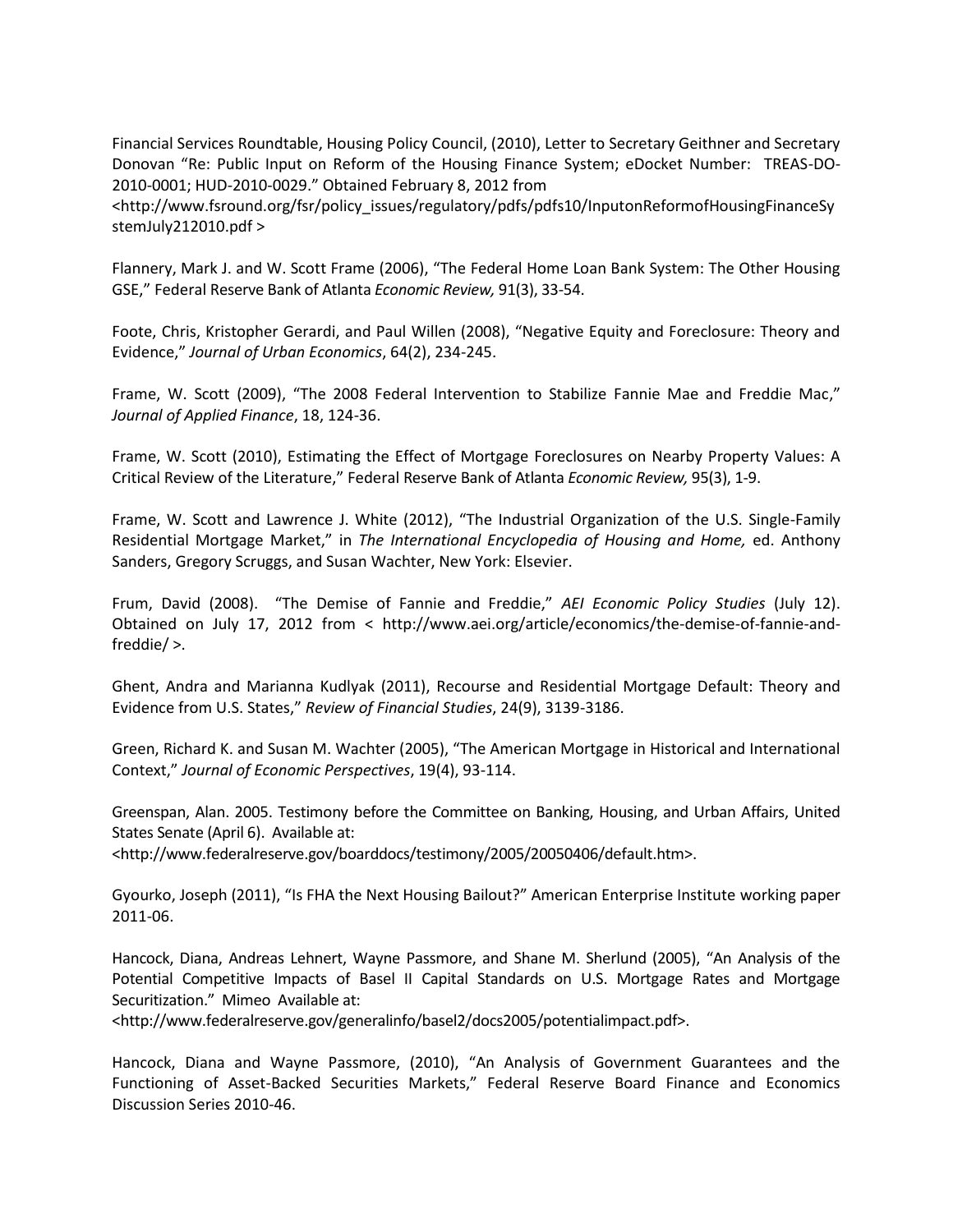Inside Mortgage Finance Publications (2011), *2011 Mortgage Market Statistical Annual, Volume I: The Primary Market*, Bethesda, MD: Inside Mortgage Finance Publications.

Jaffee, Dwight M. (2012), "Reforming the U.S. Mortgage Market through Private Market Incentives," in *House of Cards: Reforming America's Housing Finance System*, Fairfax, VA: Mercatus Center at George Mason University.

Jaffee, Dwight M. and John M. Quigley (2009), "The Government Sponsored Enterprises: Recovering from a Failed Experiment," Institute of Business and Economic Research working paper 09-001.

Jaffe, Dwight M. and John M. Quigley (2011), "The Future of the Government Sponsored Enterprises: The Role for Government in the U.S. Mortgage Market," NBER working paper 17685.

Kling, Arnold (2012), "Two Approaches to GSE Reform," in *House of Cards: Reforming America's Housing Finance System*, Fairfax, VA: Mercatus Center at George Mason University.

Lea, Michael and Anthony B. Sanders (2012), "The Future of Fannie Mae and Freddie Mac" in *House of Cards: Reforming America's Housing Finance System*, Fairfax, VA: Mercatus Center at George Mason University.

Marron, Donald and Phillip Swagel, (2010), " Whither Fannie and Freddie? A Proposal for Reforming the Housing GSEs" Economic Policies for the 21<sup>st</sup> Century commentary (May 24). Obtained February 8, 2012 from: [<http://economics21.org/files/pdfs/commentary/05\\_24\\_2010\\_Whither.pdf](http://economics21.org/files/pdfs/commentary/05_24_2010_Whither.pdf) >.

McKenzie, Joseph (2002), "A Reconsideration of the Jumbo/Non-jumbo Mortgage Rate Differential," *Journal of Real Estate Finance and Economics*. 25, 97-213.

Mortgage Bankers Association (2009), "Recommendations For The Future Government Role: In The Core Secondary Mortgage Market" (August). Obtained February 8, 2012 from <<http://www.mbaa.org/files/Advocacy/2009/RecommendationsfortheFutureGovernmentRole.pdf> >.

Nothaft, Frank E., James E. Pearce, and Stevan Stevanovic (2002), "Debt Spreads Between GSEs and Other Corporations," *Journal of Real Estate Finance and Economics*, 25, 151-172.

Passmore, Wayne (2005), "The GSE Implicit Subsidy and the Value of Government Ambiguity," *Real Estate Economics*, 33, 465-486.

Passmore, Wayne, Shane Sherlund, and Gillian Burgess (2005), "The Effect of Housing Government-Sponsored Enterprises on Mortgage Rates." *Real Estate Economics*, 33, 427-463.

Rose, Jonathan D. (2011), "The Incredible HOLC? Mortgage Relief during the Great Depression," *Journal of Money, Credit, and Banking*, 43(6), 1073-1107.

Scharfstein, David and Adi Sunderam, (2011), "The Economics of Housing Finance Reform: Privatizing, Regulating and Backstopping Mortgage Markets" paper present at a conference titled "Restructuring the U.S. Residential Mortgage Market" sponsored by the Brookings Institution on February 11, 2011.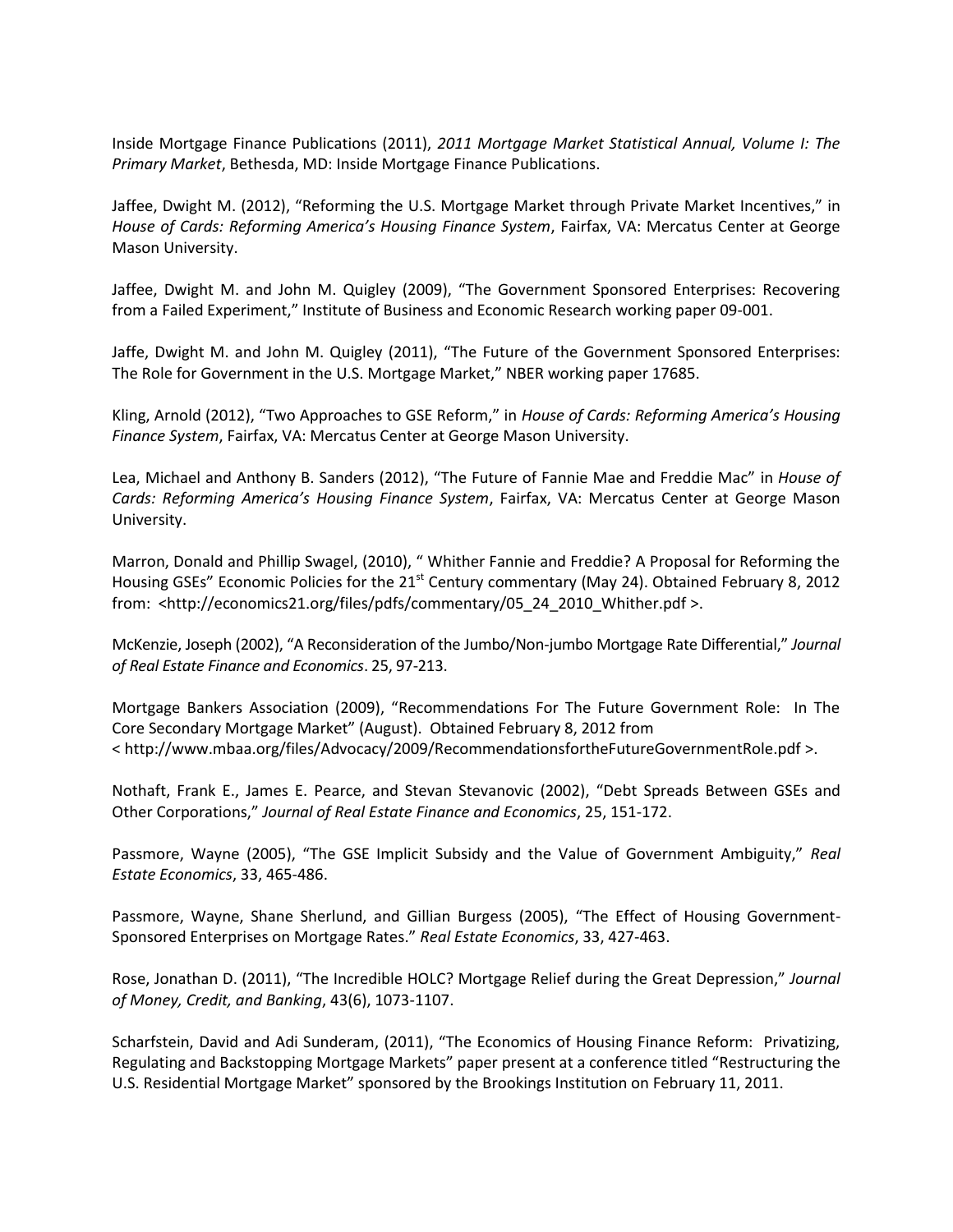[<http://www.brookings.edu/~/media/Files/events/2011/0211\\_mortgage\\_market/0211\\_mortgage\\_mar](http://www.brookings.edu/~/media/Files/events/2011/0211_mortgage_market/0211_mortgage_markets_scharfstein_sunderam.pdf) kets scharfstein sunderam.pdf >

Snow, John (2005), Testimony before the Committee on Banking, Housing, and Urban Affairs, United States Senate (April 7). Available at:

<http://banking.senate.gov/public/index.cfm?FuseAction=Files.View&FileStore\_id=67bcea7f-66ff-4e14- 89ab-8e33fcd1f149>.

U.S. Congressional Budget Office (1996), *Assessing the Public Costs and Benefits of Fannie Mae and Freddie Mac*, Washington, D.C.: CBO.

U.S. Congressional Budget Office (2001), *Federal Subsidies and the Housing GSEs*. Washington, D.C.: CBO.

U.S. Congressional Budget Office (2010), *Fannie Mae, Freddie Mac, and the Federal Role in the Secondary Mortgage Market*, Washington, D.C.: CBO.

U.S. Department of the Treasury and U.S. Department of Urban Development (2011), *Reforming America's Housing Finance Market: A Report to Congress*, Washington, D.C.: U.S. Treasury.

U.S. Federal Housing Finance Agency (2009), *2008 Annual Report to Congress*, Washington, D.C.: FHFA.

U.S. General Accounting Office (1990), *Government-Sponsored Enterprises: The Government's Exposure to Risks*. Washington, D.C.: GAO.

U.S. Government Accountability Office (2010), *Fannie Mae and Freddie Mac: Analysis of Options for Revising the Housing Enterprises' Long-Term Structures*. Washington, D.C.: GAO.

U.S. Office of Federal Housing Enterprise Oversight (2003), *Systemic Risk: Fannie Mae, Freddie Mac and the Role of OFHEO*, Washington, D.C.: OFHEO.

Vickery, James and Joshua Wright (forthcoming), "TBA Trading and Liquidity in the Agency MBS Market," *Federal Reserve Bank of New York Economic Policy Review*.

Wall, Larry D., Robert A. Eisenbeis, and W. Scott Frame (2005), "Resolving Large Financial Intermediaries: Banks Versus Housing Enterprises," *Journal of Financial Stability,* 1, 386-425.

Wallison, Peter J. (2012), "A New Housing Finance System for the United States," in *House of Cards: Reforming America's Housing Finance System*, Fairfax, VA: Mercatus Center at George Mason University.

Wallison, Peter J., Alex J. Pollock, and Edward J. Pinto (2011), "Taking the Government Out of Housing Finance: Principles for Reforming the Housing Finance Market," American Enterprise Institute Policy White Paper (March 24, 2011). Obtained February 9, 2012 from: [< http://www.aei.org/files/2011/03/23/AEI-White-Paper-FINAL-3-22-11.pdf](http://www.aei.org/files/2011/03/23/AEI-White-Paper-FINAL-3-22-11.pdf) >.

Wheelock, David C. (2008), "Government Response to Home Mortgage Distress: Lessons from the Great Depression," Federal Reserve Bank of St. Louis Working Paper 2008-038A.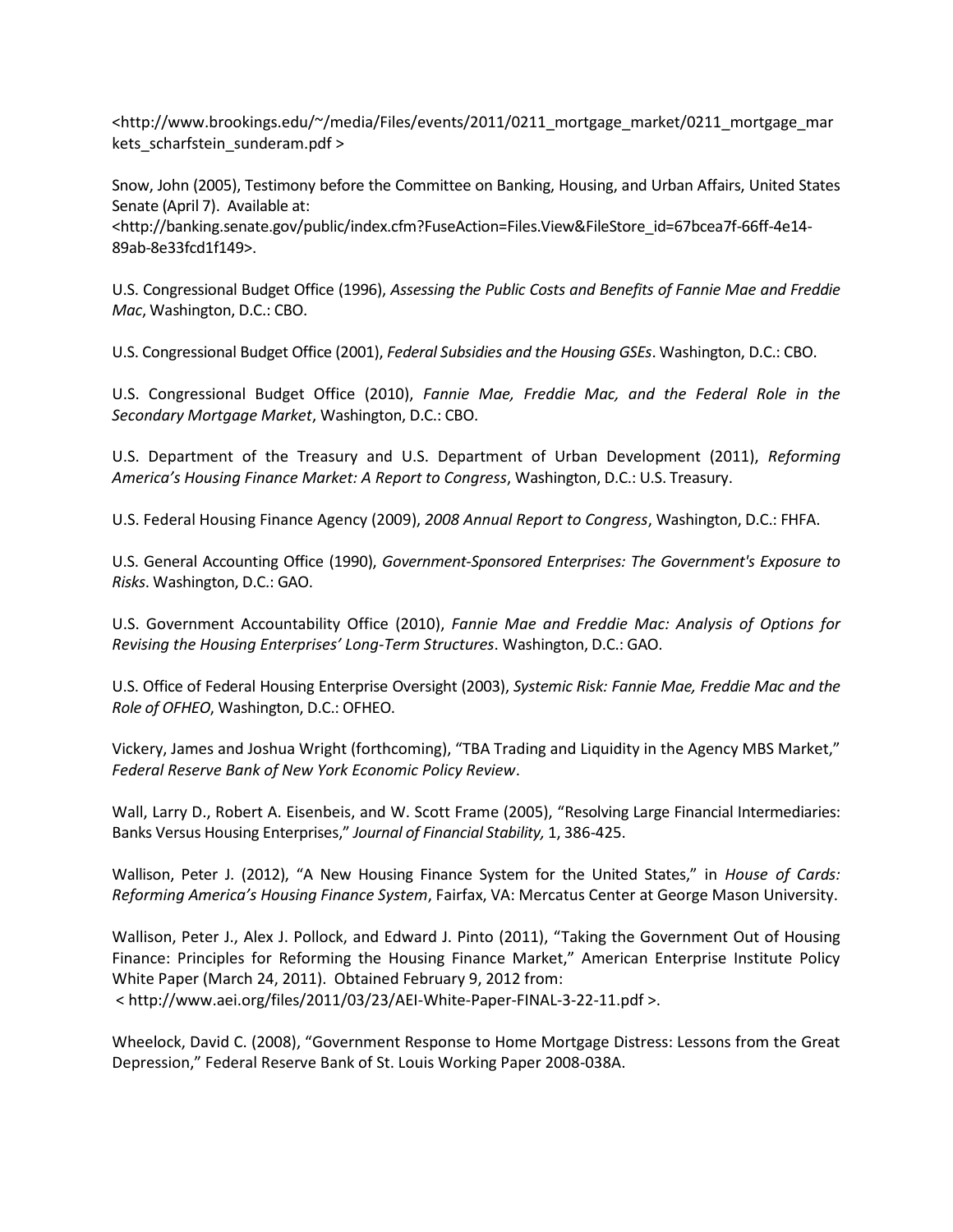White, Lawrence J. (1991), *The S&L Debacle: Public Policy Lessons for Banks and Thrifts*. New York: Oxford University Press.

White, Lawrence J. (2012), "The Way Forward: U.S. Residential Mortgage Finance in a Post-GSE World," in *House of Cards: Reforming America's Housing Finance System*, Fairfax, VA: Mercatus Center at George Mason University.

Zandi, Mark and Cristian deRitis (2011), "The Future of the Mortgage Finance System," Moody's Analytics (February 7):

[< http://www.economy.com/mark-zandi/documents/Mortgage-Finance-Reform-020711.pdf](http://www.economy.com/mark-zandi/documents/Mortgage-Finance-Reform-020711.pdf) >.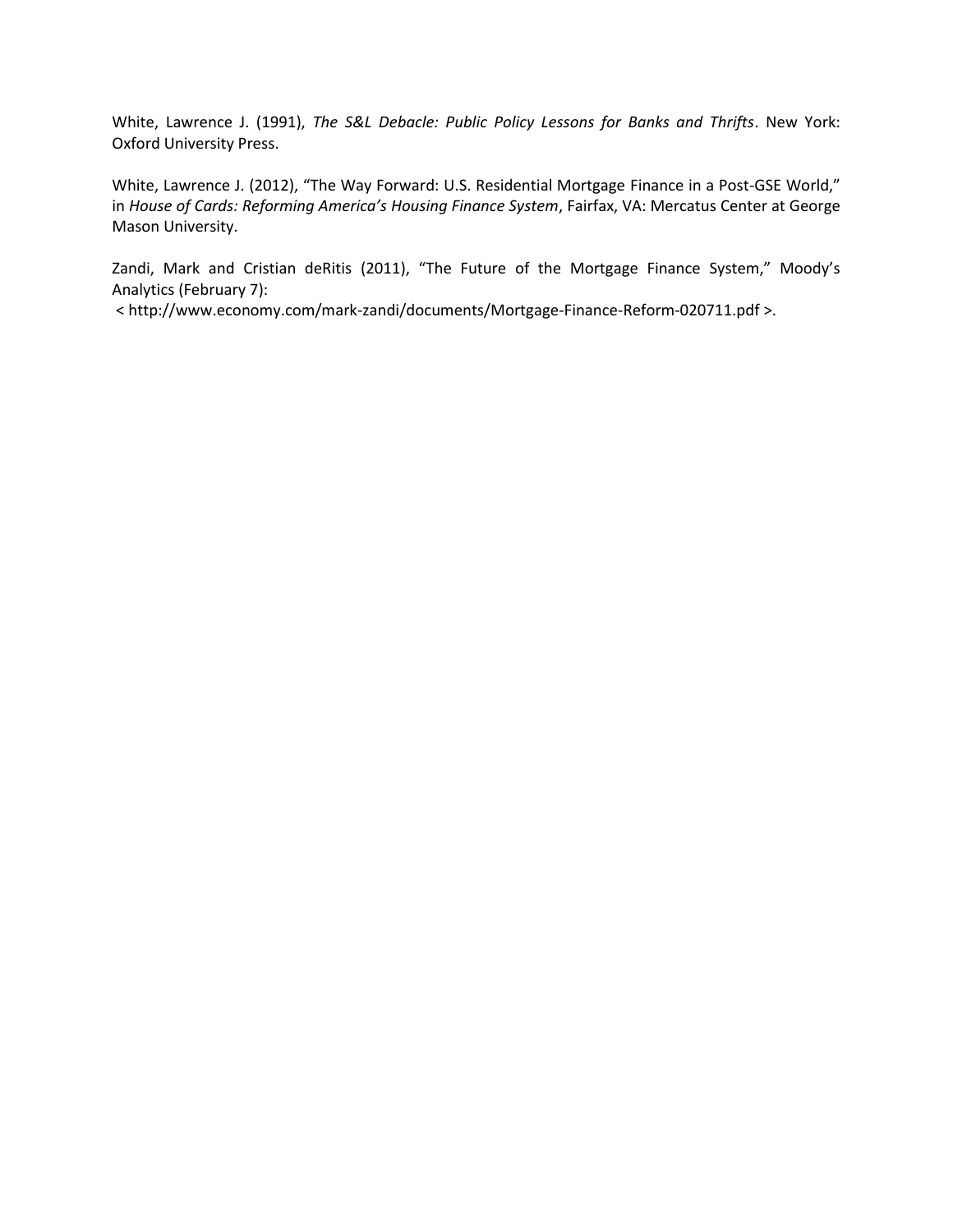|                                                                     | 1960  | 1965  | 1970  | 1975  | 1980  | 1985   | 1990   | 1995   | 2000   | 2005   | 2010    |
|---------------------------------------------------------------------|-------|-------|-------|-------|-------|--------|--------|--------|--------|--------|---------|
|                                                                     |       |       |       |       |       |        |        |        |        |        |         |
| Total (\$ Billions)                                                 | 141.3 | 219.4 | 292.1 | 473.9 | 957.9 | 1526.2 | 2606.3 | 3445.4 | 5107.8 | 9382.4 | 10522.0 |
| Depository Institutions                                             | 94.9  | 157.7 | 207.2 | 347.8 | 642.1 | 785.2  | 1065.7 | 1183.6 | 1668.5 | 2965.6 | 2956.1  |
| <b>Commercial Banks</b>                                             | 19.2  | 30.4  | 42.3  | 77.0  | 159.0 | 212.5  | 432.8  | 650.2  | 969.9  | 1792.1 | 2204.8  |
| <b>Thrifts</b>                                                      | 74.8  | 125.8 | 164.0 | 268.8 | 478.5 | 561.7  | 600.2  | 482.4  | 594.2  | 953.8  | 430.5   |
| <b>Credit Unions</b>                                                | 0.9   | 1.4   | 0.8   | 2.0   | 4.6   | 11.1   | 32.7   | 51.0   | 104.4  | 219.7  | 320.8   |
| Fannie Mae, Freddie Mac & Ginnie Mae                                | 2.9   | 2.6   | 18.1  | 56.3  | 164.9 | 472.1  | 1110.5 | 1752.9 | 2635.2 | 3900.3 | 5770.3  |
| Government-sponsored Enterprises                                    | 2.9   | 2.5   | 15.5  | 30.9  | 57.8  | 111.6  | 119.5  | 209.5  | 209.6  | 453.9  | 4701.5  |
| Agency- and GSE-backed mortgage                                     |       |       |       |       |       |        |        |        |        |        |         |
| pools                                                               | 0.0   | 0.1   | 2.5   | 25.3  | 107.1 | 360.5  | 991.1  | 1543.4 | 2425.6 | 3446.4 | 1068.8  |
| <b>ABS Issuers</b>                                                  | 0.0   | 0.0   | 0.0   | 0.0   | 0.0   | 24.0   | 55.0   | 193.8  | 385.5  | 1621.9 | 1277.2  |
| <b>Finance Companies</b>                                            | 1.4   | 3.8   | 5.8   | 8.5   | 22.3  | 38.2   | 80.2   | 66.5   | 186.9  | 489.8  | 280.6   |
| All others (residual)                                               | 42.1  | 55.3  | 61.1  | 61.4  | 128.6 | 206.6  | 294.8  | 248.7  | 231.7  | 404.8  | 237.8   |
| % Distribution                                                      |       |       |       |       |       |        |        |        |        |        |         |
| <b>Depository Institutions</b>                                      | 67.1% | 71.9% | 70.9% | 73.4% | 67.0% | 51.4%  | 40.9%  | 34.4%  | 32.7%  | 31.6%  | 28.1%   |
| <b>Commercial Banks</b>                                             | 13.6% | 13.9% | 14.5% | 16.3% | 16.6% | 13.9%  | 16.6%  | 18.9%  | 19.0%  | 19.1%  | 21.0%   |
| Thrifts                                                             | 52.9% | 57.4% | 56.2% | 56.7% | 50.0% | 36.8%  | 23.0%  | 14.0%  | 11.6%  | 10.2%  | 4.1%    |
| <b>Credit Unions</b>                                                | 0.6%  | 0.6%  | 0.3%  | 0.4%  | 0.5%  | 0.7%   | 1.3%   | 1.5%   | 2.0%   | 2.3%   | 3.0%    |
| Fannie Mae, Freddie Mac & Ginnie Mae                                | 2.1%  | 1.2%  | 6.2%  | 11.9% | 17.2% | 30.9%  | 42.6%  | 50.9%  | 51.6%  | 41.6%  | 54.8%   |
| Government-sponsored Enterprises<br>Agency- and GSE-backed mortgage | 2.1%  | 1.1%  | 5.3%  | 6.5%  | 6.0%  | 7.3%   | 4.6%   | 6.1%   | 4.1%   | 4.8%   | 44.7%   |
| pools                                                               | 0.0%  | 0.0%  | 0.9%  | 5.3%  | 11.2% | 23.6%  | 38.0%  | 44.8%  | 47.5%  | 36.7%  | 10.2%   |
| <b>ABS Issuers</b>                                                  | 0.0%  | 0.0%  | 0.0%  | 0.0%  | 0.0%  | 1.6%   | 2.1%   | 5.6%   | 7.5%   | 17.3%  | 12.1%   |
| <b>Finance Companies</b>                                            | 1.0%  | 1.7%  | 2.0%  | 1.8%  | 2.3%  | 2.5%   | 3.1%   | 1.9%   | 3.7%   | 5.2%   | 2.7%    |
| All others (residual)                                               | 29.8% | 25.2% | 20.9% | 13.0% | 13.4% | 13.5%  | 11.3%  | 7.2%   | 4.5%   | 4.3%   | 2.3%    |

**Table 1: Holders of Single-Family Residential Mortgages (Credit Exposures), 1960 - 2010**

Source: Federal Reserve Flow of Funds: Table L.218.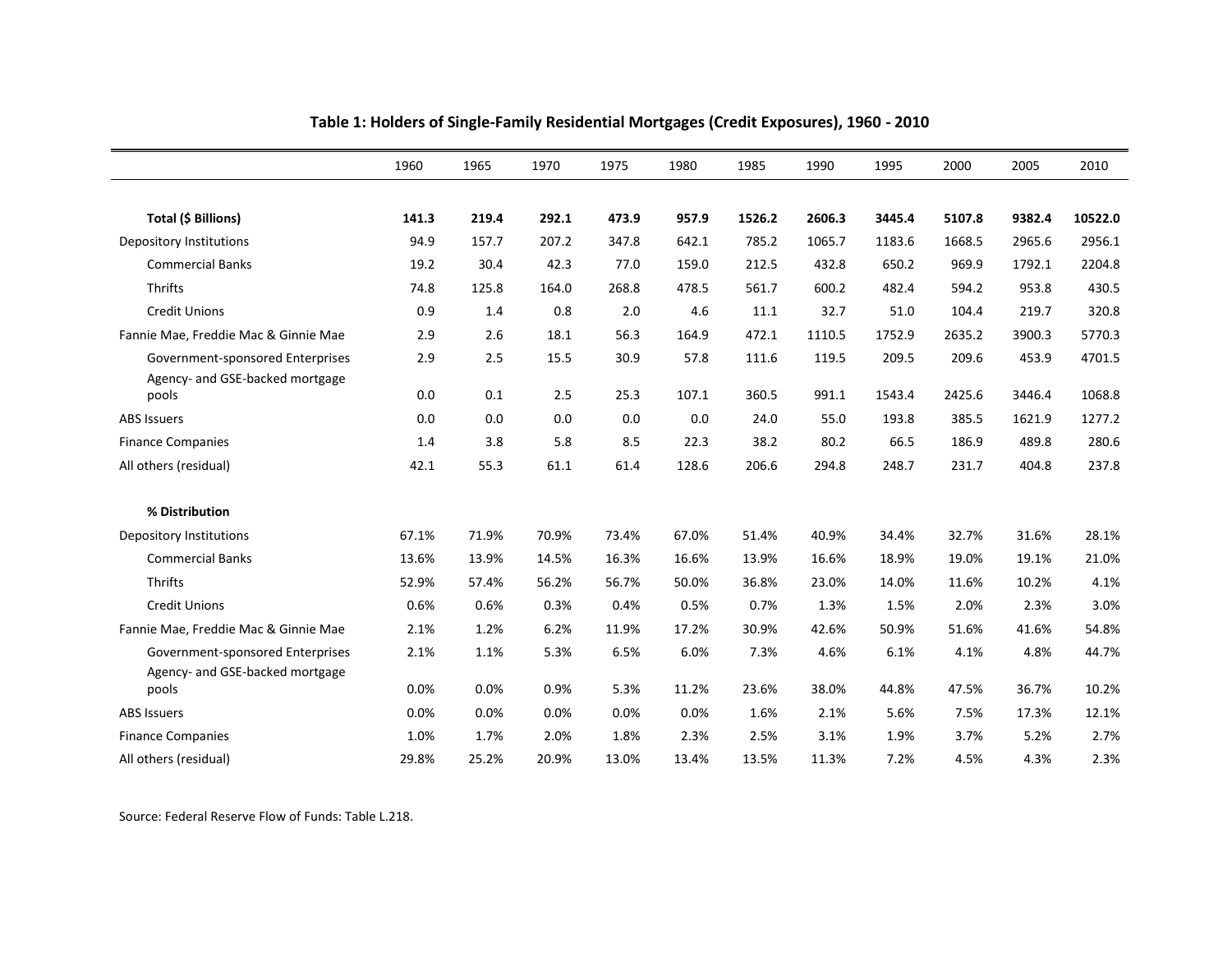## **Table 2: Side-by-Side of Housing Finance Reform Proposals**

## **Panel A: Guarantees and Limits on Mortgage Credit Risk Exposure**

|                                                       | 1. Explicit & potential implicit guarantees                                                         |                                                                                                                         | 2. Limits on mortgage credit risk exposure                                                                                                       |                                                                                     |  |  |
|-------------------------------------------------------|-----------------------------------------------------------------------------------------------------|-------------------------------------------------------------------------------------------------------------------------|--------------------------------------------------------------------------------------------------------------------------------------------------|-------------------------------------------------------------------------------------|--|--|
|                                                       | Type of debts eligible for<br>the guarantee                                                         | Allowable portfolio investments                                                                                         | <b>Restrictions on conforming mortgages</b>                                                                                                      | <b>Affordable Housing goals</b>                                                     |  |  |
| Acharya et al. (2011)                                 | Partial guarantee - Each<br>MBS covered up to 75%<br>(pari passu).                                  | No discussion of restrictions.                                                                                          | Equivalent to current standards for conforming<br>mortgages.                                                                                     | Affordable housing support continues<br>through FHA/GNMA.                           |  |  |
| <b>Center for American Progress</b><br>(2011)         | MBS guaranteed.                                                                                     | Portfolio allowed for counter-cyclical<br>liquidity and to finance loans not<br>easily securitized.                     | Limited to loans that provide "sustainable credit<br>that wouldn't be provided at competitive prices."<br>Maximum size of loan to be restricted. | MGI would have affordability<br>responsibilities.                                   |  |  |
| Davidson (2010)                                       | Partial guarantee --<br>Senior/Sub MBS<br>structure with some<br>senior MBS tranches<br>guaranteed. | Limited non-MBS issuance.                                                                                               | No discussion of conforming mortgage criteria.                                                                                                   | Affordable housing support continues<br>through FHA/GNMA.                           |  |  |
| Dechario, Mosser, Tracy,<br>Vickery and Wright (2010) | MBS guaranteed by<br>vintage.                                                                       | Investment portfolios not allowed.                                                                                      | Only a few "core" product types would be<br>conforming.                                                                                          | Affordable housing support continues<br>through FHA/GNMA.                           |  |  |
| Dynan and Gayer (2011)                                | MBS guaranteed.                                                                                     | "Fewer" portfolio limits.                                                                                               | Conforming limited to "high quality" mortgages<br>with "simple parameters".                                                                      | Affordable housing support continues<br>through FHA/GNMA.                           |  |  |
| Ellen Tye Willis (2010)                               | MBS guaranteed.                                                                                     | Portfolio allowed for: bridging<br>temporary gaps, MBS with limited<br>demand, underserved markets and<br>new products. | Lists criterion for conforming loans with focus on<br>which products should be supported.                                                        | MGIs have either affordability goals or<br>pays fees to support affordable housing. |  |  |
| <b>Financial Services</b><br>Roundtable (2010)        | MBS guaranteed.                                                                                     | Small portfolios for liquidity purposes<br>allowable.                                                                   | FHFA issues charters and sets standards for<br>eligible mortgages.                                                                               | MGIs could pay fees to support affordable<br>housing operated elsewhere.            |  |  |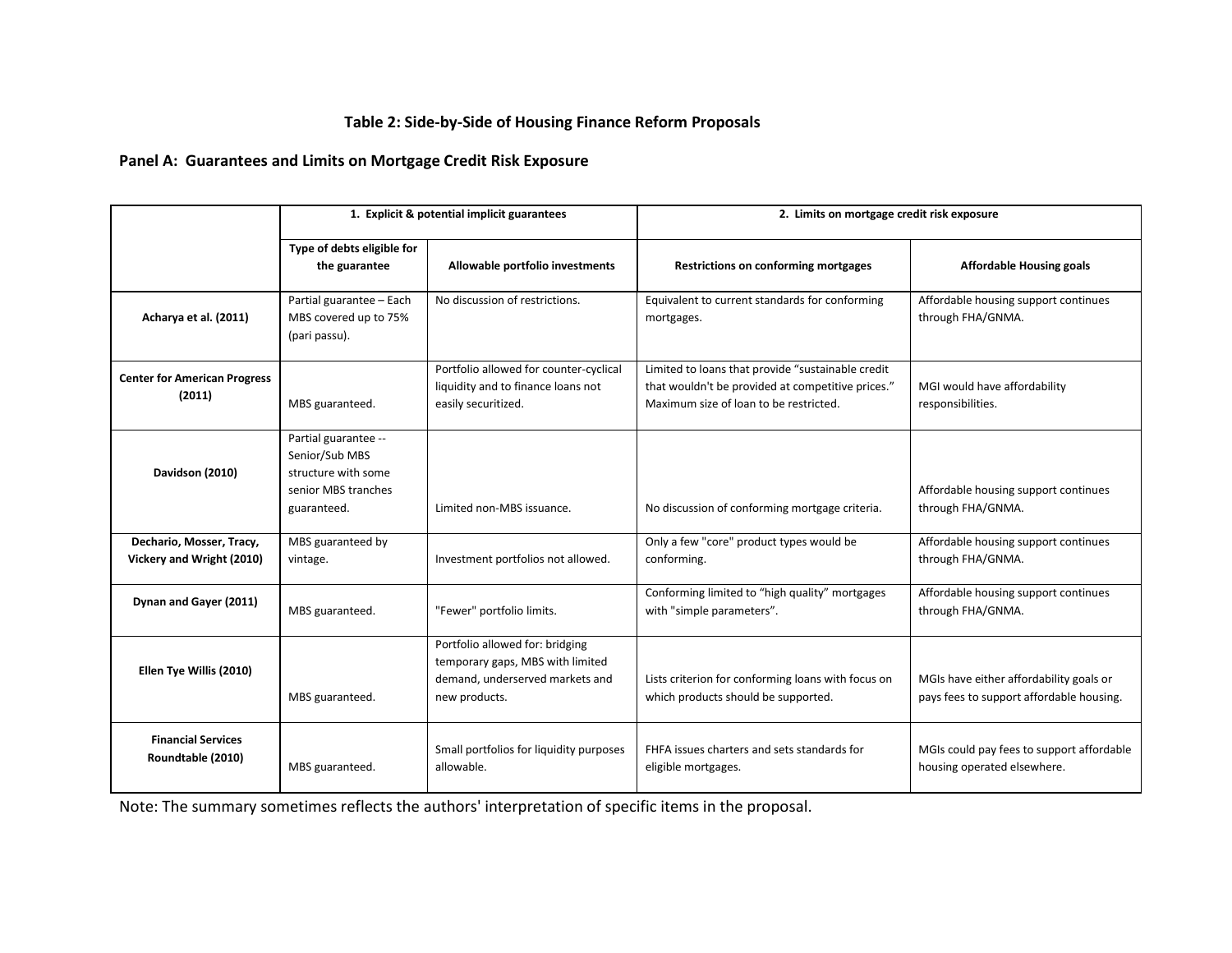|                                               | 1. Explicit & potential implicit guarantees         |                                                                                                          | 2. Limits on mortgage credit risk exposure                                                                                                                                              |                                                                             |  |  |
|-----------------------------------------------|-----------------------------------------------------|----------------------------------------------------------------------------------------------------------|-----------------------------------------------------------------------------------------------------------------------------------------------------------------------------------------|-----------------------------------------------------------------------------|--|--|
|                                               | Type of debts eligible for<br>the guarantee         | Allowable portfolio investments                                                                          | Restrictions on conforming mortgages                                                                                                                                                    | <b>Affordable Housing goals</b>                                             |  |  |
| Hancock and Passmore (2010)                   | MBS and other qualifying<br>secured ABS guaranteed. | Investment portfolios not allowed.                                                                       | Some conforming standards implicit in discussion.<br>Also can insure any ABS provided it has a very low<br>LTV (including credit enhancements) that are<br>unlikely to ever exceed one. | Affordable housing not discussed, but no<br>suggestion of any requirements. |  |  |
| Marron & Swagel (2010)                        | MBS guaranteed.                                     | Investment portfolios not allowed<br>initially, but may come back in the long-<br>run (after new entry). | Federal regulator sets standards for eligible<br>mortgages.                                                                                                                             | MGIs could pay fees to support affordable<br>housing operated elsewhere.    |  |  |
| <b>Mortgage Bankers Association</b><br>(2009) | MBS guaranteed.                                     | A "de minimus" portfolio allowed to<br>support securitization.                                           | Limited to core products including conventional<br>single family & multifamily that fit existing<br>guidelines. Could include CRA-related loans.                                        | Affordable housing support continues<br>through FHA/GNMA.                   |  |  |
| <b>Scharfstein and Sunderam</b><br>(2011)     | MBS guaranteed                                      | Not discussed, but inconsistent with<br>role as guarantor.                                               | Limited to new, high quality, well-underwritten<br>mortgages                                                                                                                            | Affordable housing support continues<br>through FHA/GNMA.                   |  |  |
| Zandi and deRitis (2011)                      | MBS guaranteed.                                     | "Small portfolio" for "limited purposes"<br>allowed.                                                     | Limited to a single standard form mortgage.                                                                                                                                             | MGIs could pay fees to support affordable<br>housing operated elsewhere.    |  |  |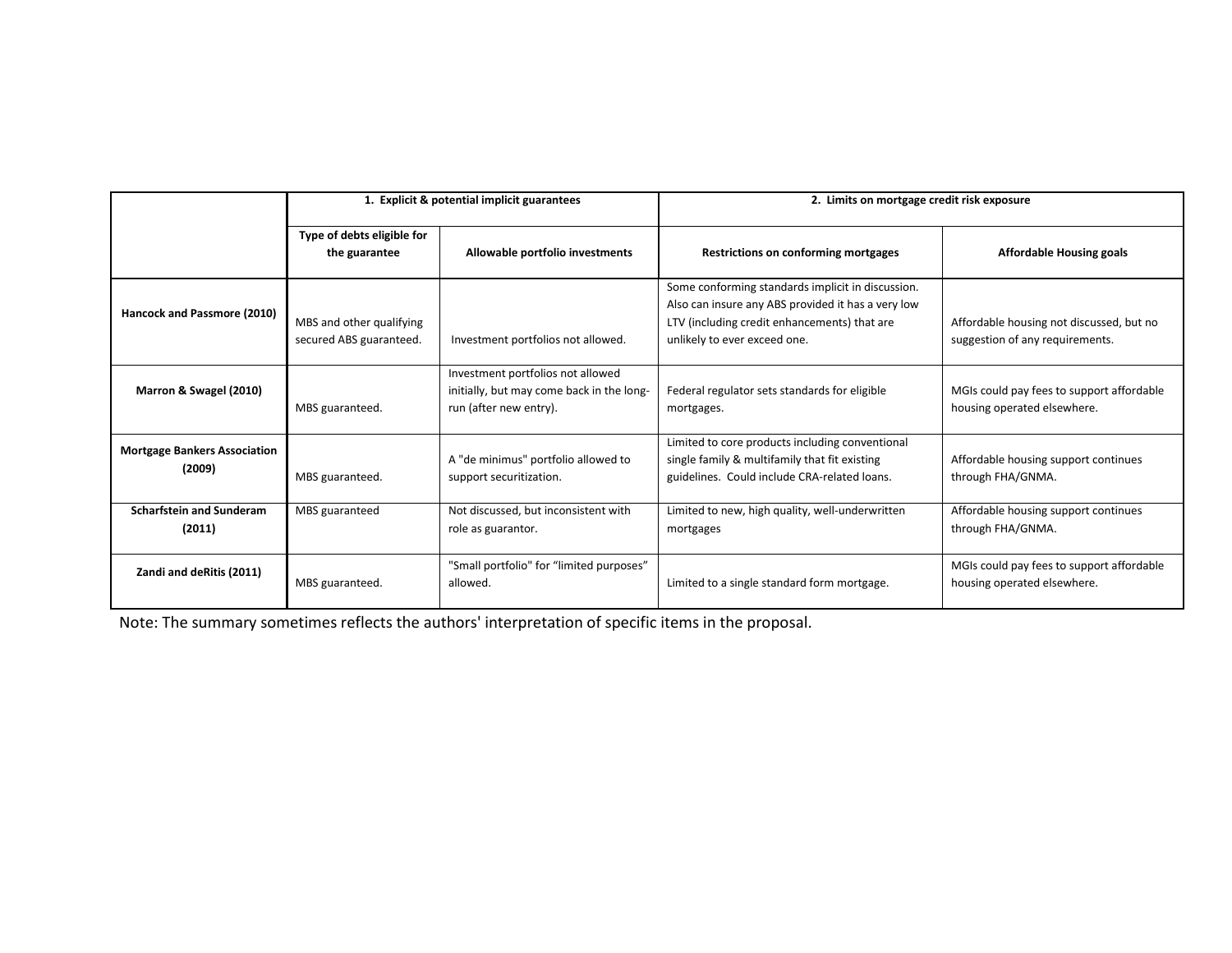## **Panel B: Limits on and Compensation for Treasury Bearing Tail Risk**

|                                                                                                                       | 3. Limits on the part of the tail losses borne by the Treasury                                                        |                                                                           |                                                                           |                                                                                                      |  |  |
|-----------------------------------------------------------------------------------------------------------------------|-----------------------------------------------------------------------------------------------------------------------|---------------------------------------------------------------------------|---------------------------------------------------------------------------|------------------------------------------------------------------------------------------------------|--|--|
|                                                                                                                       | Risk exposure of private capital                                                                                      | Number of private entities that may<br>provide a guarantee                | Powers of government regulator                                            | 4. Payment to Treasury for bearing<br>tail risk                                                      |  |  |
| Acharya et al. (2011)                                                                                                 | MGI takes first loss on its share of<br>the risk (25% at first). MBS investors<br>take remaining risk on MGI's share. | No limit given but indicates that 2 or 3<br>MGIs would not be sufficient. | MGIs subject to capital regulation.                                       | Pricing of Treasury's risk exposure<br>based on the price charged for<br>MGI's share of the risk.    |  |  |
| <b>Center for American Progress</b><br>(2011)                                                                         | MGI takes first loss position up to its<br>capital.                                                                   | Number of entities not discussed.                                         | MGIs subject to prudential and<br>consumer protection regulation.         | Yes, ex ante fees with potential ex<br>post fees to recoup unexpected<br>losses.                     |  |  |
| Davidson (2010)                                                                                                       | Private capital at risk before the<br>guarantee.                                                                      | Expect 2-5 MGIs (seems to favor<br>cooperative ownership).                | MGIs subject to federal prudential<br>regulation.                         | Yes.                                                                                                 |  |  |
| Dechario, Mosser, Tracy, Vickery<br>and Wright (2010)                                                                 | MGI would absorb losses by vintage<br>before government.                                                              | Single, cooperative MGI.                                                  | MGIs subject to federal prudential<br>regulation.                         | Yes, with fees set to recover losses<br>over longer periods (e.g. 10 years).                         |  |  |
| Dynan and Gayer (2011)                                                                                                | No direct discussion of private<br>capital bearing risk.                                                              | Market of "many" privately owned<br>MGIs.                                 | MGI regulator not explicitly<br>discussed.                                | Yes, "at least" actuarially fair.                                                                    |  |  |
| Ellen Tye Willis (2010)                                                                                               | MGI are "sufficiently" at risk.                                                                                       | Only a very general discussion of market<br>structure.                    | Regulator appears to have<br>prudential and consumer<br>protection powers | Discussed as an option, but with the<br>caveat that lower profits imply less<br>cross-subsidization. |  |  |
| <b>Financial Services Roundtable</b><br>(2010)                                                                        | MGIs take first loss positions up to<br>total capital.                                                                | No limit, but believe that 4-8 is good<br>(ownership structure flexible). | MGIs subject to prudential<br>regulation.                                 | Yes, budget neutral fees with<br>potential ex post fees to recoup<br>unexpected losses.              |  |  |
| Market participants may be at risk if<br>Hancock and Passmore (2010)<br>necessary to reach a sufficiently low<br>LTV. |                                                                                                                       | Single federal insurer.                                                   | No regulator since insurer is<br>federal agency.                          | Yes, based on the expectation of<br>losses in all but the "most extreme<br>circumstances."           |  |  |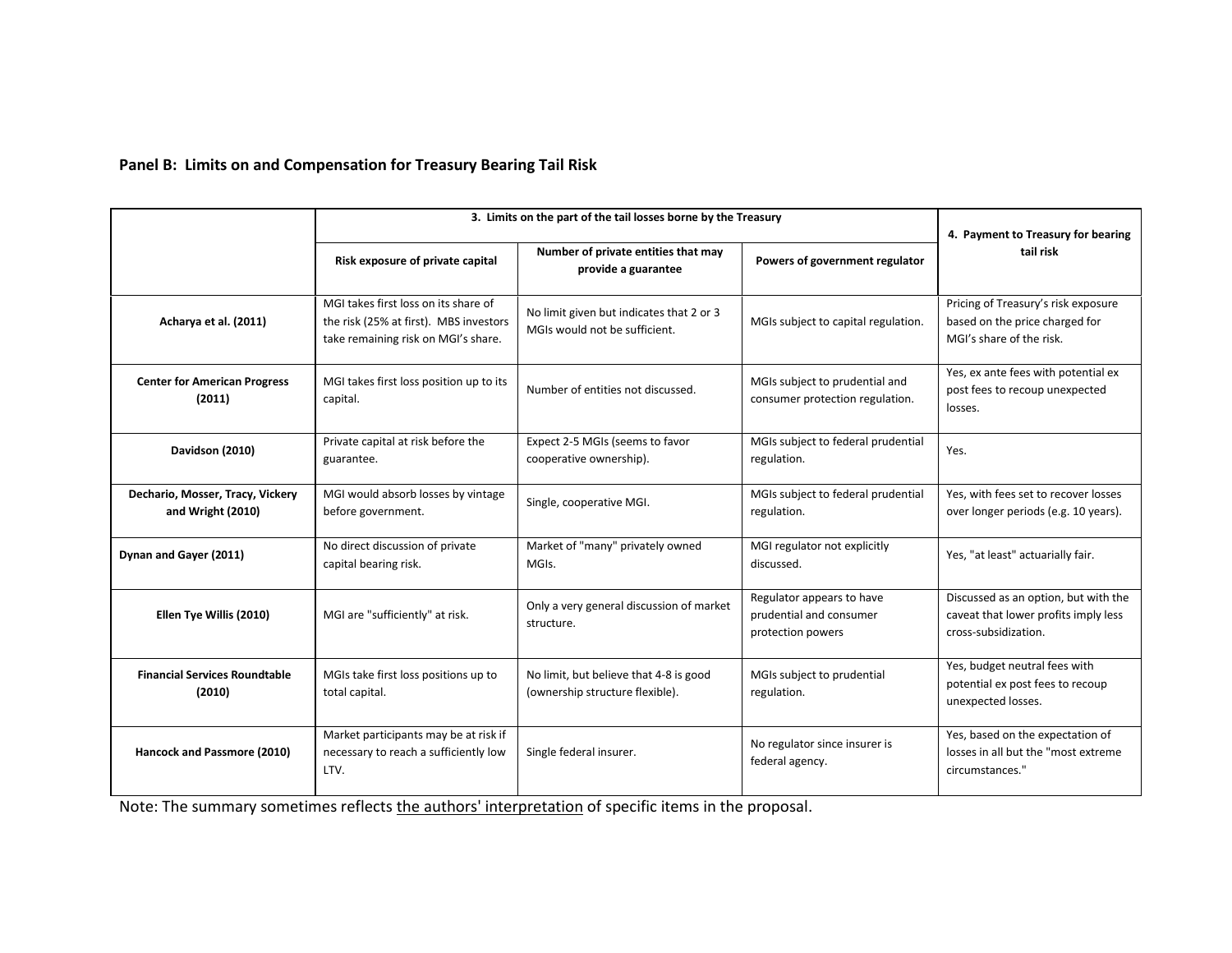|                                               | 3. Limits on the part of the tail losses borne by the Treasury | 4. Payment to Treasury for bearing                                                                                                               |                                                                                               |                                                                    |  |
|-----------------------------------------------|----------------------------------------------------------------|--------------------------------------------------------------------------------------------------------------------------------------------------|-----------------------------------------------------------------------------------------------|--------------------------------------------------------------------|--|
|                                               | Risk exposure of private capital                               | Number of private entities that may<br>provide a guarantee                                                                                       | Powers of government regulator                                                                | tail risk                                                          |  |
| Marron & Swagel (2010)                        | MGI takes a first loss position up to<br>its capital.          | Market consists of reconstituted Fannie<br>and Freddie (without Congressional<br>charters) and expectation of additional<br>entry (e.g., banks). | MGIs subject to prudential<br>regulation.                                                     | Yes, actuarially fair.                                             |  |
| <b>Mortgage Bankers Association</b><br>(2009) | Loan level guarantee from MGI.                                 | Two or three MGI at start, with criterion<br>for expanding later.                                                                                | MGIs subject to prudential<br>regulation -- expanded to include<br>rate of return regulation. | Yes, to provide for a "self supporting<br>fund."                   |  |
| Scharfstein and Sunderam (2011)               | No exposure.                                                   | Guarantee only from government-<br>owned corporation which is limited to 5-<br>10% during normal market conditions.                              | No regulator since insurer is<br>federal agency.                                              | Yes, during normal times these fees<br>could be set by an auction. |  |
| Zandi and deRitis (2011)                      | MGI takes a first loss position up to<br>its capital.          | Number of MGI determined by market -<br>expect 5-10.                                                                                             | MGIs subject to prudential<br>regulation.                                                     | Yes, actuarially fair.                                             |  |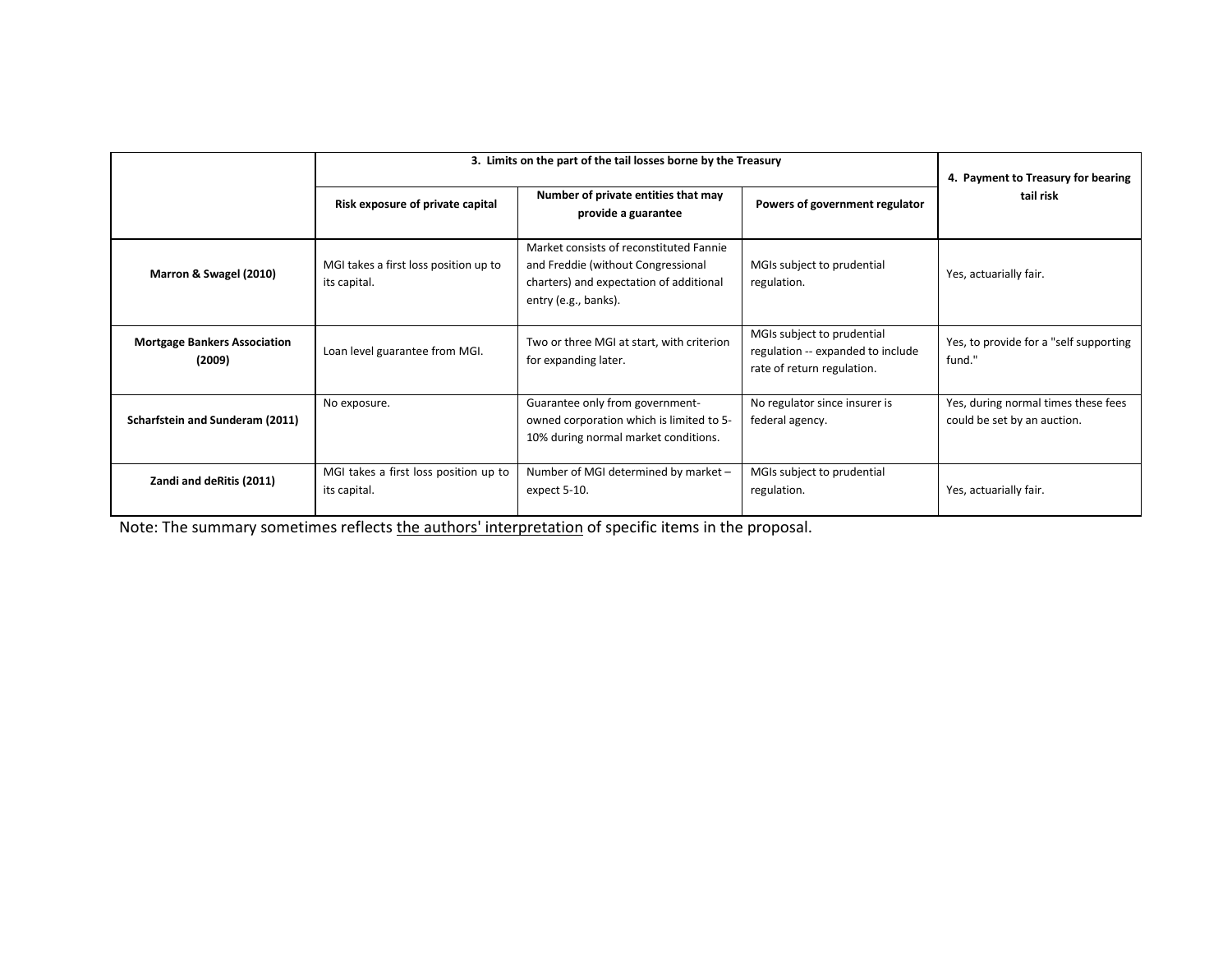# **Figure 1 U.S. House Price Indices** 1991:Q1 through 2011:Q3



Source: S&P/Case-Shiller, CoreLogic, Federal Housing Finance Agency/Haver Analytics

Index, 1991:Q1=100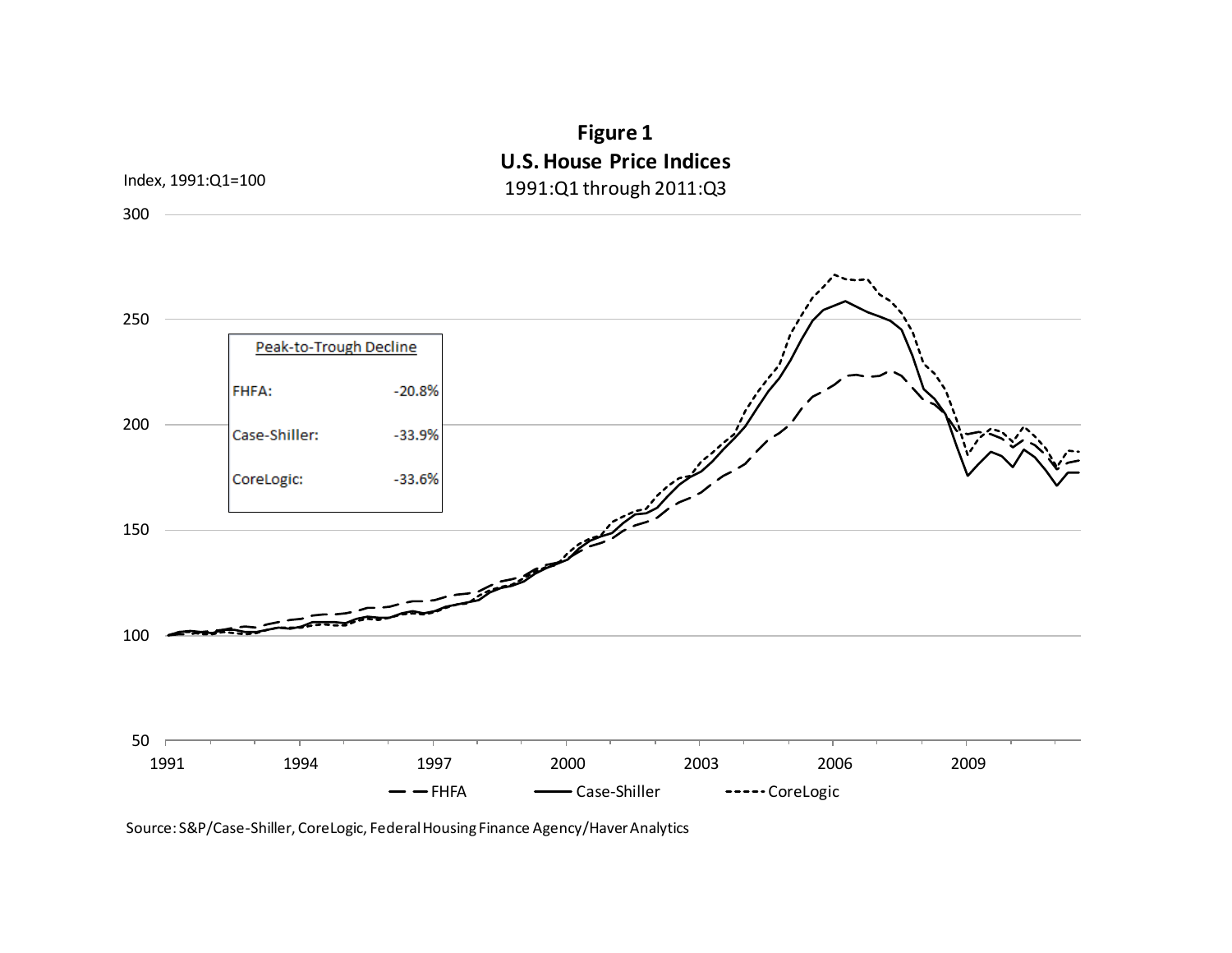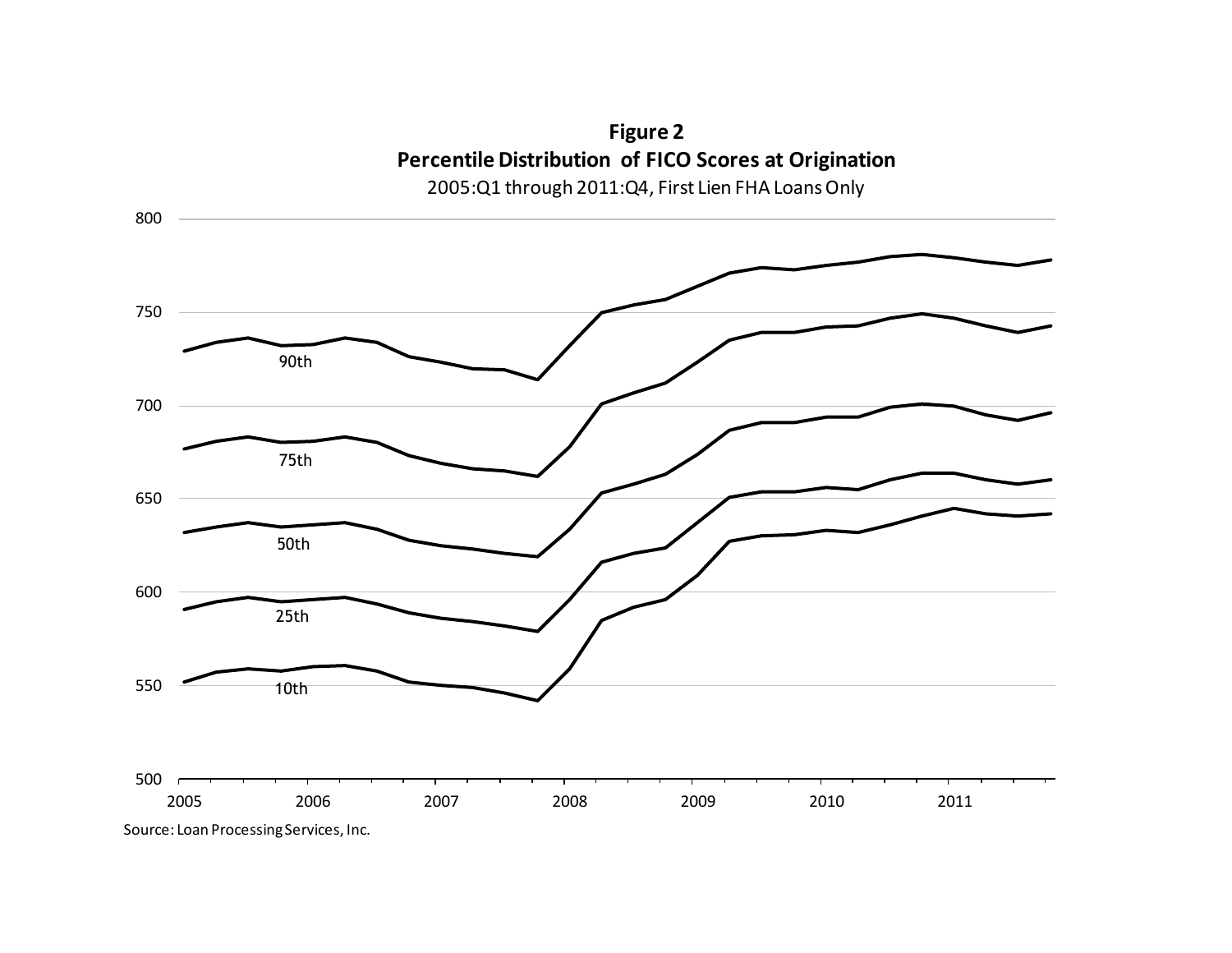

Figure 3

Total Losses (\$)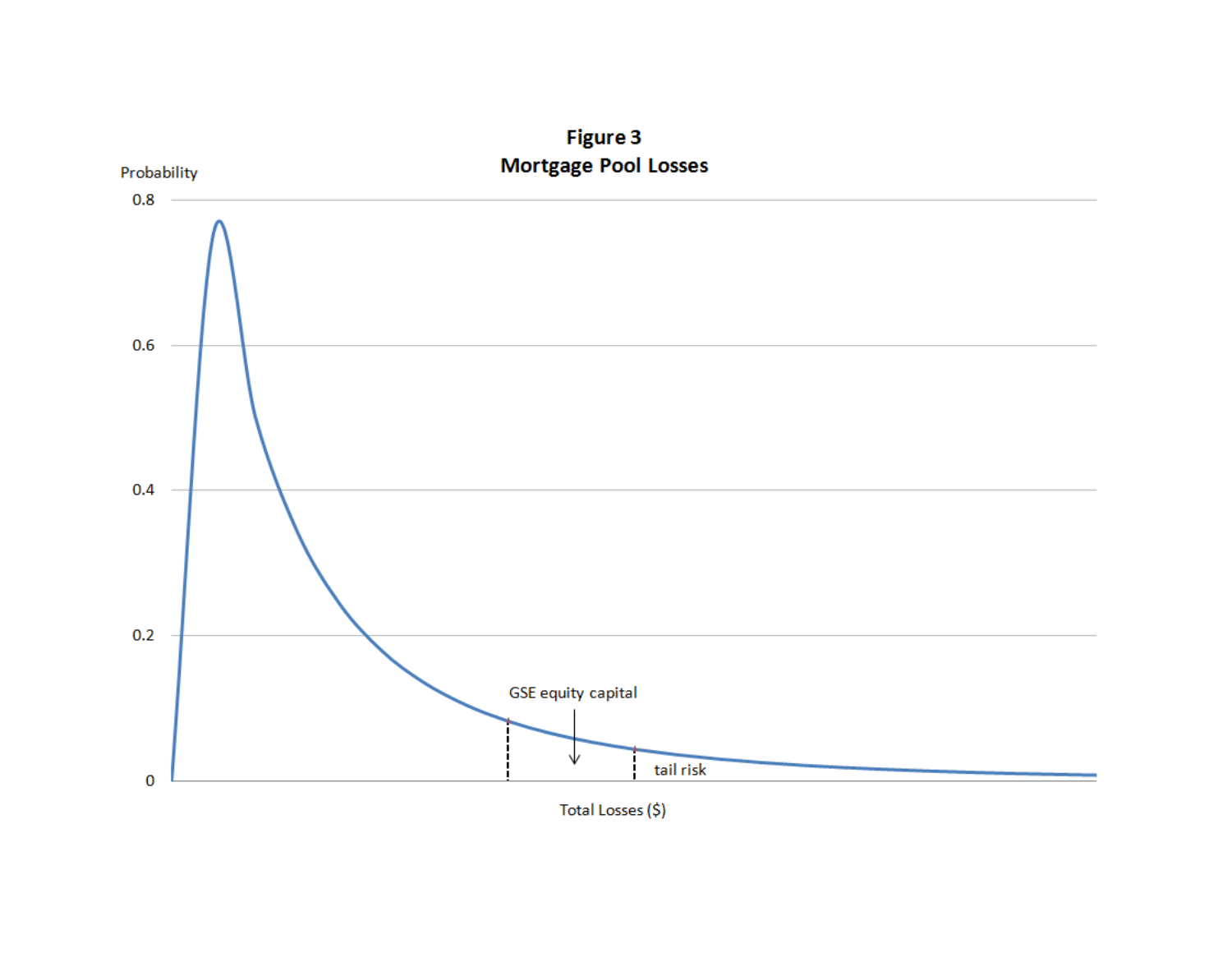

Figure 4

Total Losses (\$)